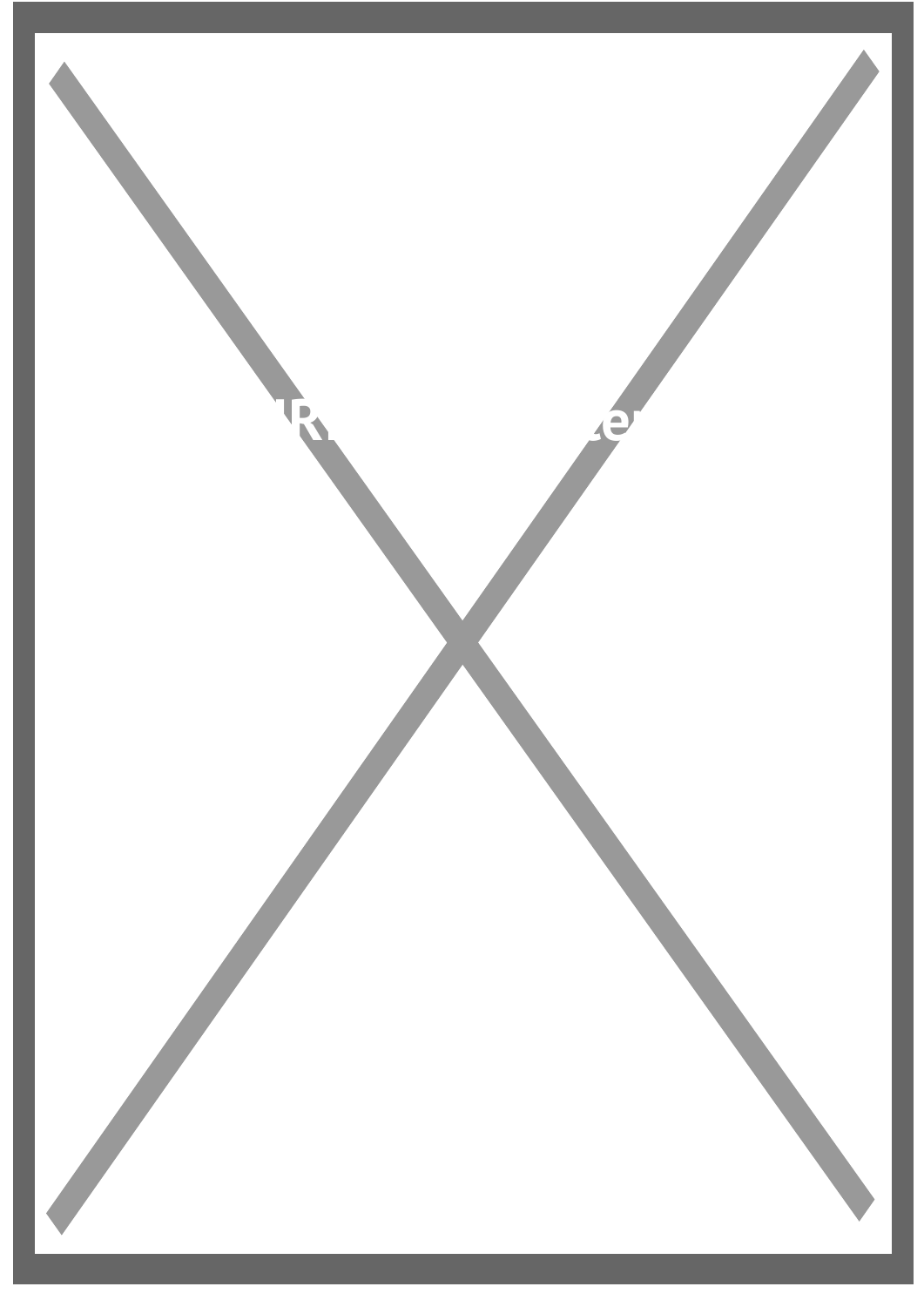

Publisher:

European Audiovisual Observatory 76, allée de la Robertsau F-67000 STRASBOURG

Tel. : +33 (0) 3 90 21 60 00 Fax : +33 (0) 3 90 21 60 19 E-mail: obs@obs.coe.int www.obs.coe.int

Comments and Suggestions to: iris@obs.coe.int

Executive Director: Susanne Nikoltchev

Editorial Board:

Maja Cappello, Editor • Francisco Javier Cabrera Blázquez, Sophie Valais, Julio Talavera Milla, Deputy Editors (European Audiovisual Observatory)

Artemiza-Tatiana Chisca, Media Division of the Directorate of Human Rights of the Council of Europe, Strasbourg (France) • Mark D. Cole, Institute of European Media Law (EMR), Saarbrücken (Germany) • Bernhard Hofstötter, DG Connect of the European Commission, Brussels (Belgium) • Tarlach McGonagle, Institute for Information Law (IViR) at the University of Amsterdam (The Netherlands) • Andrei Richter, Central European University (Hungary)

Council to the Editorial Board: Amélie Blocman, Legipresse

Documentation/Press Contact: Alison Hindhaugh

Tel.: +33 (0)3 90 21 60 10

E-mail: alison.hindhaugh@coe.int

Translations:

Sabine Bouajaja, European Audiovisual Observatory (co-ordination) • Paul Green • Marco Polo Sarl • Nathalie Sturlèse • Brigitte Auel • Erwin Rohwer • Sonja Schmidt • Ulrike Welsch

Corrections:

Sabine Bouajaja, European Audiovisual Observatory (co-ordination) • Sophie Valais, Francisco Javier Cabrera Blázquez and Julio Talavera Milla • Aurélie Courtinat • Barbara Grokenberger • Glenn Ford • Claire Windsor

Web Design: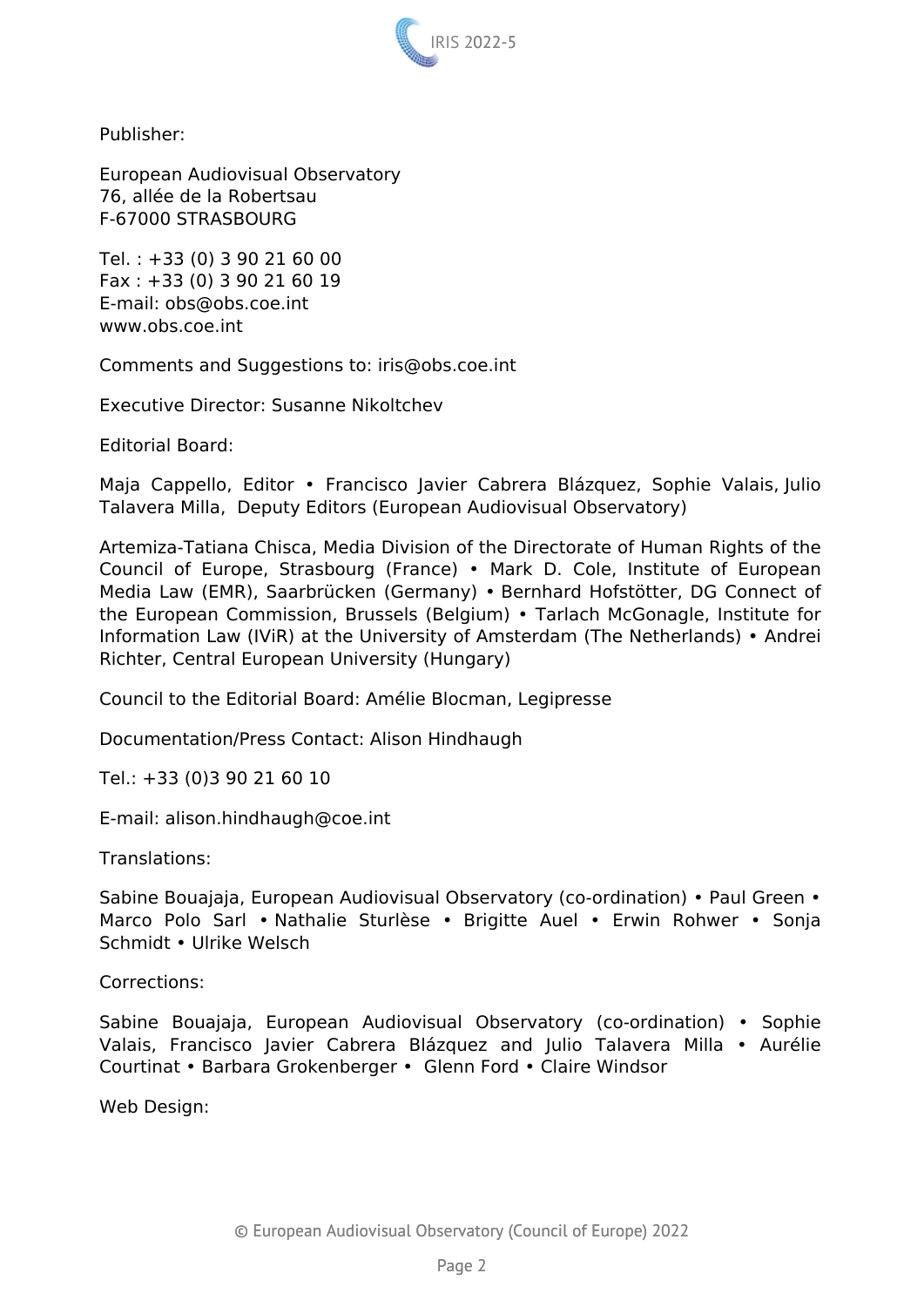

Coordination: Cyril Chaboisseau, European Audiovisual Observatory ISSN 2078-6158

© 2022 European Audiovisual Observatory, Strasbourg (France)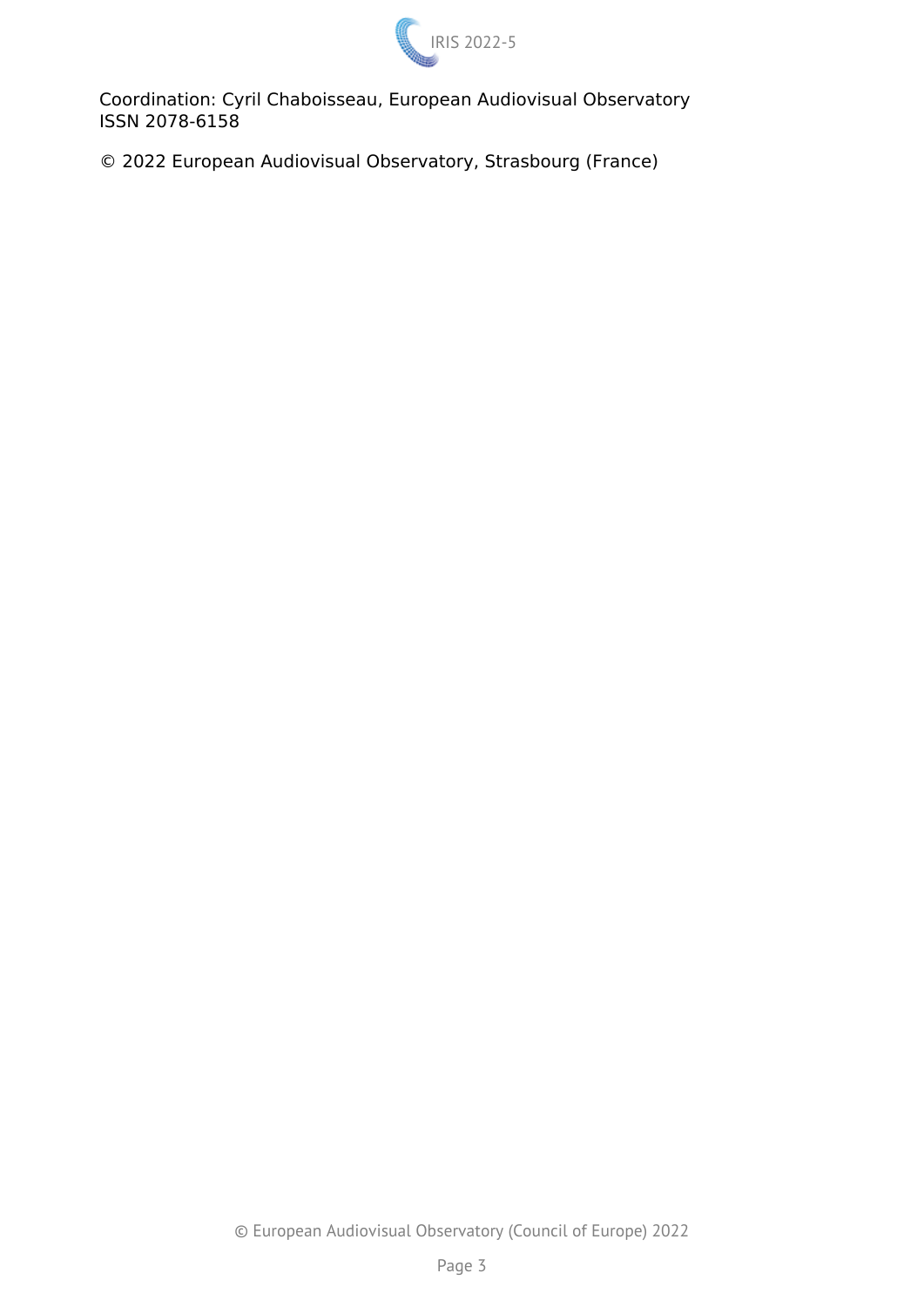# **EDITORIAL**

Following the banning of the state-owned Russian broadcasting services RT and Sputnik by the European Council on the 1st March this year following the Russian invasion of Ukraine, EU members have implemented the Council Decision and Regulation and suspended such services. As reported in this issue, the largest Internet service providers in the Netherlands (VodafoneZiggo, T-Mobile, and KPN) have blocked the websites of the Russian state-owned media outlets RT and Sputnik. In addition, the National Audiovisual Council (CNA) in Romania has imposed fines on domestic broadcasters for failing to provide objective information to favour the free formation of opinions in relation to the coverage of the war in Ukraine. Moreover, Latvia has also banned access to 71 websites in the country that allegedly distributed Russian propaganda, also prohibiting the broadcast of 18 television programmes owned by Gazprom Media Holdings or its subsidiary Red Media. On the other hand, a Russian court found certain content on Facebook and Instagram to be "extremist" and generating disinformation about the so-called "special military operation"; as a result, the two American social networks have been banned in Russia. Moreover, the Code of the Russian Federation on Administrative Offences has been amended to prohibit the denial of the "decisive role of the Soviet people in the defeat of Nazi Germany and the humanitarian mission of the USSR in the liberation of European countries". Our current issue also explains the legislative framework implemented by Ukraine so as to fight the information aggression and ensure "a unified information policy under martial law".

On a different topic, on 23 April a political agreement was reached between the EU institutions on the proposal on the Digital Services Act (DSA). The "trilogue" deal is now subject to formal approval by the two co-legislators. This means that a final adoption of the DSA is to be expected very soon!

You can read about these and many other interesting developments in our electronic pages.

More than ever, stay safe and enjoy your read!

Maja Cappello, editor

European Audiovisual Observatory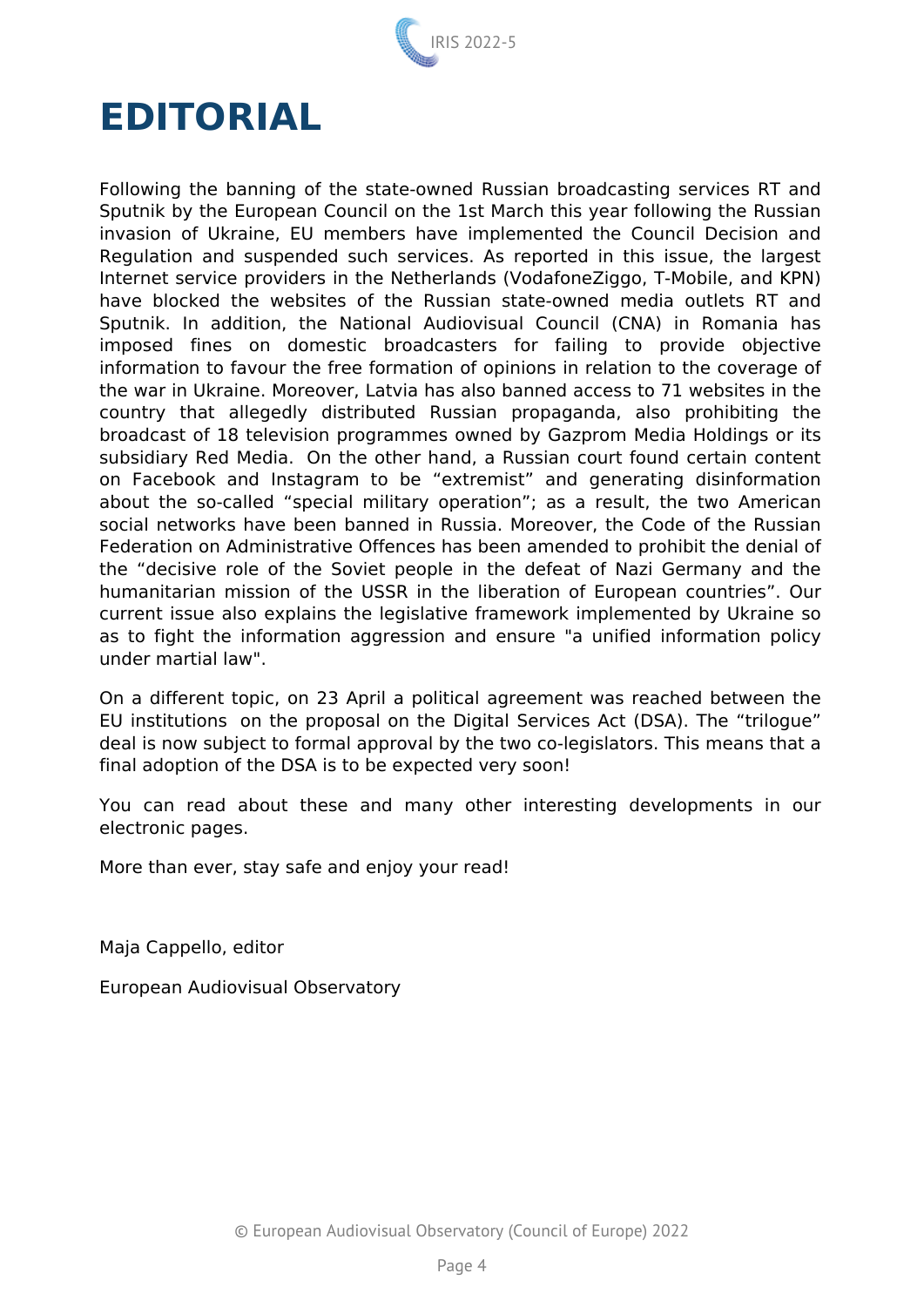# Table of content

#### [COUNCIL OF EUR](#page-5-0)OPE

[European Court of Human Rights: OOO](#page-5-0) Memo v. Russia [EUROPEAN UN](#page-8-0)ION

[Proposed Directive on Strategic Lawsuits Agains](#page-8-0)t Public Particip [The European Parliament and EU member states reach](#page-12-0) an ag [DS](#page-12-0)A

[Digital Markets Act Parliament and Council reach](#page-10-0) a political ag [NATIONA](#page-14-0)L

[\[RU\] Court decision on extremism of Facebo](#page-14-0)ok and Instagram

[BG] þÿþÿþÿ CEM report on the presidential and legislative election

[\[DE\] KEK publishes 7th German media con](#page-20-0)centration report

[\[DE\] VG Berlin confirms mabb s RT DE broadcast ban](#page-24-0) in interim proceeding

[\[DE\] Federal Council adopts position on proposed Europ](#page-18-0)ean Media

[\[DE\] NDR s constitutional complaint concerning Tag](#page-22-0)esschau app

[\[FR\] New film exploitation](#page-28-0) regulations

[\[FR\] Court hearings may be filmed under c](#page-26-0)ertain conditions

[\[FR\] The name France belongs to th](#page-30-0)e French state

[\[GB\] The Supreme Court find Bloomberg s reporting of](#page-32-0) a crimi [before any charge breached an individual s reasonable](#page-32-0) expectation of private and private private private and p

[\[IT\] AGCOM establishes quality parameters for the f](#page-34-0)ruition [broadcasting services of the Italian Serie A Cha](#page-34-0)mpionsh [platfo](#page-34-0)rm

[\[LV\] Restrictions on harmful or illegal content and Russi](#page-36-0)an propa

[\[MD\] Audiovisual Code amended to strengthen par](#page-39-0)liament [change advertisin](#page-39-0)g rules

[\[MT\] The Bolder and Better Cash Back Scheme for Au](#page-41-0)dio-Visual F

[\[NL\] Court of Appeal upholds ruling on investigative](#page-43-0) crime [hidden-camera fo](#page-43-0)otage

[\[NL\] Dutch ISPs block RT and Sp](#page-45-0)utnik websites

[\[NO\] þÿSanctions on RT and Sputnik not to be](#page-47-0) adopted in Norway

[\[RO\] Sanctions in the context of the](#page-49-0) war in Ukraine

[\[RU\] Liability for violation of tru](#page-53-0)th protection

[\[UA\] Efforts to counteract informat](#page-55-0)ion aggression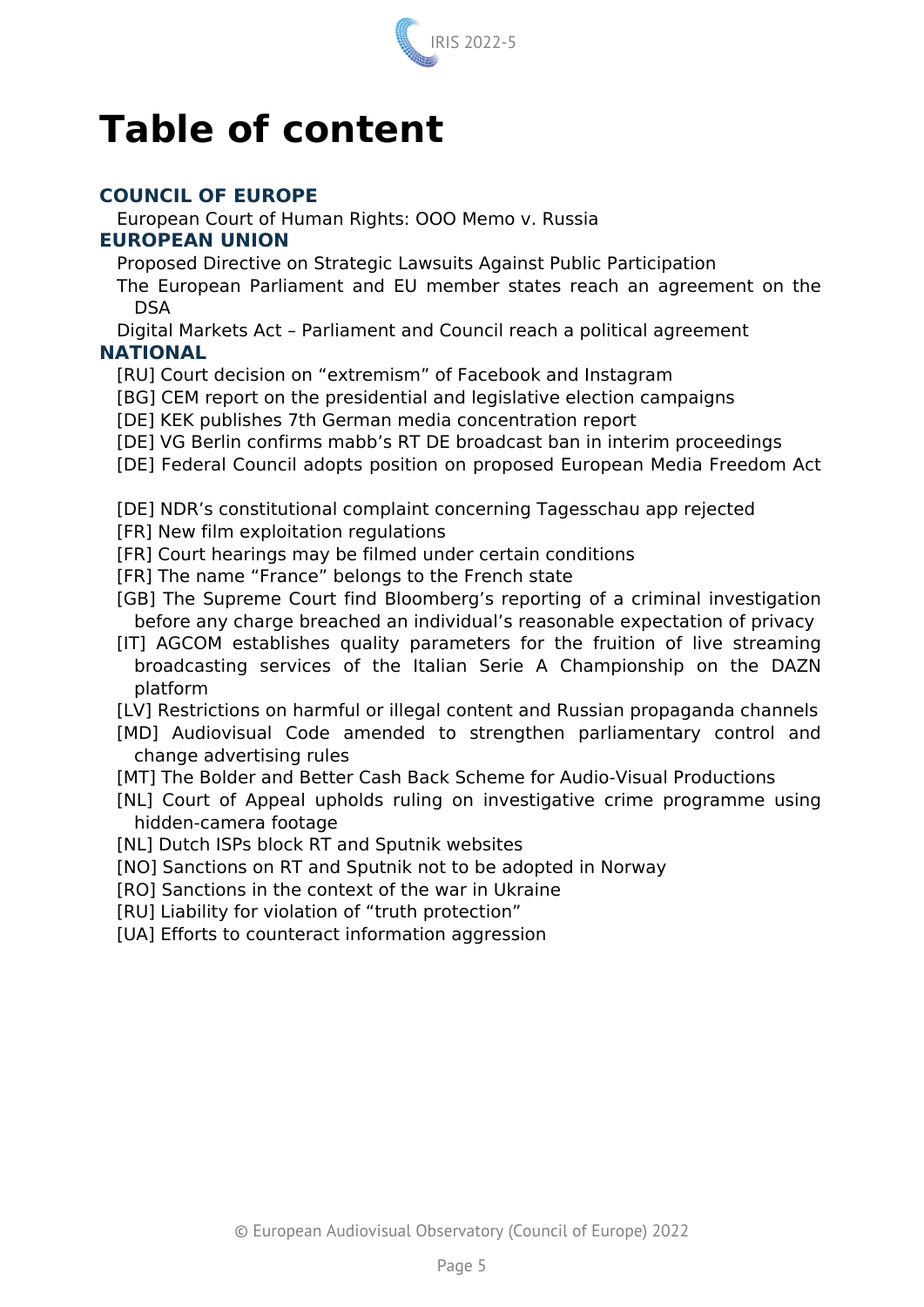

# <span id="page-5-0"></span>**INTERNATIONAL COUNCIL OF EUROPE RUSSIAN FEDERATION**

# European Court of Human Rights: OOO Memo v. Russia

*Dirk Voorhoof Human Rights Centre, Ghent University and Legal Human Academy*

The European Court of Human Rights (ECtHR) has delivered a judgment in which, for the first time, it refers to the notion of SLAPP (Strategic Litigation Against Public Participation). In its judgment of 15 March 2022, in the case of OOO Memo v. Russia, the ECtHR expresses its concerns about the risk for democracy of court proceedings instituted with a view to limiting public participation. The case concerns a civil defamation suit brought by a Russian regional state body against a media company. The ECtHR found that allowing executive bodies to bring defamation proceedings against members of the media places an excessive and disproportionate burden on the media. This could have an inevitable chilling effect on the media in the performance of their task as purveyor of information and as public watchdog.

The applicant company, OOO Memo, is the founder of Kavkazskiy Uzel, an online media outlet registered under Russian law which is devoted to the political and human rights situation in the south of Russia, including the Volgograd Region. In 2008 Kavkazskiy Uzel published an article criticizing the executive authority of the Volgograd Region for suspending the transfer of funds, allocated as a subsidy, to the Town of Volgograd. The Volgograd Region commenced civil defamation proceedings against OOO Memo, seeking the retraction of a series of statements in the article at issue. The Ostankinskiy District Court of Moscow found that the statements were damaging for the reputation of the Administration of the Volgograd Region, as they could make numerous Internet users believe that the Administration has been involved in unclean and unethical - even if not unlawful and criminally punishable - activity condemned by society. It also found that OOO Memo had failed to provide any evidence to prove that the events referred to in the article did take place. Therefore OOO Memo was ordered to publish on the Kavkazskiy Uzel website a retraction to the effect that the statements at issue were false and tarnished the Administration of the Volgograd Region's business reputation. The District Court also ordered OOO Memo to publish the operative part of its judgment on the website. This judgment was upheld on appeal by the Moscow City Court in 2009.

It was not in dispute before the ECtHR that the order by the domestic courts was an interference with the media company's right to freedom of expression as guaranteed by Article 10 of the European Convention on Human Rights (ECHR).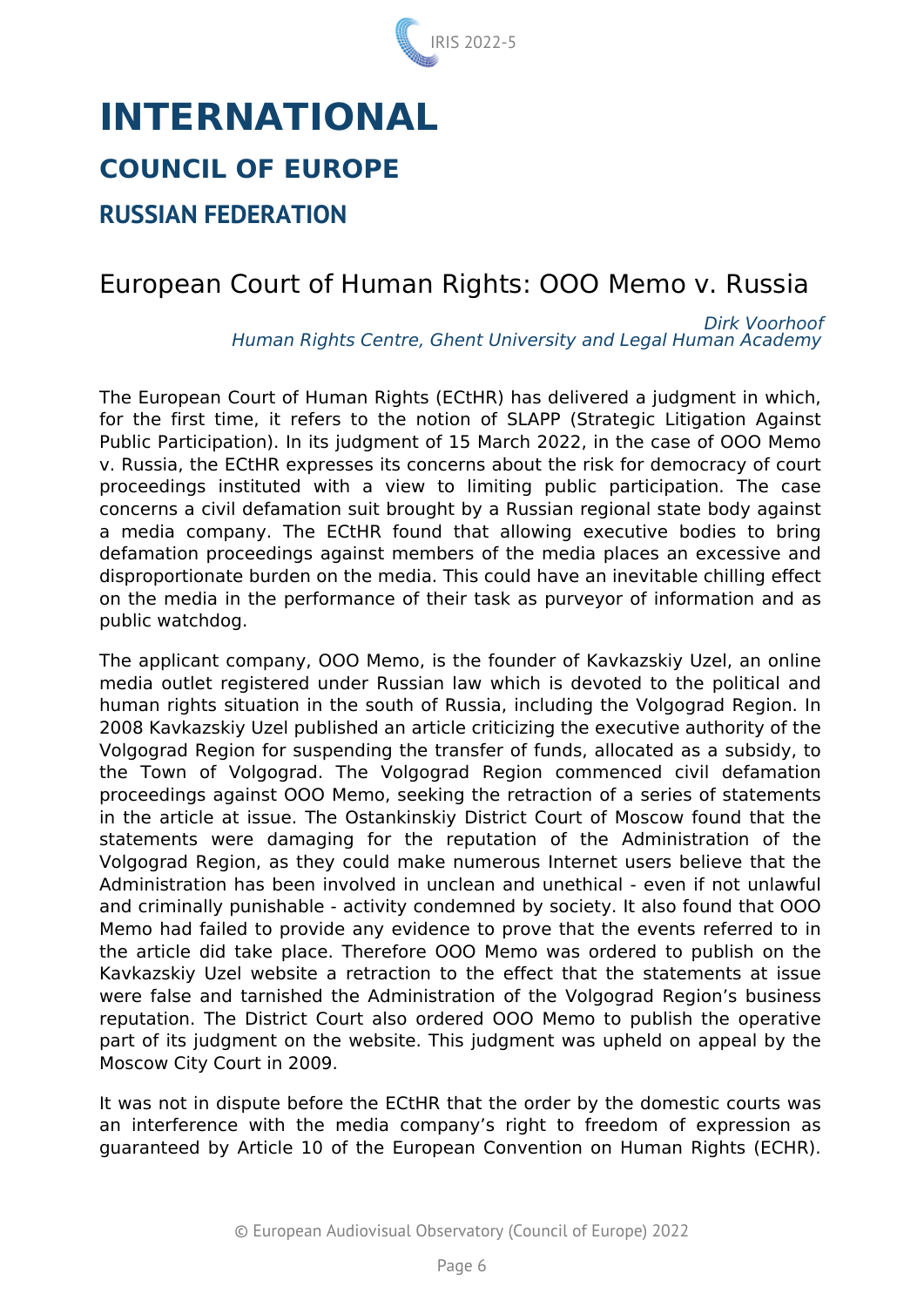

The ECtHR accepted that the interference was prescribed by law, based on Article 152 of the Russian Civil Code, as in force at the material time, conferring the right to bring civil defamation proceedings, inter alia, in order to protect the business reputation of a legal person. The ECtHR reiterated that the ambit of the "protection of the reputation ... of others" clause of Article 10 § 2 is not restricted to natural persons, as it has recognised in other judgments that there can exist a legitimate "interest in protecting the commercial success and viability of companies, for the benefit of shareholders and employees, but also for the wider economic good". The ECtHR observed however that "these considerations are inapplicable to a body vested with executive powers and which does not engage as such in direct economic activities". But the ECtHR also reiterated that in several judgments it has earlier accepted that public bodies can also pursue a legitimate aim by seeking legal protection of their reputation by way of defamation proceedings. In such cases, the ECtHR focussed on the assessment of the proportionality of the interference as part of the test of necessity in a democratic society. Referring to a 2020 statement by the Council of Europe Commissioner for Human Rights highlighting the "growing awareness" about the dangers of SLAPPs for democracy and referring to the power imbalance between the claimant and the defendant in this case, the ECtHR found, nevertheless, it apt to establish, in this case, whether the interference complained of by OOO Memo, was in pursuance of the legitimate aim of "protection of the reputation of others" within the meaning of Article 10 § 2 ECHR.

First, the ECtHR considered that bodies of the executive vested with State powers are essentially different from legal entities, including public or State-owned corporations, engaged in competitive activities in the marketplace as the latter rely on their good reputation to attract customers with a view to making a profit and the former exist to serve the public and are funded by taxpayers. To prevent abuse of powers and corruption of public office in a democratic system, a public authority's activities of all kinds must be subject to close scrutiny, not only from the legislative and judicial authorities but also from public opinion.

The ECtHR also found that allowing executive bodies to bring defamation proceedings against members of the media "places an excessive and disproportionate burden on the media and could have an inevitable chilling effect on the media in the performance of their task as purveyor of information and as public watchdog". By virtue of its role in a democratic society, the interests of a body of the executive vested with State powers in maintaining a good reputation essentially differ from both the right to reputation of natural persons and the reputational interests of legal entities, private or public, that compete in the marketplace. Therefore, civil defamation proceedings brought, in its own name, by a legal entity that exercises public power may not, as a general rule, be regarded to be in pursuance of the legitimate aim of "the protection of the reputation ... of others" under Article 10 § 2 ECHR. This however does not exclude that individual members of a public body, who could be "easily identifiable" in view of the limited number of its members and the nature of the allegations made against them, may be entitled to bring defamation proceedings in their own individual name.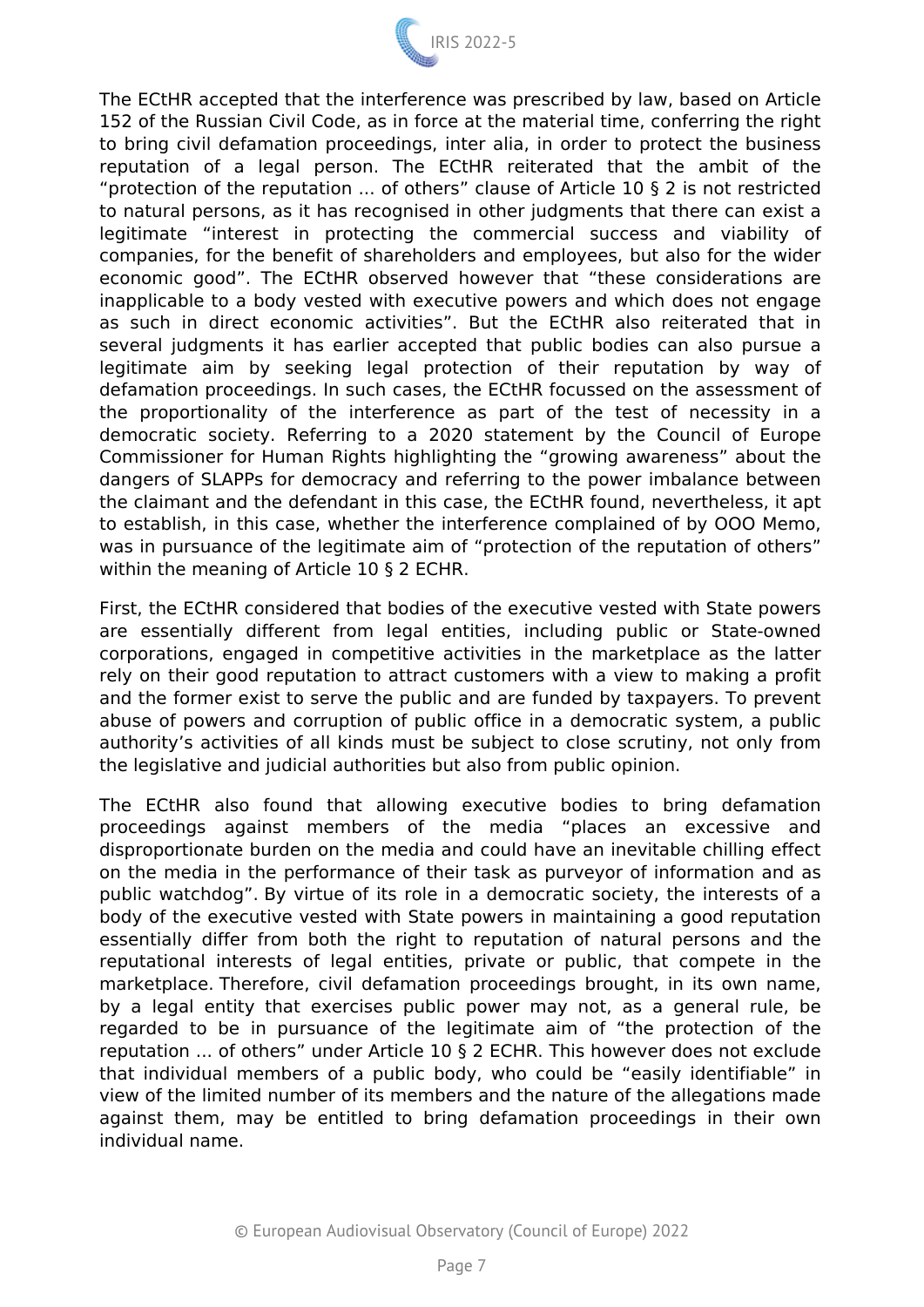Turning to the present case, the ECtHR noted that the claiman defamation proceedings is the highest body of the executive Region, while it is hardly conceivable that it had an intere commercial success and viability, be it for the benefit of employees or for the wider economic good. Its members were identifiable, and in any event, the defamation case was brought legal entity as such, not any of its individual members. On this reached the conclusion that the proceedings and the conseq with the right to freedom of expression of the applicant media meet the requirement of a legitimate aim under Article 10  $\S$  2 accordingly been a violation of Article 10 ECHR. Three judges that they are not convinced that there were good reasons f majority to deviate in a radical way from numerous previous jud accepted the applicability of the aforementioned legitimate aim entities and authorities in different countries, in both criminal The concurring opinion also states that while it cannot defamation proceedings could be intended to have a chilling effect criticise the authorities activities, the existence of such cannot be presumed, let alone taken for granted, without tang that effect. In any event, the determination of the limits of adlends itself to be assessed through the balancing proportionality test, in line with the Court s established domestic authorities failed to demonstrate that there relationship of proportionality between the interference in legitimate aim pursued, also the concurring judges agreed with violation of Article 10 ECHR in the present case.

Judgment by the European Court of Human Rights, Third Section case of OOO Memo v. Russia, Application no. 2840/10, 15 March 2

[https://hudoc.echr.coe.int/eng?i](https://hudoc.echr.coe.int/eng?i=001-216179)=001-216179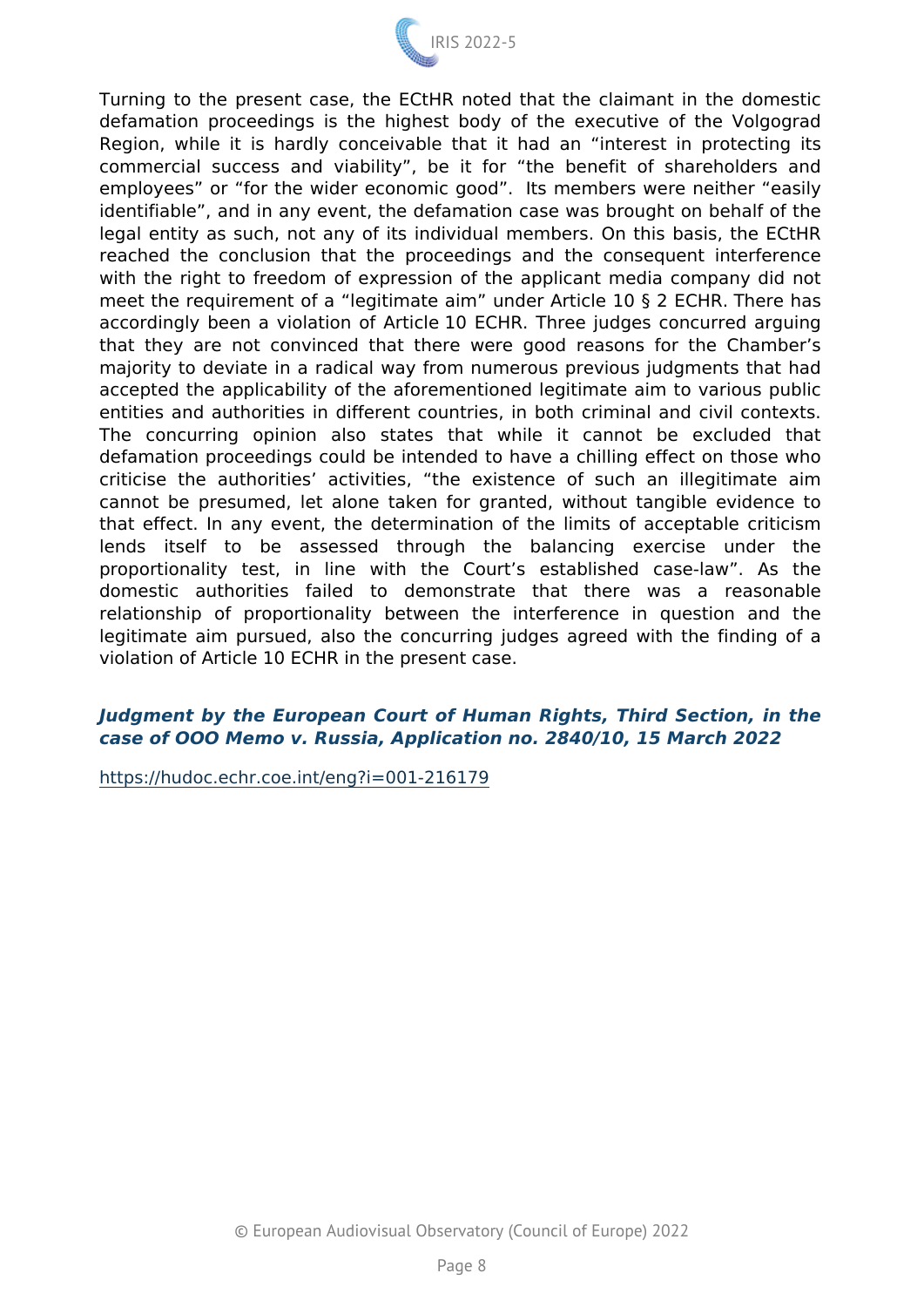

# <span id="page-8-0"></span>**EUROPEAN UNION**

# **EU: EUROPEAN COMMISSION**

### Proposed Directive on Strategic Lawsuits Against Public Participation

*Justine Radel European Audiovisual Observatory*

On 27 April 2022, the European Commission published a new proposal for a Directive on protecting persons who engage in public participation from manifestly unfounded or abusive court proceedings ("Strategic lawsuits against public participation", or "SLAPPs"). The proposal establishes tools for all persons engaged in issues of public interest to fight back against abusive court proceedings. It follows a public consultation (launched by the European Commission between October 2021 and January 2022) and an own-initiative report adopted by the European Parliament on 11 November 2021.

The proposed Directive would apply to civil court cases with cross-border dimensions and is complemented by a Recommendation inviting member states to extend the proposed rules to domestic cases, beyond civil matters. The safeguards would benefit journalists and people/organisations engaged in defending rights and reporting on valuable issues, against whom strategic lawsuits are brought, interfering with public debate in the European Union.

The proposal starts with a definition of a SLAPP in Article 3(3), as being a "court proceeding brought in relation to public participation that is fully or partially unfounded and has as its main purpose to prevent, restrict or penalize public participation" and develops common criteria that could demonstrate the existence of such a purpose.

Following the definition, four types of safeguards are divided into different chapters: Chapter II on procedural safeguards; Chapter III on early dismissal; Chapter IV on remedies against abusive court proceedings; and Chapter V on protection against third-country judgments.

First, the proposal ensures the possibility of dismissing unfounded proceedings and sets out that it should be left to "courts and tribunals to adopt an early decision to dismiss, in full or in part, court proceedings against public participation as manifestly unfounded". A claimant "who has brought abusive court proceedings against public participation can be ordered to bear all the costs of the proceedings", whereas the defender (i.e., the person targeted by the SLAPP) "who has suffered from harm as a result of an abusive court proceedings against public participation is able to claim and to obtain full compensation for that harm." Most importantly, the proposed text calls for dissuasive, effective and proportionate penalties to be ordered by courts or tribunals seized of abusive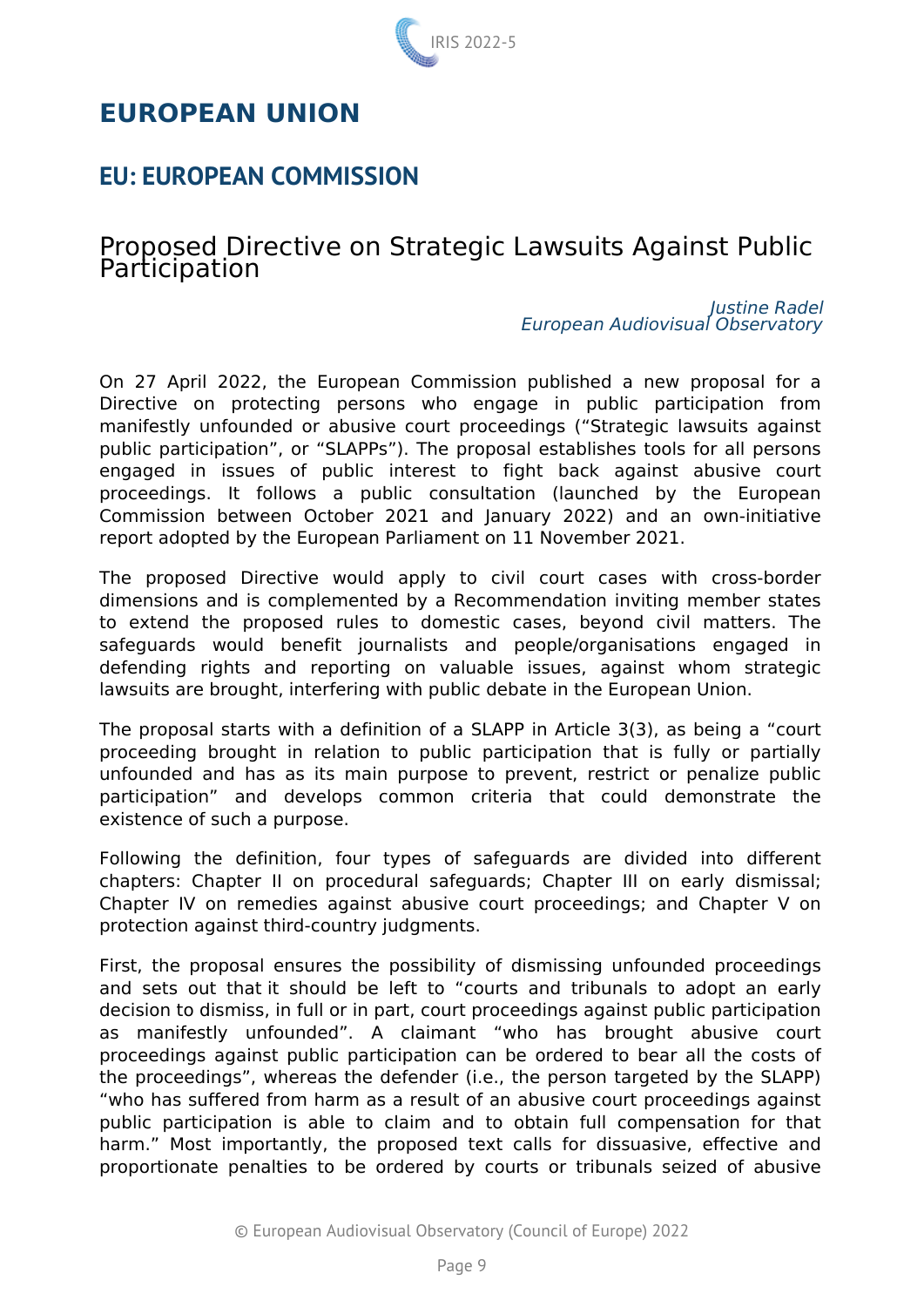court proceedings. Finally, a third-country-judgment against a per the European Union should be refused by member states when been considered manifestly unfounded or abusive if it had bee the courts or tribunals of the member state where recognition or sought and those courts or tribunals would have applied their own

The Recommendation is a bit more specific as to the protection o and pluralism and calls on member states to ensure the exist free and plural media environment . Furthermore, memb encourage awareness raising campaigns and training aimed journalists and media professionals capacity to detect SLAPPs.

While the Recommendation is directly applicable, the proposed negotiated and adopted by the Council and the European Parliame

European Commission, Proposal for a Directive on protecting who engage in public participation from manifestly unfor abusive court proceedings (Strategic lawsuits ag participation ), COM(2022) 177 final

[https://ec.europa.eu/info/sites/default/files/4\\_1\\_188784\\_](https://ec.europa.eu/info/sites/default/files/4_1_188784_prop_dir_slapp_en_0.pdf)prop\_dir\_s

European Commission, Recommendation on protecting journali human rights defenders who engage in public participation manifestly unfounded or abusive court proceedings (Strategic Ia against public participation ), COM(2022) 2428 final

[https://ec.europa.eu/info/sites/default/files/1\\_1\\_1887](https://ec.europa.eu/info/sites/default/files/1_1_188781_recc_slapp_en_1.pdf)81\_recc\_slapp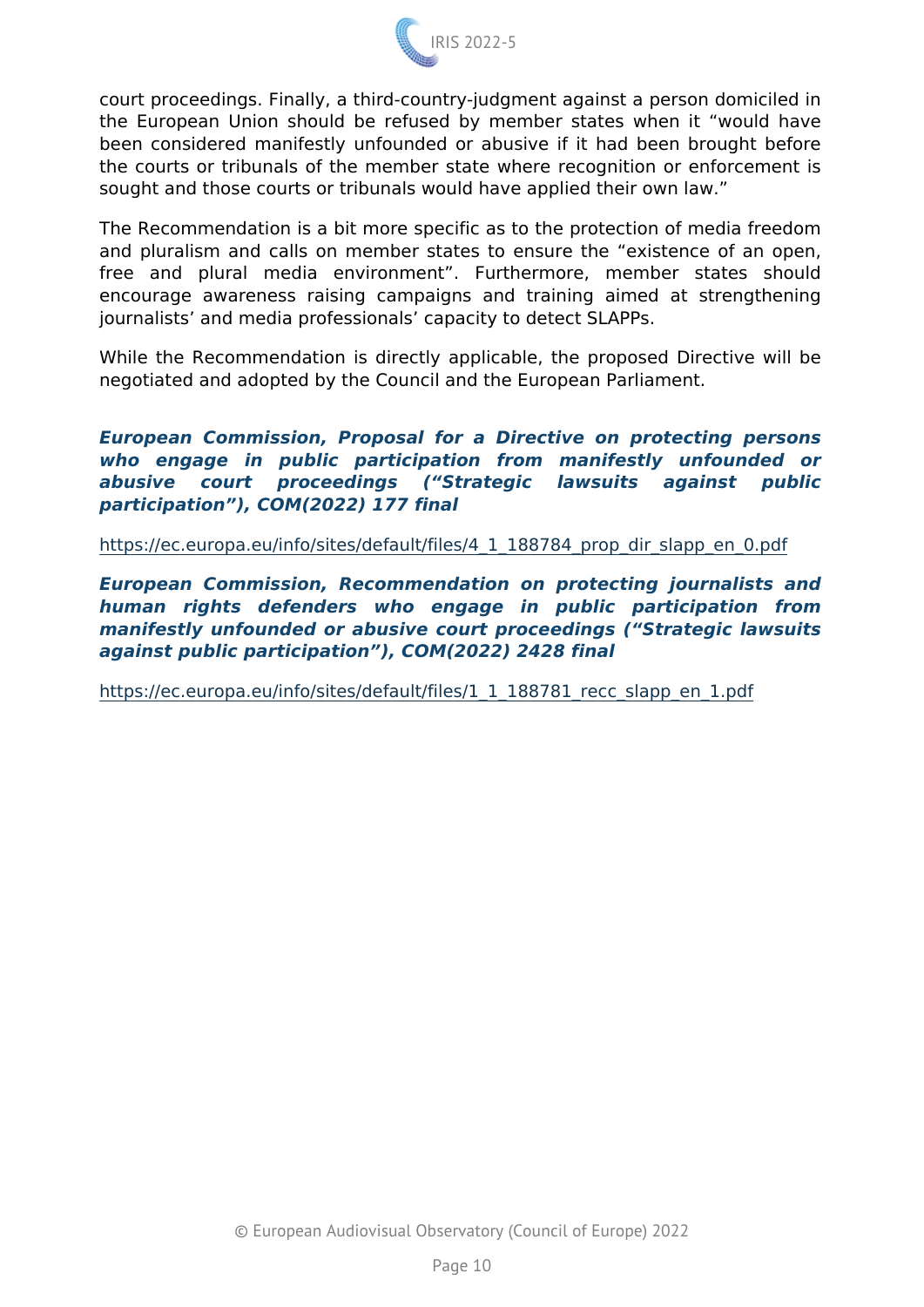

### <span id="page-10-0"></span>**EU: EUROPEAN COMMISSION**

### Digital Markets Act – Parliament and Council reach a political agreement

#### *Amélie Lacourt European Audiovisual Observatory*

On 24 March 2022, a little over a year after the Commission published its proposal, the European legislators reached a provisional political agreement on the Digital Markets Act (DMA).

The DMA aims at making the online sector a fairer and more competitive one by redistributing the cards between the actors. The past few years have seen online intermediaries massively develop and several platforms now largely dominate the digital market, both economically and socially. The DMA, which applies to the largest and most powerful ones, will make the so-called "gatekeepers" abide by new obligations and prohibitions, and therefore greater accountability. As is usually the case, definitions are at center of the debate. The co-legislators have therefore agreed that companies shall qualify as gatekeepers if they have an annual turnover of at least EUR 7.5 billion within the European Union in the past three years or a market valuation of at least EUR 75 billion, and if they have at least 45 million monthly end users and at least 10 000 business users established in the EU. The said platform must also control one or more core platform services in at least three member states. And while "emerging gatekeepers" are also addressed, SMEs are, for their part, generally left aside. This exemption seeks to ensure adequate proportionality of the rules. In case a platform does not agree with its designation as a "gatekeeper"; it may challenge the designation through a specific procedure, allowing the Commission to check the validity of the arguments put forward. Gatekeepers who are correctly designed as such will therefore be bound by a set of measures, which impose a number of obligations. For instance, the interoperability between services, giving users the right to uninstall applications, shall be promoted.

The new rules shall also allow business users to promote their offer and conclude contracts with their customers outside the gatekeeper's platform to access the data they generate in their use of the platform. With regards to advertising, gatekeepers will have to provide companies advertising on their platform with the tools and information necessary for advertisers and publishers to carry out their own independent verification of the advertisements hosted by the gatekeeper. On the other side, gatekeepers will no longer be allowed to resort to self-preferencing - by ranking services and products they offer more favourably than other ones - or to tying and bundling practices. It is also important to stress that giant tech companies shall no longer track end users outside of the gatekeeper's core platform service for the purpose of targeted advertising without effective consent. The use of data that is not available and the aggregation of personal data from different sources shall therefore no longer be permitted. The European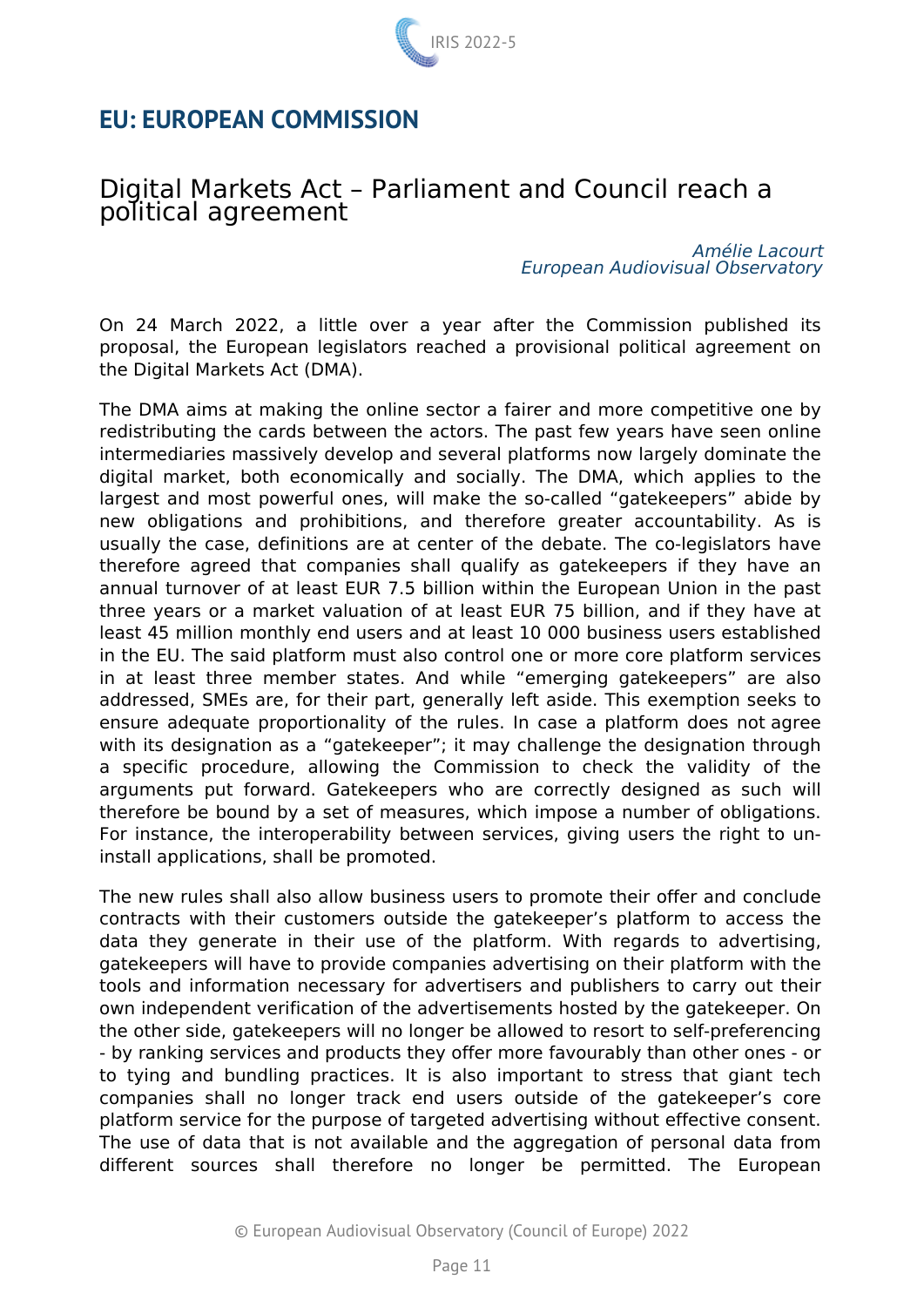Commission, together with a dedicated advisory committee and h will act as an oversight and enforcement body. It will inde market investigations, allowing it to qualify companies as gateke their obligations when necessary and to design remedies to infringements. It should be noted that the DMA also enforces a provisions to make sure gatekeepers do not undermine the gatekeepers do not comply with the measures provided by the DM. fined up to 10% of their total worldwide annual turnover, infringements are repeated. A periodic penalty payment of average daily turnover may also be imposed. Finally, in d systematically fails to comply with its obligations, additio structural remedies may be issued.

Digital Markets Act: Commission welcomes political agreement on to ensure fair and open digital markets

[https://ec.europa.eu/commission/presscorner/d](https://ec.europa.eu/commission/presscorner/detail/en/IP_22_1978)etail/en/IP\_22\_1978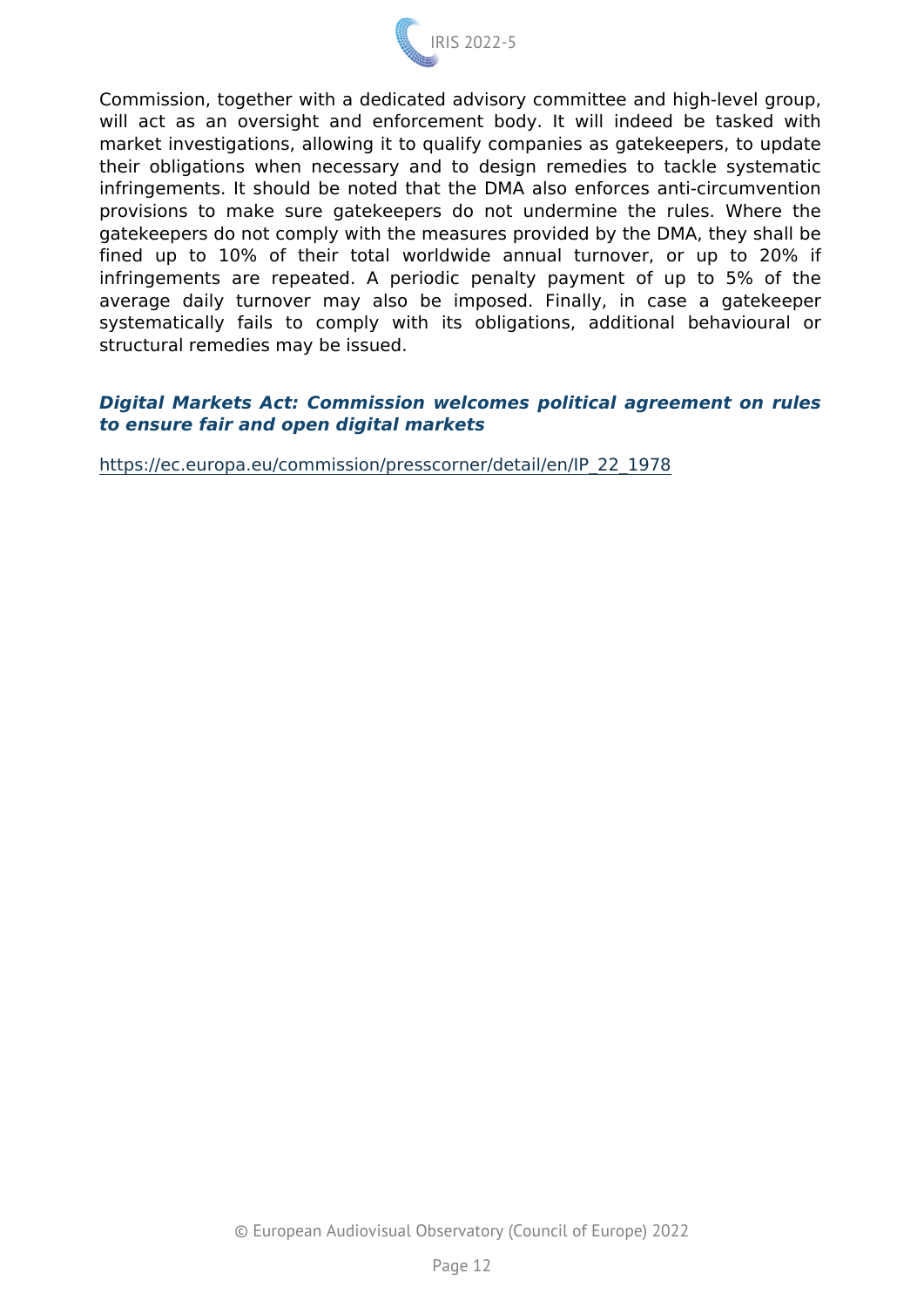

# <span id="page-12-0"></span>**EU: EUROPEAN COMMISSION**

### The European Parliament and EU member states reach an agreement on the DSA

*Amélie Lacourt European Audiovisual Observatory*

Following the Commission's proposal of 15 December 2020 (see IRIS 2021-2:13), the journey towards the adoption of the DSA has taken another step forward: on 23 April 2022, the trilogues came to an end with the reach of a political agreement between representatives of the Parliament, the Council and the Commission.

uUp until now, the online sphere was regulated through a set of measures contained in the e-commerce directive and by a range of targeted and sector specific initiatives, among which the Copyright Directive, the Audiovisual Media Services Directive and the regulation on addressing the dissemination of terrorist content online. This way of operating however left important legal gaps,updated and upgraded rules more in line with today's online services were therefore sought.

The DSA and the DMA (Digital Markets Act) - which was agreed on last March (see article on this newsletter) - hence form a comprehensive package, harmonizing the rules across the single market. The new set of rules is directed towards a wide range of intermediaries: from hosting services to online platforms to very large online platforms and very large online search engines (including a.o. social media, online marketplaces, and cloud computing services).

The negotiations between the institutions started on 22 April 2022 and went on until early in the morning. All three co-legislators had at heart to find a way of better and more effectively protecting users online, with measures to empower them as well as oversight mechanisms and deterrent actions. The Commission should indeed have the possibility to impose dissuasive sanctions on very large online platforms. These penalties are expected to go up to 6% of the global turnover or to take the form of a ban on operating in the single market if repeated serious breaches are identified.

Strengthening the accountability of online intermediaries, especially regarding illegal and harmful content, goods and services is therefore one of the cornerstones of the DSA. The regulation indeed incorporates the existing ecommerce rules on liability exemptions and builds upon them to make the digital sphere a safer and more reliable place with transparency measures, traceability of business users in online marketplaces and access to key data. And the idea is the following: the bigger the platform, the greater the responsibility, which requires consideration of the role, the size, and the impact of the platform.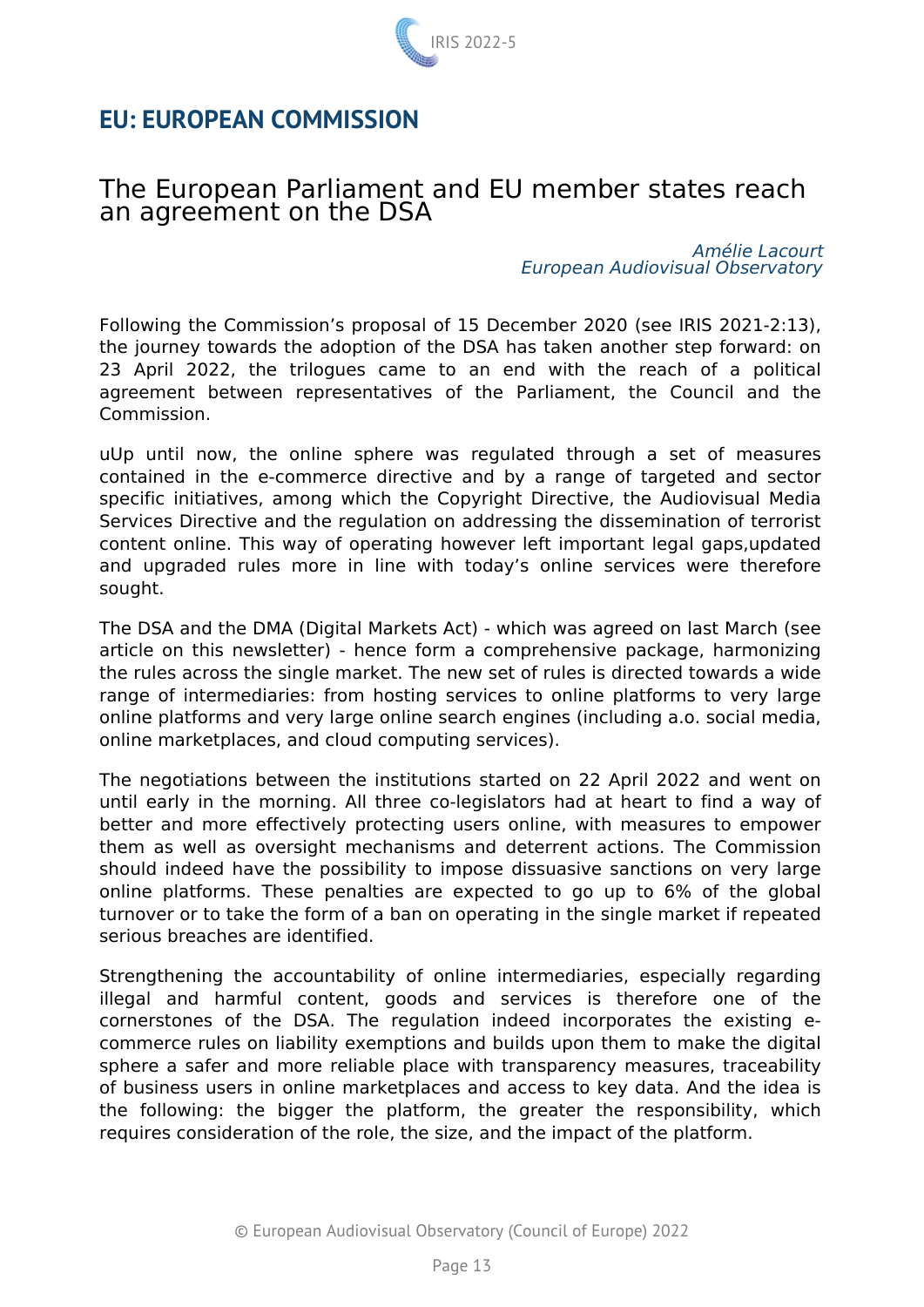As Ursula von der Leyen declared, the agreement on the Digita historic, both in terms of speed and of substance . Rights and have been rebalanced to ensure that people s fundamental rights protected, both online and offline, and that a level playing field innovation and competition.

Before being directly applicable in all member states, the agreem formally approved by the Parliament and the Council. The reg fifteen months after entry into force, or from 1 January 2024, which However, the measures applicable to very large online platform online search engines will apply sooner, i.e., four months after th

Proposal for a Regulation of the European Parliament and the Co a Single Market For Digital Services (Digital Services Act) and a Directive 2000/31/EC.

[https://eur-lex.europa.eu/legal-content/en/TXT/?uri=COM%](https://eur-lex.europa.eu/legal-content/en/TXT/?uri=COM:2020:825:FIN)3A2020%

Digital Services Act: Commission welcomes political agreement ensuring a safe and accountable online environment, Press re the European Commission.

[https://ec.europa.eu/commission/presscorner/d](https://ec.europa.eu/commission/presscorner/detail/en/IP_22_2545)etail/en/IP\_22\_2545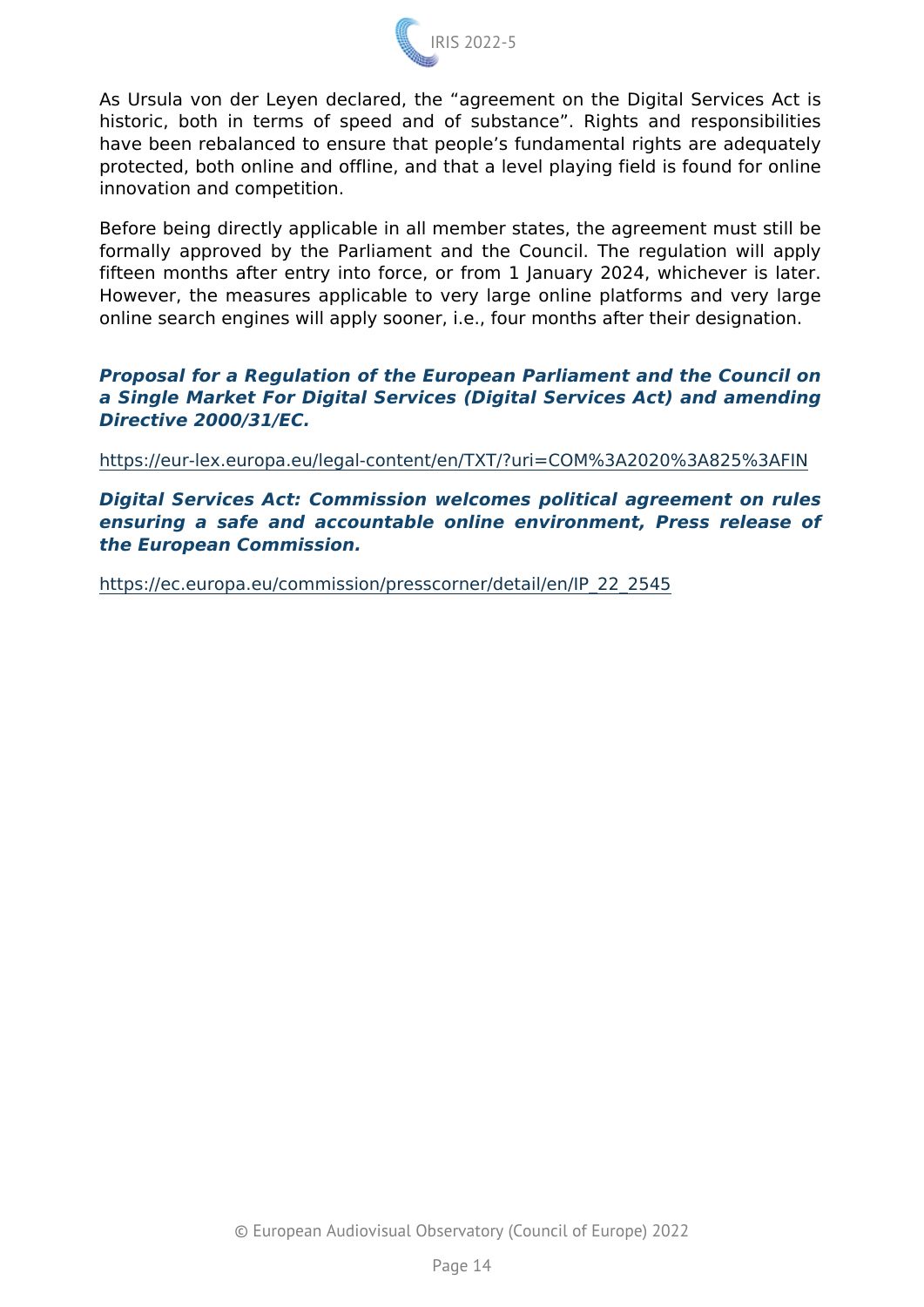# <span id="page-14-0"></span>**NATIONAL**

### [RU] Court decision on "extremism" of Facebook and Instagram

*Andrei Richter Center for Media, Data and Society, School of Public Policy, Central European University (Budapest)*

On 21 March 2022, the Tverskoy District Court in Moscow issued its decision on the civil lawsuit of the First Deputy Prosecutor-General of the Russian Federation to the Meta Platforms Inc. Acting in the public interests, the plaintiff requested the court to ban the activities of the "American transnational holding company" on the territory of the Russian Federation on the basis of its extremist activity, with the additional circumstance that the company's corporate policy "is directed against the interests of the Russian Federation and its citizens, establishes a threat to public safety and to the life and health of the citizens of the Russian Federation, as well as state security." With the participation of the representatives of the Federal Security Service (FSB) and the media regulator, Roskomnadzor, the Court reviewed the arguments of both sides. It noted the discriminatory measures taken by Meta in regards to the Russian state media, earlier decisions of the Russian courts that proclaimed particular materials in Facebook and Instagram "extremist", earlier demands by Roskomnadzor that Meta takes down posts found illegal, various fines imposed on Meta for violations of Russian IT-Law (see IRIS Extra 2021), recent calls to violence against Russians that were permitted despite the stated community policies by Facebook, as well as dissemination of false information on the "special military operation" that Russia started on 24 February 2022 against Ukraine. The court dismissed as "declaratory" the arguments of the defendant that the case is of administrative and not civil law nature, that Meta did not discriminate Russian media but only labeled their control by the state, that Meta's policies related to calls for violence were adjusted and then referred only to calls for violence against the Russian military.

The court said that the only aim of the defendant's arguments was "to avoid liability for extremist activity in relation to the citizens of the Russian Federation in and beyond the territory" of Russia. The imposed fines and limitations of access to the Meta products, said the court, turned out to be insufficient and nonproportional to the gross violations of the rights of citizens and the interests of the State. Civil law permits the court to cease the violations by banning certain activities, that is placing, dissemination and flagrant non-action in regards to extremist materials – all done "under the guise of commercial activity".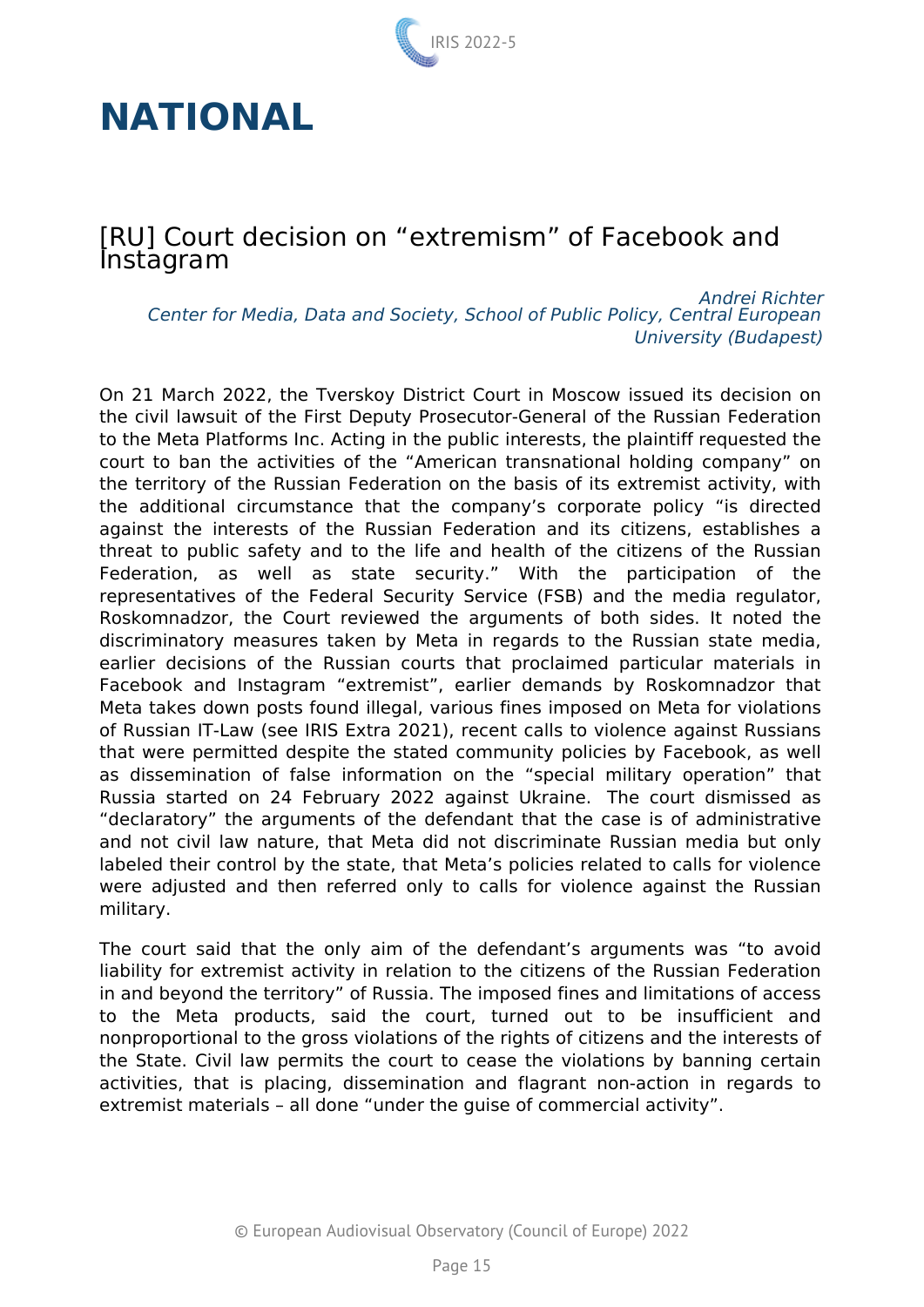Banning of certain activities should not restrict use of Met persons who were not engaged in illegal acts.

The court supported the lawsuit by the Deputy Prosecutor-Gen the activity of Meta and the distribution of its products, Facebod on Russian territory. Another product of Meta, WhatsApp, was r by the judgment, as it lacks functions on public dissemination While the decision can, within a month, be appealed in the Mose enters into force immediately. Following the court decisi warned Russian media organizations to refrain from using logo social networks without referring to their extremist activities.

5H5=85 ?> 45;C !02-2473/2022

[https://nplaw.ru/upload/iblock/b5a/b5a06b9430d04a8bac](https://nplaw.ru/upload/iblock/b5a/b5a06b9430d04a8bacbd3d3b30b6da4d.pdf)bd3d3b30b6

Tverskoy District Court in Moscow, Decision on the case N02-2473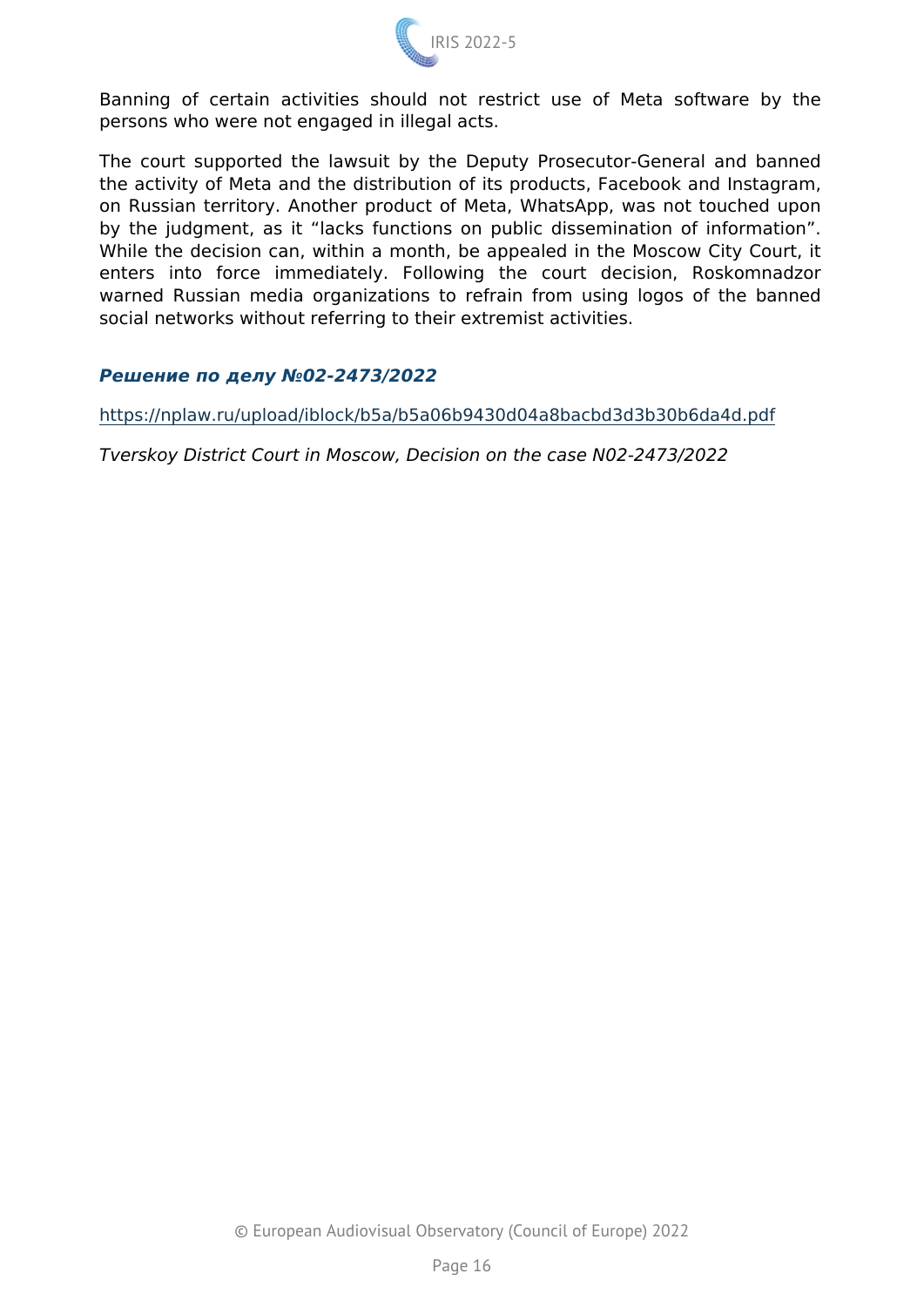

### <span id="page-16-0"></span>**BULGARIA**

### [BG] CEM report on the presidential and legislative election campaigns

*Nikola Stoychev Dimitrov, Petrov & Co., Law Firm*

On 14 February 2022, *Съветът за електронни медии* (the Council for Electronic Media – CEM) published its Report on the specialized monitoring of the election campaign for the president and vice president of the Republic of Bulgaria, and for the snap elections for the 47<sup>th</sup> Parliament.

Through its monitoring, CEM establishes how media service providers reflect upon the election campaign of political parties, and to what extent media outlets comply with the requirements of *Изборен кодекс* (the Election Code) and *Закон за радиото и телевизията* (the Radio and Television Act).

Through its 418 pages, CEM presents its findings on the activity of all types of media service providers during the election campaigns, analysing more than 25 TV channels and radio stations - including national public radio and television, and the major TV channels. For the second time now, the report also includes detailed information on the performance of some non-linear media services, which included audio and audiovisual content related to the elections. The report analyses and focuses on seven of the major online platforms.

The main conclusions of CEM that deserve to be mentioned are as follows:

Journalism, in the audio and audio-visual content during the election campaign, is limited in practice by political PR and party strategies for presenting candidates. The content of some media providers is openly and completely ruled by propaganda. Several channels have used subconscious methods of suggestion as used in propaganda (such as multiple repetitions, out of context repositioning of excerpts from the program schedule, one-way messages – including merging the informational campaign with political agitation). Quality political journalism is increasingly losing ground in its mission to contribute to the public consensus between different groups and political interests. Editorial content is limited even on some of the major national channels. There is a mixture of editorial and agitation content which is due to the blurry definition of political advertising in the law. The monitoring found that journalists in radio and television studios, in polythematic programs and non-linear media services, made efforts to reach a reasonable conversation about the future governance of the country, but against the background of all the media production during the campaign, these efforts seemed to be insufficient. Yet again, the Report acknowledges the extremely low participation of political leaders in discussion formats. The one and only presidential debate did not compensate for this scarcity. Pre-election debates organized by some media providers seemed quite strange, in the opinion of CEM, considering that the invited participants have been like-minded. Hence, the media authority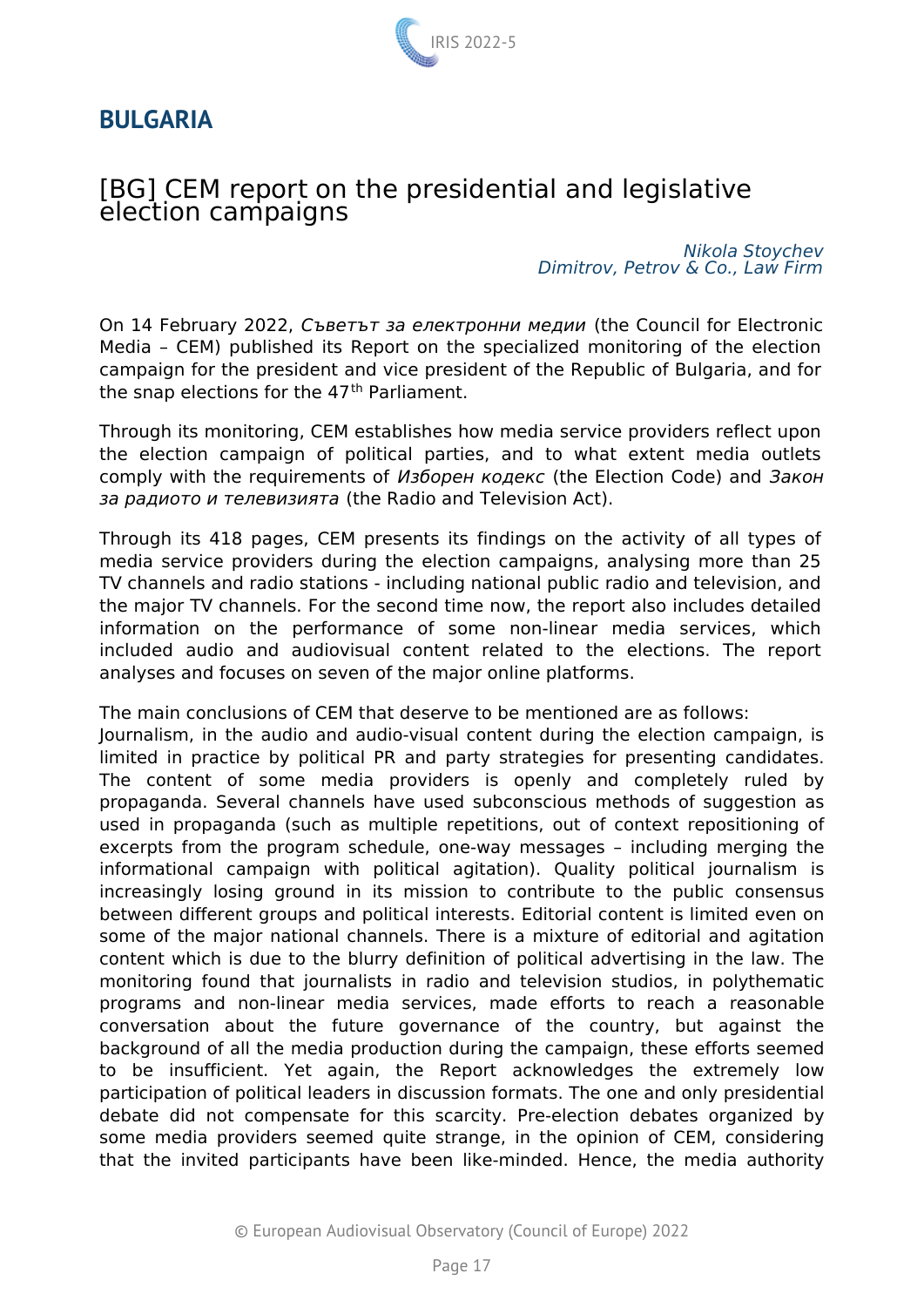considered such forms as an interview. The report also not participated much more often than women in the monitored program

 $>$ :;04 70 A?5F80;878@0=>B> =01;N45=85 =0 ?@54  $:0 < ?0 = 80$  70  $? @ 57845 = B$  8 28F5? @ 57845 = B = 0 5 ? C 1 ; 8 : 0 J ; 30 @ 872J=@54=8B5 871>@8 70 47-<> 0@>4=> AJ1@0=85

#### [https://www.cem.bg/contr](https://www.cem.bg/controlbg/1402)olbg/1402

Report on the specialized monitoring of the election campaigns f vice president of the Republic of Bulgaria and for the snap Parliament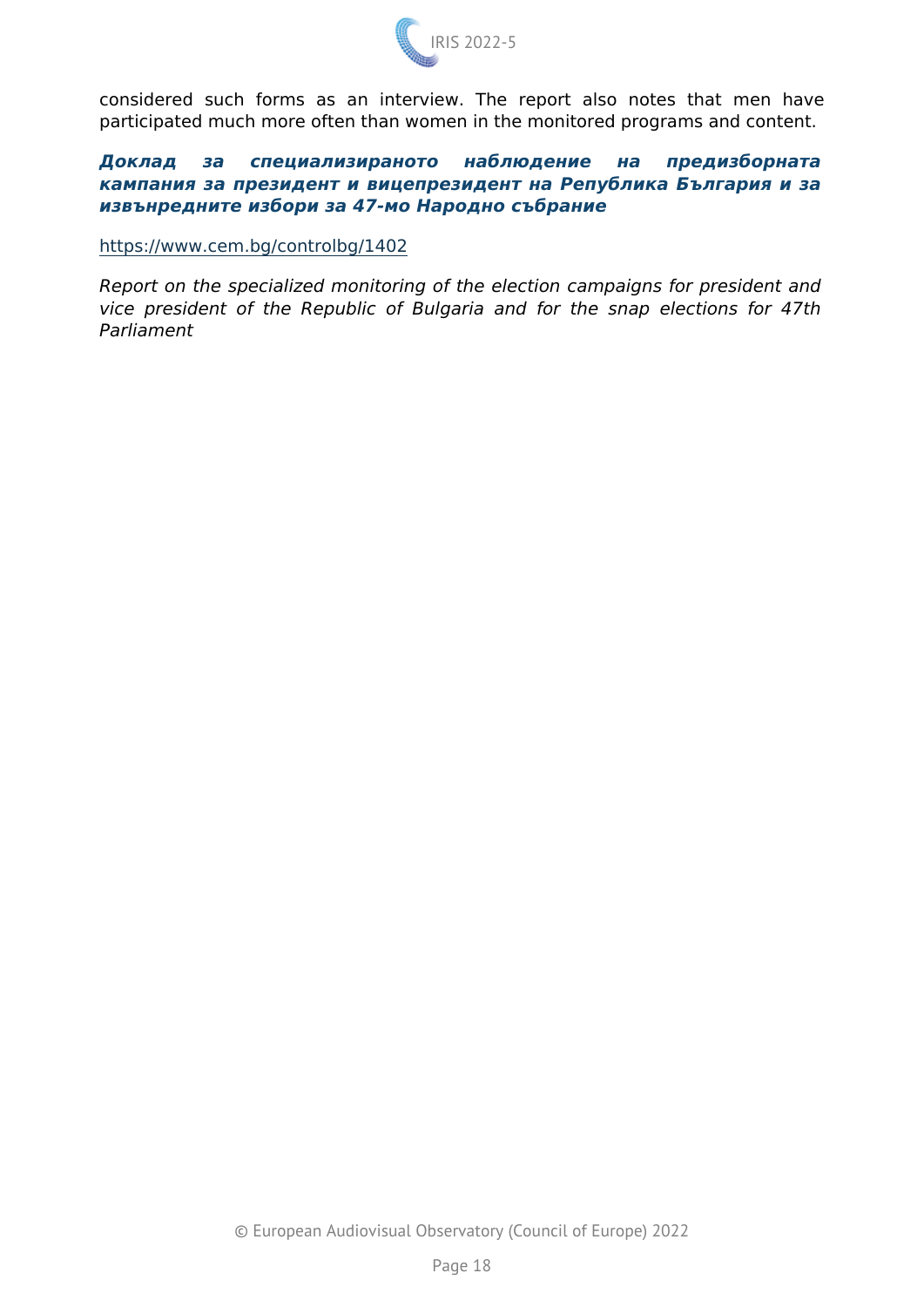

### <span id="page-18-0"></span>**GERMANY**

### [DE] Federal Council adopts position on proposed European Media Freedom Act

*Dr. Jörg Ukrow Institute of European Media Law (EMR), Saarbrücken/Brussels*

In a resolution adopted on 11 March 2022, concerning the European Media Freedom Act announced by the European Commission, the German *Bundesrat* (Federal Council) expressed support for sector-specific rather than fully harmonised regulation in the media sector.

The Federal Council welcomed the Commission's decision to launch a debate on how media freedom could be protected and strengthened in Europe, as well as an open public consultation on the subject. The German *Länder* believed the answer to this question was crucial for Europe's future because the EU was not only a single market for goods and services, but also an area of democracy and freedom. However, democracy could not exist without a functioning, free and pluralistic media landscape.

The Federal Council stressed that the threat to journalists from hatred, smear campaigns and physical assaults put media freedom in serious danger. It shared the European Commission's fundamental view that media independence and pluralism were extremely valuable. This particularly concerned journalistic freedoms, editorial independence, public access to media services, transparent allocation of state funding and ensuring that the governing bodies of publicservice media were sufficiently independent from the state.

The *Länder* reiterated that, in a digital single market in particular, there was still a need for sector-specific media regulation governing both the media themselves and their distribution. This was especially true in the modern world, in which the Internet had become the main forum for media and communication.

In the Federal Council's opinion, (primarily) market-oriented legal acts, that were based on the internal market rules of Article 114 of the Treaty on the Functioning of the European Union (TFEU), could support the media's specific role in relation to democracy, society and opinion-forming, as well as media distribution. However, horizontal market rules such as the EU Digital Services Act (DSA), that was currently being negotiated, were not a suitable way of fully and effectively protecting media freedom and media diversity. The *Länder* therefore wanted to constructively answer the question of how legal acts based on Article 114 TFEU could take into account the media's specific role and how they could sensibly be combined with media regulatory measures. The *Länder* were keen to discuss this issue with the Commission.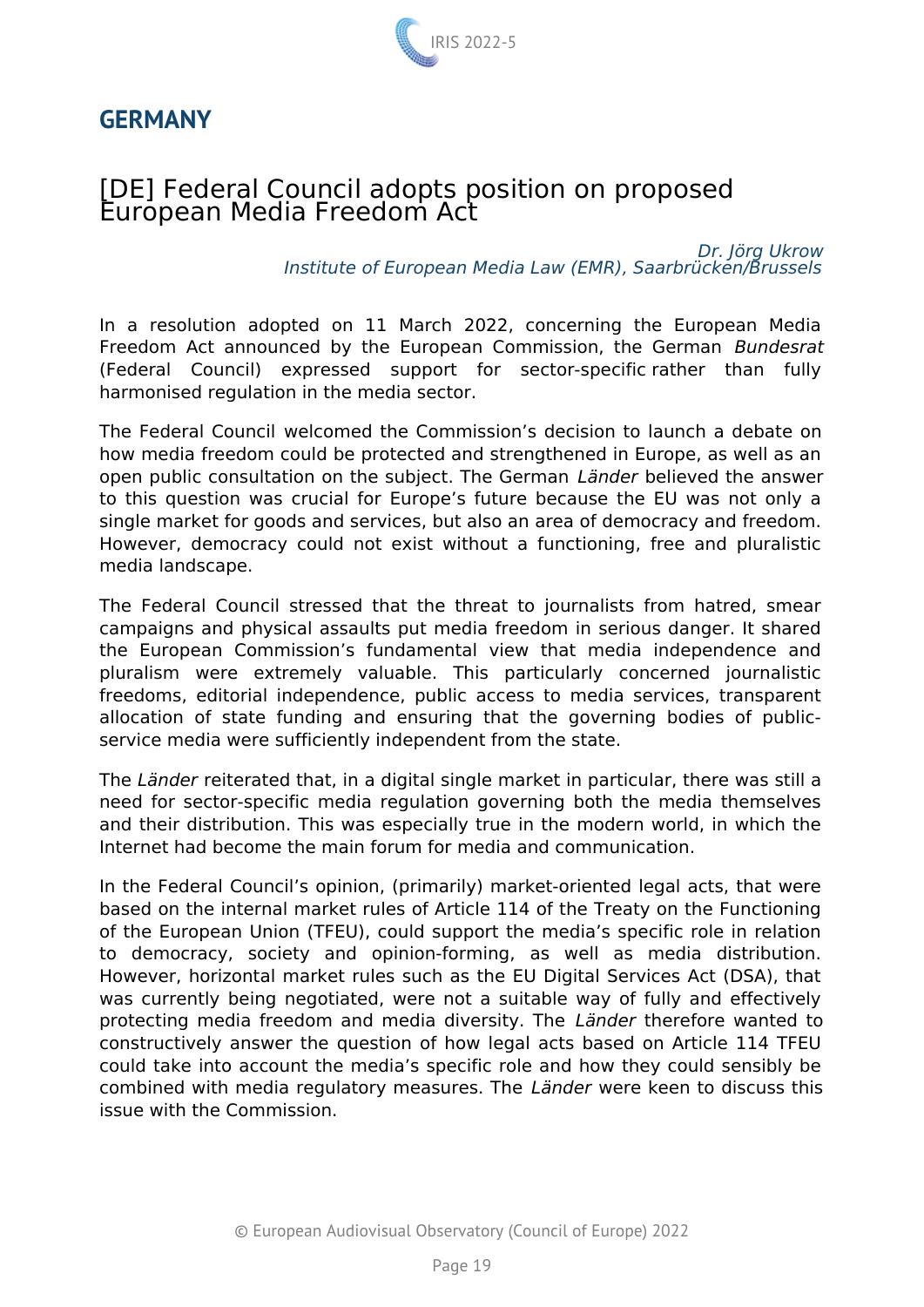The Federal Cosumecsisted that the EU s strength lay in its culture which was based on common rules and shared values. The r different regulatory frameworks, as well as market and super had therefore including as an expression of the subsidiarity distribution of powers between the member states and the disputed. This diversity should be protected and prom threatened by the pursuit of harmonisation and centralisat safeguard media freedom, independence and diversity at natio not be questioned. A European market approach shoul perspectives on the media as an economic asset, nor ignore th emerging markets could hinder the preservation of diversity regional level.

Furthermore, Lähneder accepted that transparency rules relating to structures in the media sector were, to a certain extent, ne these should not result in a disproportionate level of bureaucracy be a means of achieving overarching regulatory objectives harmonisation of regulations at European level was not a adequately expressing the cultural sovereignty of individual memb

In the Federal Council s opinion, it was essential that supervision media distribution was independent and decentralised. Apa necessary cooperation among national regulatory bodies context of the Memorandum of Understanding of the European Regulators of for Audiovisual Media Services (ERGA) there was no need to int principles and structures by creating supervisory bodies at Eur as in the form of an EU-wide media regulation authority.

According to Lätmbeerthe Federal Government should take the Council s position into account under Arti $G$  reun  $2d$  $3$  $d$   $63$   $62$  $R$  as icthe Law GG) and Article 5G2e) swetz the ber die Zusammenarbeit von Bun Ländern in Angelegenheiten der Europä Asthem Cungperation between the Federation a the ntche in European Union Affairs EUZBLG) because the the state of the state the cause of proposed adoption of a European Media Freedom Act affecte powers of Ländern relation to the organisation of broadcasting law Germany. The Federal Council also urged the Federal Governme  $23(6)$  GG and Article  $6(2)$  EUZBLG, to and the task the task  $\frac{1}{2}$ discussing the matter during the forthcoming deliberations of the groups and Council of Ministers.

Entschließung des Bundesrates zum angekündigten Eu Rechtsakt zur Medienfreiheit

[https://www.bundesrat.de/SharedDocs/drucksachen/](https://www.bundesrat.de/SharedDocs/drucksachen/2022/0001-0100/52-22(B).pdf?__blob=publicationFile&v=1)2022/0001-0100/  $22(B)$ .pdf? blob=publicationFile&v=1

Federal Council resolution on the proposed European Media Freed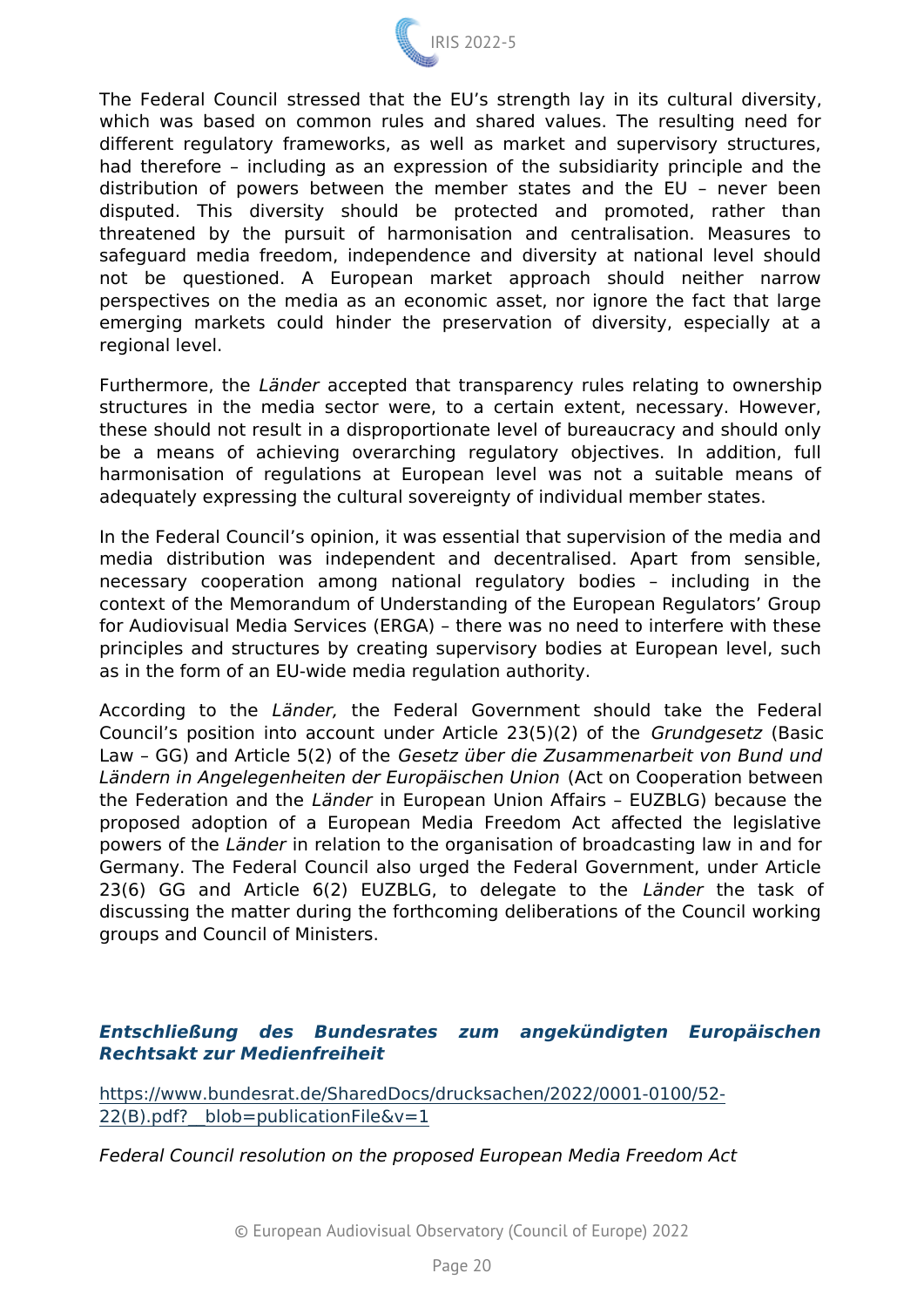

### <span id="page-20-0"></span>[DE] KEK publishes 7th German media concentration report

#### *Christina Etteldorf Institute of European Media Law*

On 15 March 2022, the *Kommission zur Ermittlung der Konzentration im Medienbereich* (Commission on Concentration in the Media – KEK) published its 7th concentration report, which describes the current status and development of media concentration in Germany and the measures taken to safeguard diversity of opinion in private broadcasting. This year, the report, which is published at regular intervals, focuses on the clear change in the media usage habits of younger age groups in particular, which also has an impact on the protection of media pluralism.

The KEK, which comprises six broadcasting and business law experts and six legal representatives of the German state media authorities, who are appointed in accordance with *Land* law, is the decision-making body and mediating authority for the 14 German media regulators. It is responsible for monitoring compliance with laws designed to safeguard media pluralism in national private television (e.g. provisions on third-party window programmes or dominant influences on public opinion), taking decisions on such matters and proposing unbundling measures. In order to guarantee transparency and provide a record of observations in the media concentration field, the KEK also publishes a media concentration report every three years. This year's edition, entitled "Futureoriented safeguarding of diversity across the media sector", contains facts and analysis of media markets, broadcasting groups and changes in consumer behaviour. Although the KEK's statutory remit only includes powers to prevent concentration in national private television, the report also analyses other mediarelevant markets. In it, the KEK assesses a company's overall influence on public opinion, even though, under a decision of the *Bundesverwaltungsgericht* (Federal Administrative Court), its activities in the radio, print, online, rights and advertising markets are no longer relevant in regulatory practice. This situation may change if current legislative debate results in a move away from the television-centric approach to the protection of pluralism, which, in the context of media convergence, could mean that influences beyond the television market are considered relevant to the protection of pluralism in their own right.

The report concludes that concentration in the television market has changed very little since the 2018 report. Three groups of broadcasters continue to dominate the national television market: the public-service broadcasters (ARD and ZDF) and the private RTL and ProSiebenSat.1 groups. Although there is also an increasing number of other national channels, which provide greater diversity, these only represent a total audience share of around 10%. Streaming providers offer strong competition, although the established providers are also increasingly investing in the streaming sector themselves. In contrast, the radio market is not showing any signs of increasing concentration and is characterised by a diverse ownership structure and a wide range of channels, including a growing number of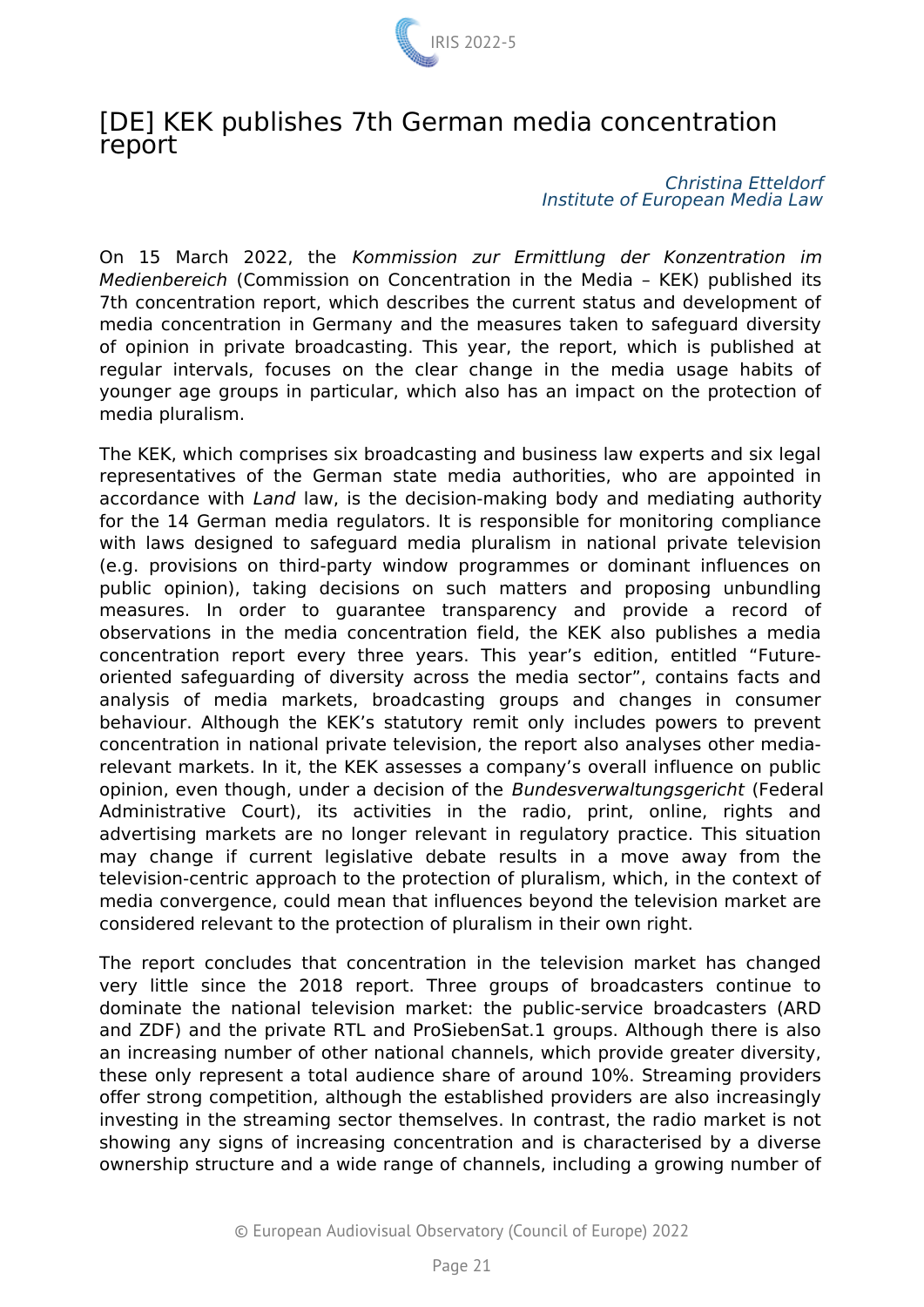additional digital audio services. Cross-media integration in te structures is prevalent here, especially in the regional an market. The report notes another fall in circulation figures for p online media sector a very broad concept that covers a wid genres the report mentions a number of positive factors for such as the diverse ways in which media can be accessed and multi-layered competitive conditions. However, it also lists media diversity, including the enormous competitive power of large platform groups, the huge influence of intermediaries on public with monopolistic tendencies, and a virtual inability to monitor media concentration law. These developments are all the more da of the clear changes in the behaviour of media users, in particul group, who are abandoning traditional media in favour of new onli

As in previous reports, the KEK therefore renews its call for  $m_{\text{e}}$ laws to be reformed, in particular through the adoption of approach (including the broadening of the KEK s own remit), (furth safeguard diversity in a positive way, and new regulatory concepts sector. Reforms were promised by the state legislative bodies t into force of Stataht svertrag zur Modernisierung der Medien Deutschla(rSottate Treaty on the modernisation of media legislation on 7 November 2020, in Länndder extensessed their support for development of a future-oriented media concentration law in a joir

#### 7. Konzentrationsbericht der KEK

[https://www.kek-online.de/publikationen/medienkonzentr](https://www.kek-online.de/publikationen/medienkonzentrationsberichte/siebter-konzentrationsbericht-2021)ationsberichte [konzentrationsberic](https://www.kek-online.de/publikationen/medienkonzentrationsberichte/siebter-konzentrationsbericht-2021)ht-2021

7th KEK concentration report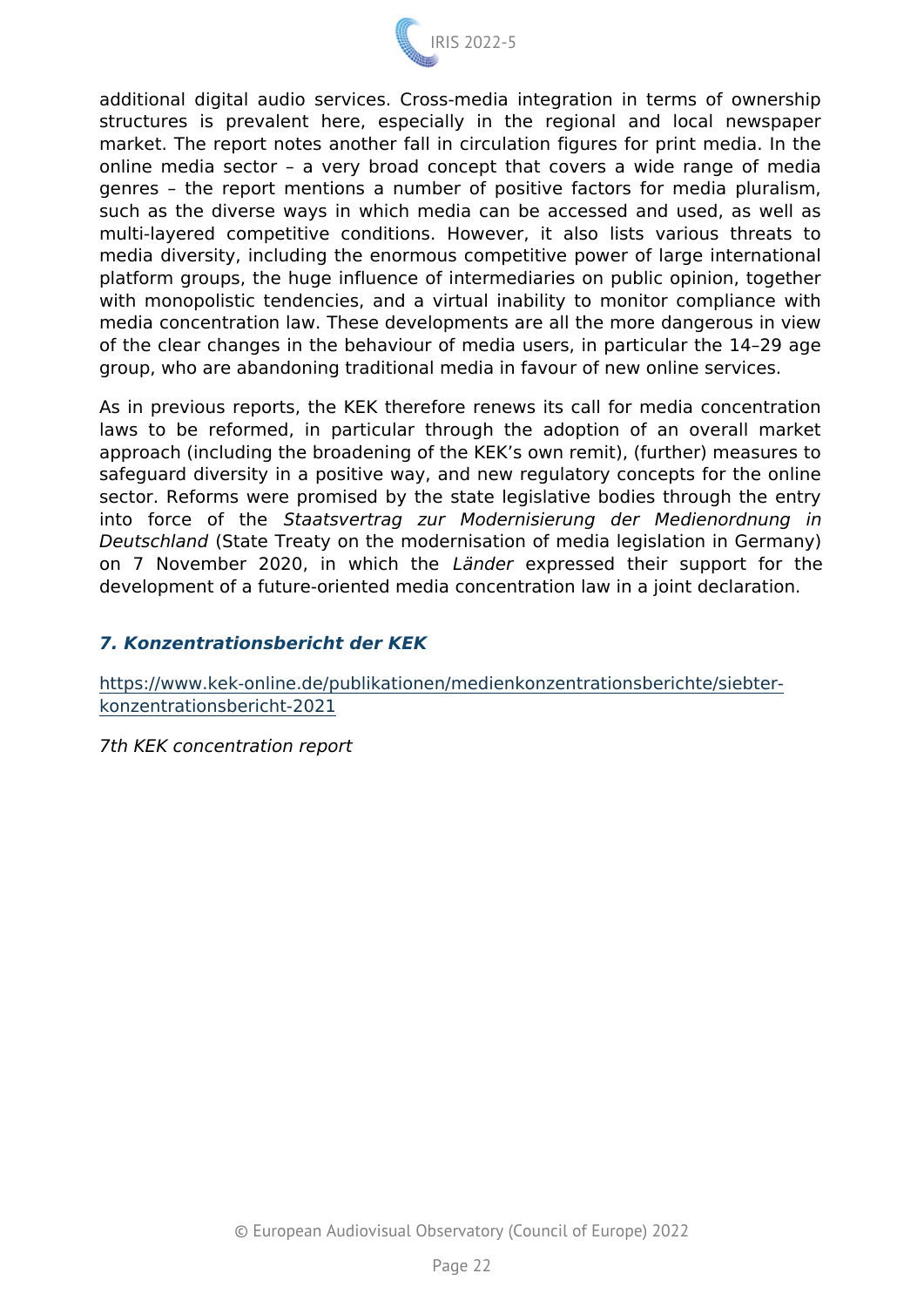

### <span id="page-22-0"></span>[DE] NDR's constitutional complaint concerning Tagesschau app rejected

*Sebastian Zeitzmann Institute of European Media Law*

In a ruling issued on 23 February 2022 and published on 25 March 2022, the *Bundesverfassungsgericht* (Federal Constitutional Court – BVerfG) rejected a constitutional complaint lodged by Norddeutscher Rundfunk (NDR) regarding the admissibility of the Tagesschau app on the grounds that the complaint was inadmissible.

The dispute dates back to 2011, when eight newspaper publishers, in coordination with the *Bundesverband Digitalpublisher und Zeitungsverleger* (Federal Association of German Newspaper Publishers – BDZV), filed a complaint against ARD and NDR with the competition chamber of the *Landgericht Köln* (Cologne District Court). The complaint concerned the amount of written text contained in the Tagesschau app, i.e. its "press-like" character. The publishers argued that the free app, which was funded by the broadcasting licence fee, distorted competition. The *Medienstaatsvertrag* (state media treaty) and its predecessor, the *Rundfunkstaatsvertrag* (state broadcasting treaty), restricted the possibility for public-service broadcasters to provide press-like services on the Internet.

The courts upheld the complaint. In September 2016, the *Oberlandesgericht Köln* (Cologne Appeal Court – OLG) declared the Tagesschau app unlawful. In particular, the version of the app available on 15 June 2011 had been too presslike. In December 2017, the *Bundesgerichtshof* (Federal Supreme Court) confirmed this decision and ruled that it could not be the subject of any further appeal. In early 2018, NDR announced that it would file a constitutional complaint against the Cologne Appeal Court's decision on the grounds that it had ignored essential aspects of broadcasting freedom.

The 2nd chamber of the First Senate of the BVerfG unanimously decided that the complaint was inadmissible because it did not meet the requirements contained in the *Gesetz über das Bundesverfassungsgericht* (Act on the Federal Constitutional Court) regarding the evidence that must be submitted following changes to the factual and legal situation after the complaint deadline. In particular, the NDR's argument that the constitutional complaint was still admissible despite the amendment of telemedia law through the *22. Rundfunkänderungsstaatsvertrag* (22nd state treaty amending the state broadcasting treaty), which entered into force on 1 May 2019, was insufficient.

The *22. Rundfunkänderungsstaatsvertrag* amended the public broadcasters' remit with regard to telemedia. For example, it relaxed the rules on the length of time for which telemedia content could be made available, and required the broadcasters to offer interactive communication and social media opportunities, as well as network the telemedia services they provided. The telemedia services provided by ARD, ZDF and Deutschlandradio must be primarily focused on moving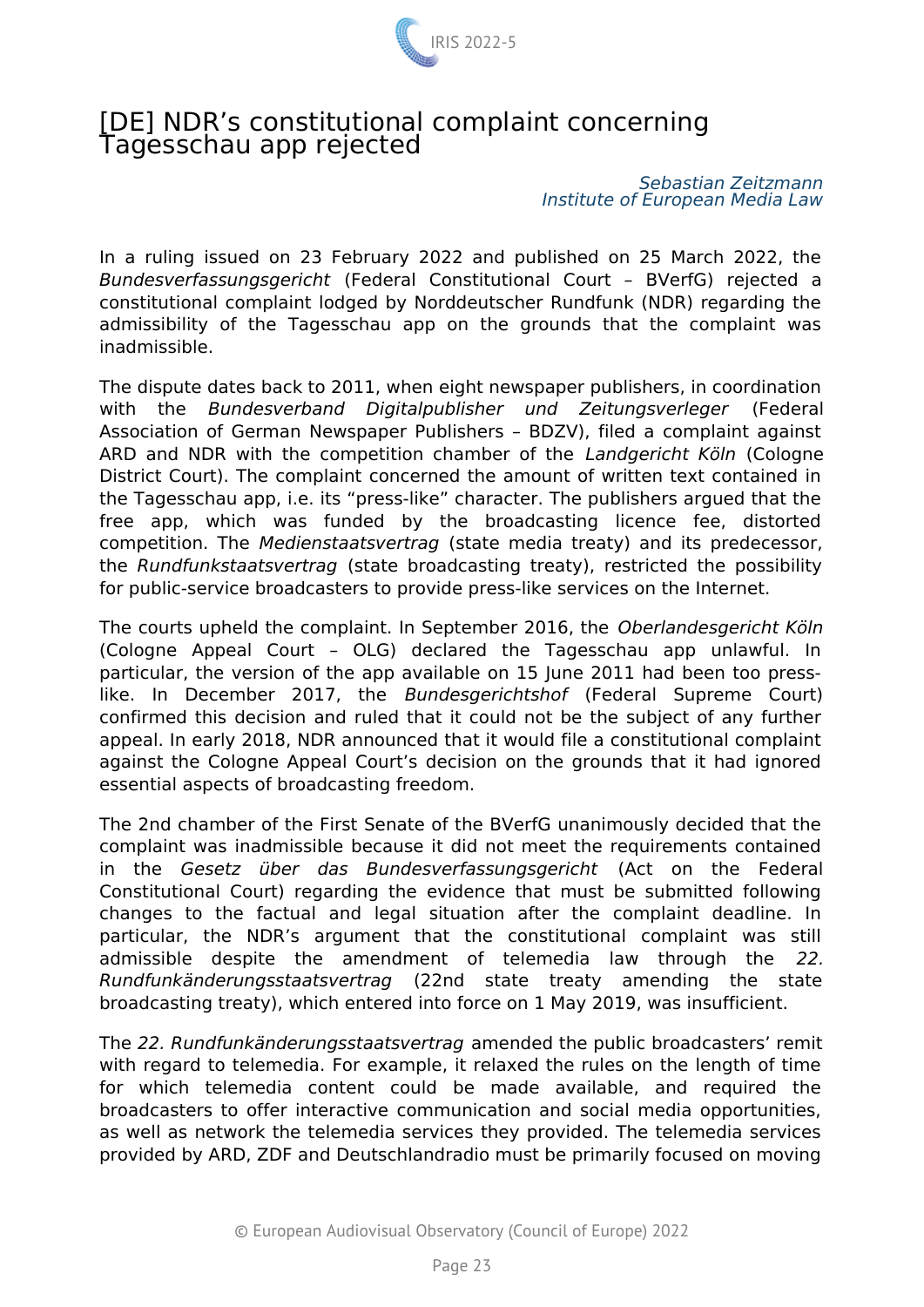images and sound, and text may not be in the foreground (t press-like). A joint arbitration board was set up by publi umbrella press organisations to deal with future disputes.

Since the BVerfG s decision cannot be appealed, the Federa decision is now legally valid.

Beschluss des Bundesverfassungsgerichts

[https://www.bundesverfassungsgericht.de/e/rk202202](https://www.bundesverfassungsgericht.de/e/rk20220223_1bvr071718.html)23\_1bvr071718

Decision of the Federal Constitutional Court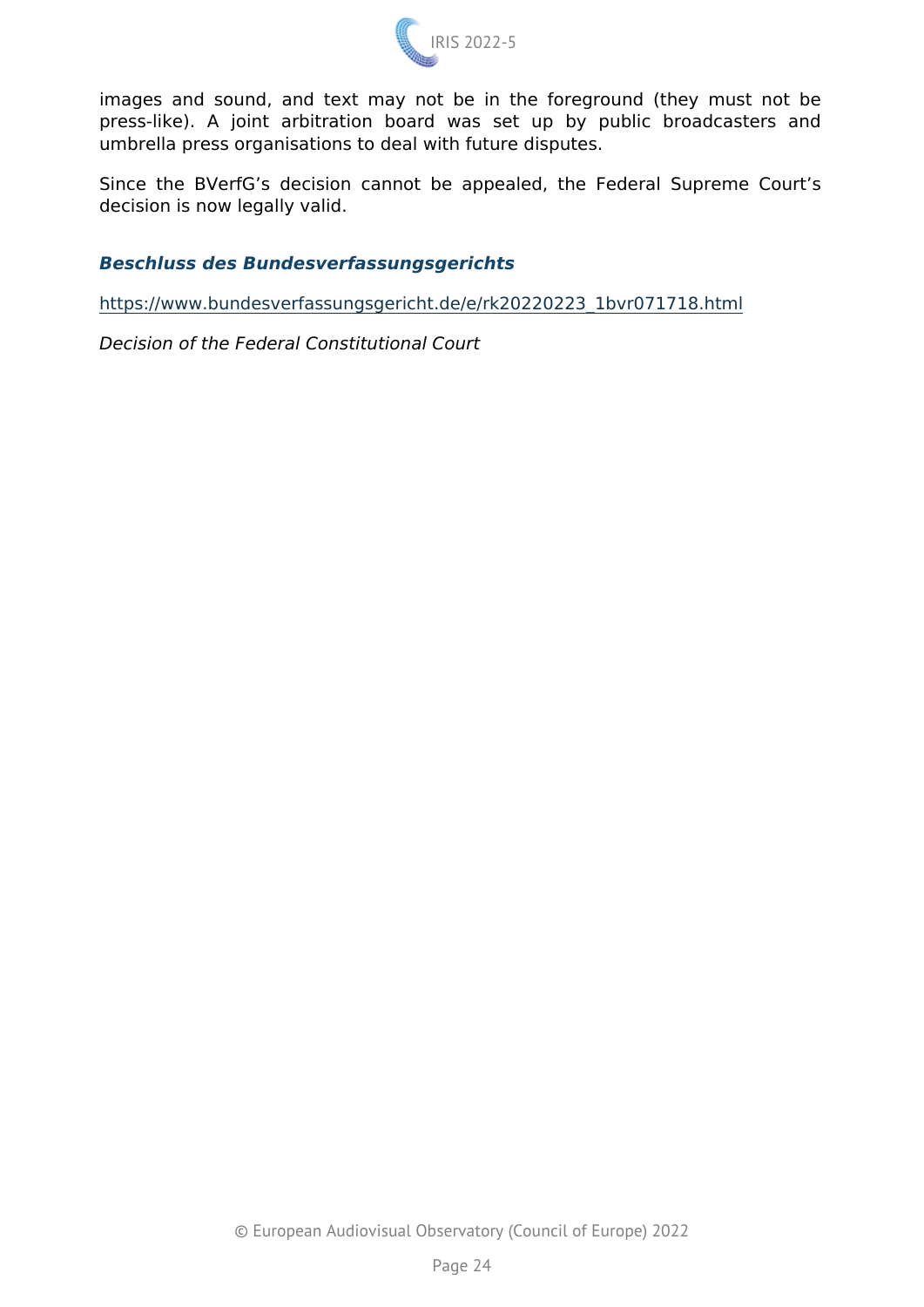

### <span id="page-24-0"></span>[DE] VG Berlin confirms mabb's RT DE broadcast ban in interim proceedings

*Christina Etteldorf Institute of European Media Law*

In a ruling of 17 March 2022, the *Verwaltungsgericht Berlin* (Berlin Administrative Court – VG Berlin) provisionally upheld the decision taken by the *Medienanstalt Berlin-Brandenburg* (mabb) in early February, banning the organisation and distribution of the television channel RT DE, which was broadcast throughout Germany (see IRIS 2022-3/23). The decision had been based on the fact that the channel's Berlin-based operator, RT DE Productions GmbH, did not hold the licence it required under the German *Medienstaatsvertrag* (state media treaty) to broadcast at national level. The VG Berlin thought that the public interest in the immediate enforcement of the ban (which had been imposed in accordance with the law) outweighed the interests claimed by RT DE, and that the application in the main proceedings had no more than "an open chance of success".

In its ruling, the VG Berlin concluded that the mabb's decision to object to and ban the channel – in accordance with the summary examination conducted in the interim proceedings – was consistent with the legislative provisions of Article 109(1) in conjunction with Articles 52 *et seq*. of the *Medienstaatsvertrag* (state media treaty – MStV). The main point in dispute was whether RT DE Productions GmbH was the organiser of the channel and therefore required a licence under Article 52(1) MStV. The crucial factor when determining the status of organiser was (ultimate) responsibility for the broadcast programme, which the VG Berlin decided was held by RT DE, since the latter had not submitted any well-founded evidence to the contrary. The court rejected RT DE's claim that it should be considered a production service provider, rather than an organiser of a broadcasting service, because its entry in the trade register only mentioned the former activity: its status as an organiser was demonstrated by the activity it actually carried out. The fact that the word "Productions" appeared in its name, and its claims concerning its ownership structure and the technical role played by its grandparent company (which it considered to be the organiser) were dismissed as irrelevant. In this connection, the court also rejected RT DE's submissions that it lacked the technical capacity to broadcast via satellite and did not own the Internet domain linked to the channel, since they did not affect its status as organiser. The argument put forward by RT DE Productions GmbH that, under its service agreements with its grandparent company, it only organised a small fraction of the channel's programming and had no influence on or decisionmaking powers concerning the channel as a whole, was also ruled invalid. On this matter, the court noted, for example, that these agreements, signed under Russian law, were only effective *inter partes* and could not form the decisive basis for an assessment under the MStV. Complaints from RT DE about erroneous assumptions made by the mabb when calculating the number of its employees were also rejected. As a result, the VG Berlin agreed with the mabb's conclusion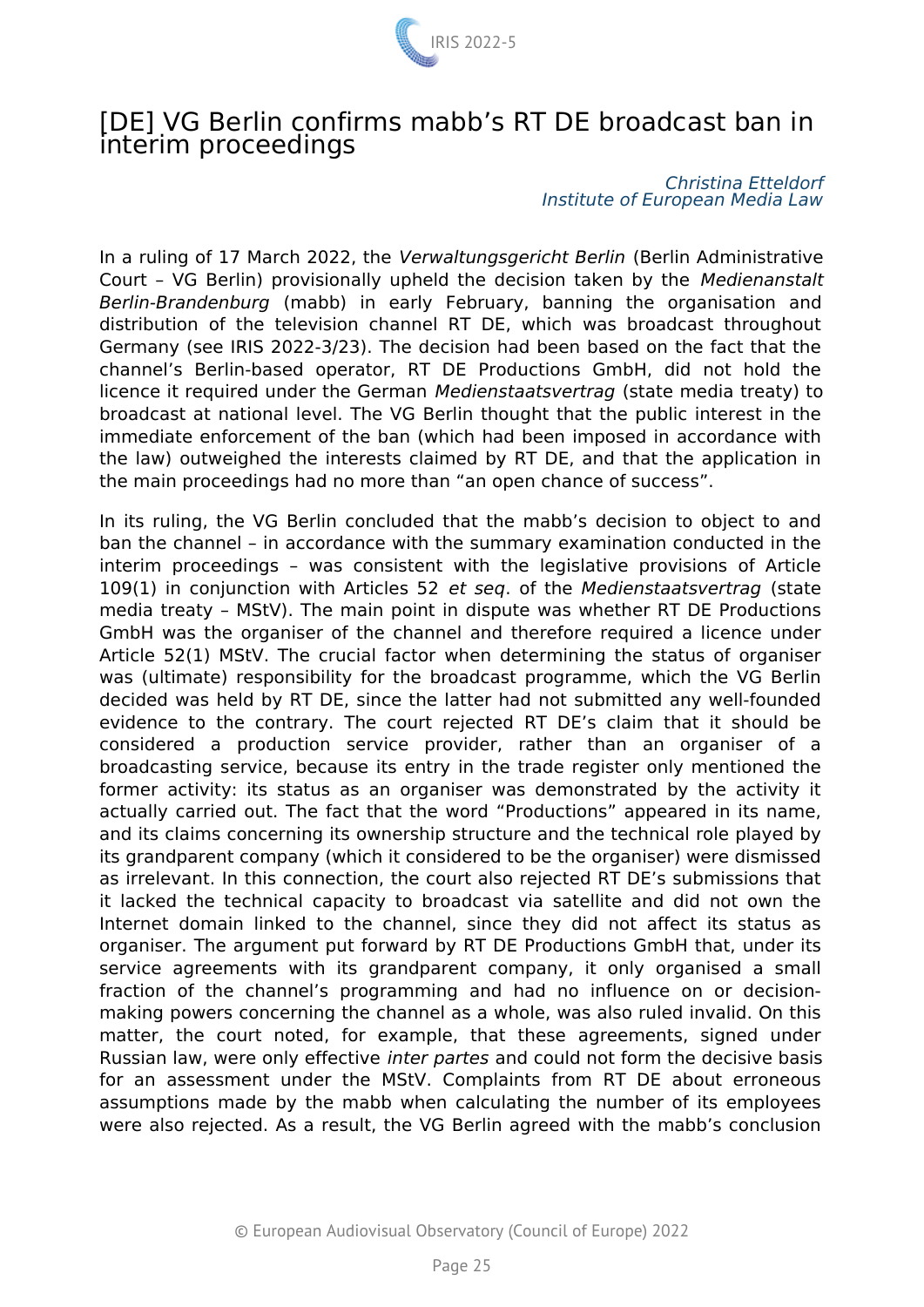that the way in which RT DE Productions GmbH portrayed itself to in job advertisements and the company information displayed suggested that it was an organiser. The resulting obligation to  $\digamma$ applied despite the fact that the grandparent company allegedly licence (although no evidence of this had been submitted procedure was still under way in Luxembourg.

On the basis of these legal findings, the VG Berlin decided there suspend the immediate enforcement of the decision. However, it even though there was an open chance of success in the main pro further weighing of the conflicting interests was neces assessment of the decision s consequences, the public interest enforcement of the decision outweighed the interest in delaying The need to protect the integrity of the licensing system for privation that applied under the current law could not be overridden commercial interests that had been asserted in this case. The \ that aspects linked to freedom of expression and media freedom RT DE s favour, were not decisive because the ban only concerned of broadcast content and not other methods of content distribution.

Beschluss des VG Berlin vom 17. März 2022 (VG 27 L 43/22)

[https://openjur.de/u/239](https://openjur.de/u/2391607.html)1607.html

Berlin Administrative Court decision of 17 March 2022 (VG 27 L 43)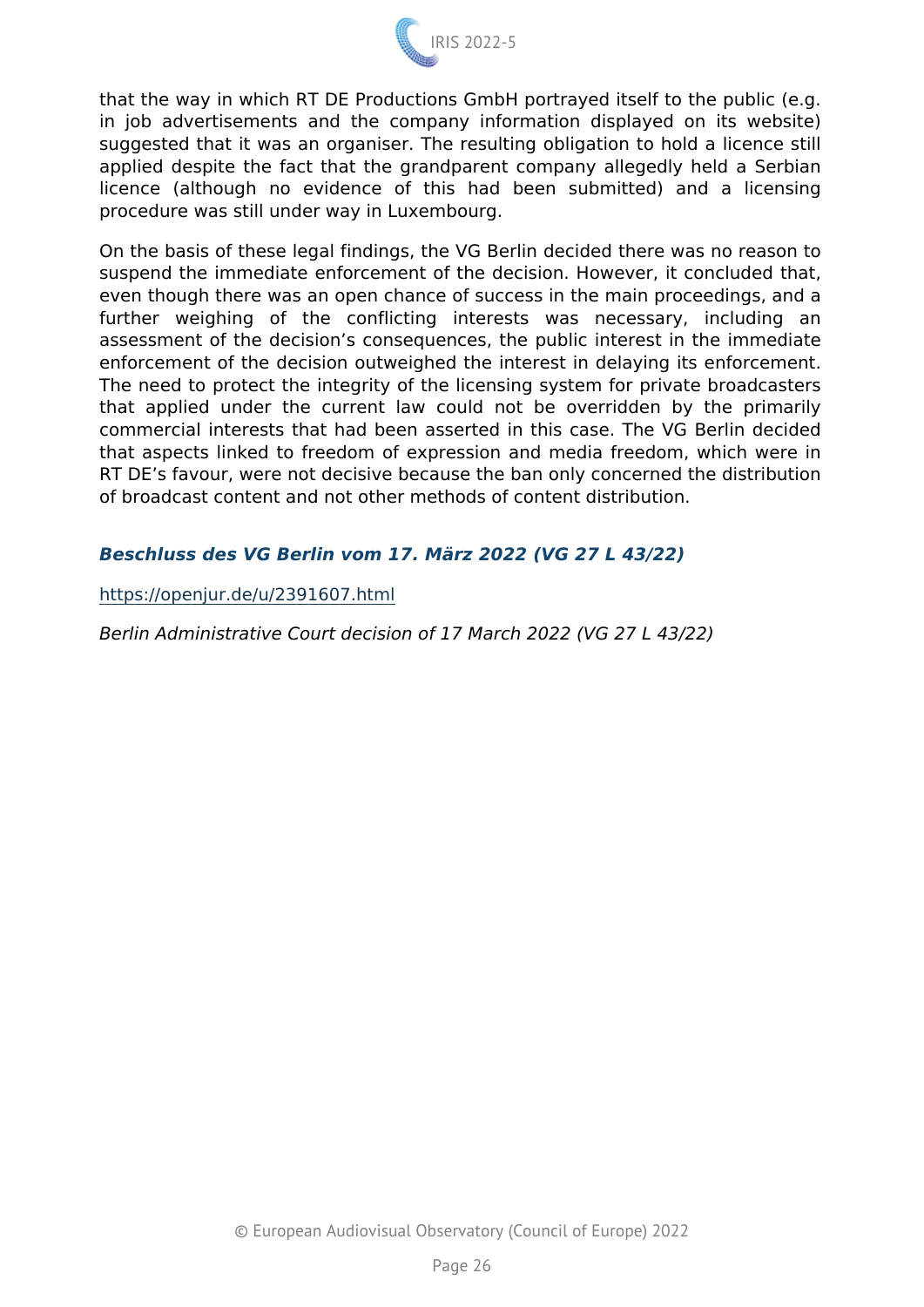

## <span id="page-26-0"></span>**FRANCE**

### [FR] Court hearings may be filmed under certain conditions

*Amélie Blocman Légipresse*

Article 38b of the *Loi sur la liberté de la presse* (Press Freedom Act) of 29 July 1881 prohibits the recording of images of court proceedings, stipulating that "as soon as an administrative or judicial court hearing begins, the use of any device capable of recording or transmitting sound or images is prohibited". Under Article 1 of the *Loi pour la confiance dans l'institution judiciaire* (Law on trust in the courts) of 22 December 2021, a new Article 38c created the possibility, by way of derogation from the first paragraph of Article 38b, to record or film civil, criminal or administrative court hearings on the grounds of an "educational, informational, cultural or scientific public interest." The implementing decree of 31 March 2022 specifies how these recordings may be made, subject to authorisation.

Requests to film court proceedings must be sent to the Minister of Justice, along with an explanation of why such a recording is in the public interest and the conditions in which it will be made and broadcast. The Minister of Justice issues an opinion, which is submitted to the "decision-making body", i.e. the first president of the court of appeal for judicial courts under its jurisdiction, the first president of the Court of Cassation for proceedings held under its jurisdiction, and the president of the court for administrative proceedings.

In principle, proceedings may be recorded without the consent of the parties. However, there are some exceptions. For example, the parties' written consent is required if the hearing is not held in public, if it forms part of an ongoing investigation or if a minor is involved. The holder of the recording permit must obtain this consent before the hearing, using a form drawn up in accordance with a template laid down by decree.

The decree also describes the conditions in which the recording should be made. It should not intrude on "the smooth running of the proceedings, the dignity and serenity of the debates, and the freedom of the parties and people being filmed to exercise their rights". The presiding judge may suspend or stop the recording at any time.

Finally, anyone who is recorded, including the parties' representatives and court staff, must consent separately to their image being broadcast. If they do not, the broadcaster must conceal their image, voice, name and civil status. Images of minors and adults under special legal protection may not be broadcast.

According to the Ministry of Justice, it signed an agreement with France Télévisions on 30 March 2022 in order to "provide an insight into everyday court proceedings", with a view to broadcasting a regular programme starting in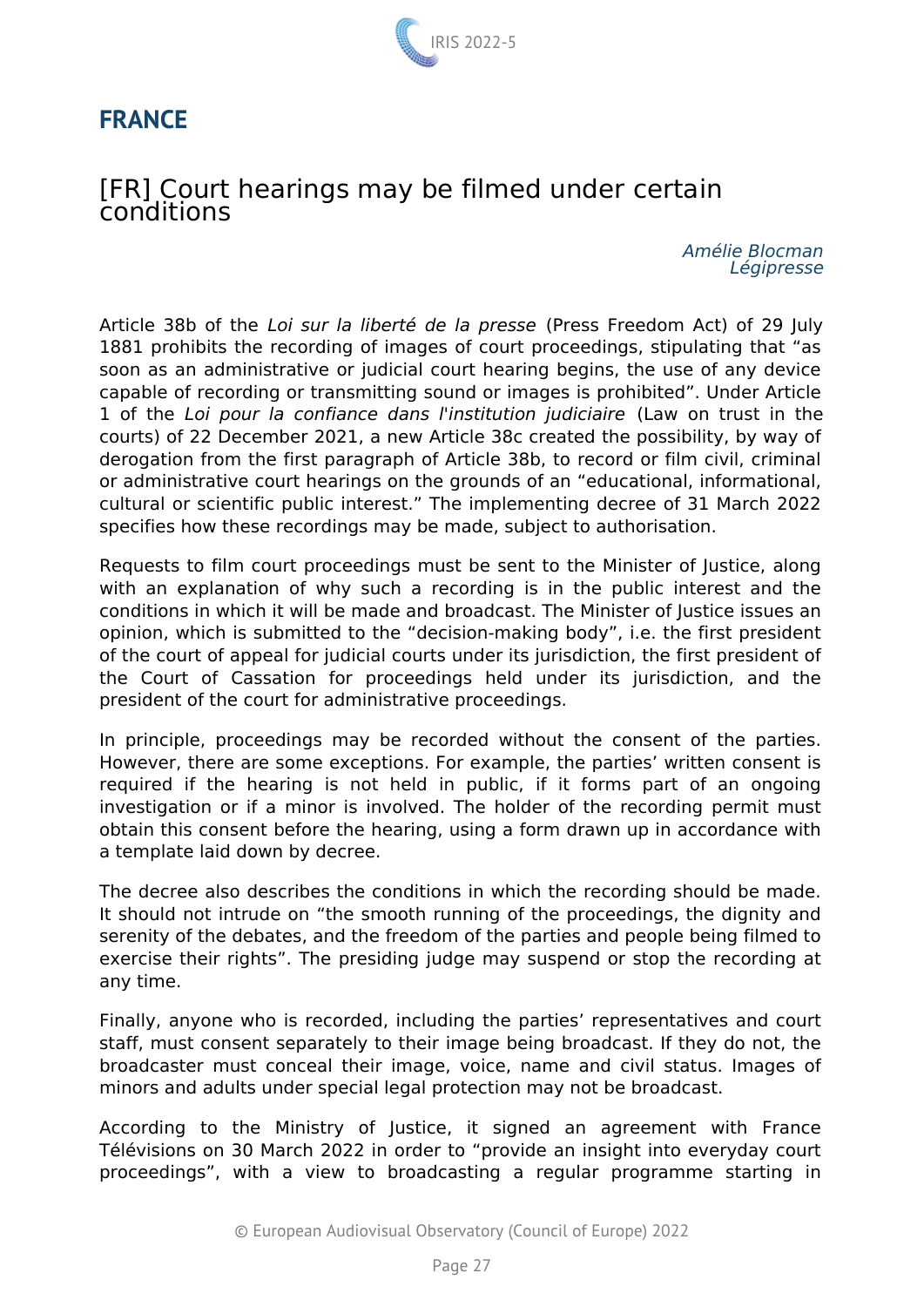September this year. All hearings that are broadcast will be com legal professionals and an expert journalist.

Décret n° 2022-462 du 31 mars 2022 pris pour l'application de 1er de la loi n° 2021-1729 du 22 décembre 2021 pour la confiai l'institution judiciaire

[https://www.legifrance.gouv.fr/downlo](https://www.legifrance.gouv.fr/download/pdf?id=J2L-amQw3p_6VHCDIBprwr5c7pYyrzbT6dnhACItDn4=)ad/pdf?id=J2L [amQw3p\\_6VHCDIBprwr5c7pYyrzbT6d](https://www.legifrance.gouv.fr/download/pdf?id=J2L-amQw3p_6VHCDIBprwr5c7pYyrzbT6dnhACItDn4=)nhACItDn4=

Decree no. 2022-462 of 31 March 2022 implementing Article 1 o 1729 of 22 December 2021 on trust in the courts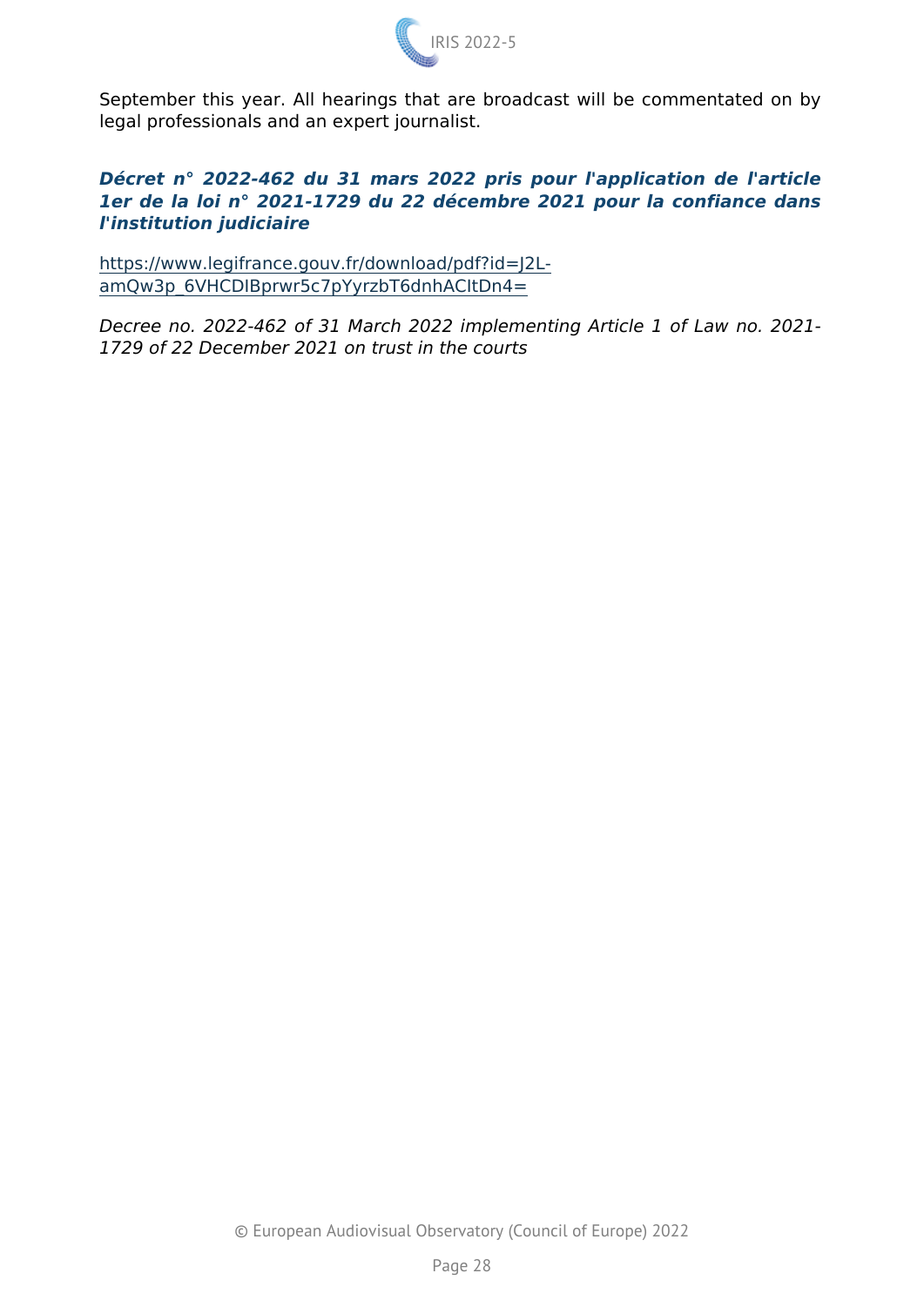

# <span id="page-28-0"></span>[FR] New film exploitation regulations

*Amélie Blocman Légipresse*

Under two decrees adopted on 25 February and 10 March 2022, the regulatory part of the French *Code du cinéma et de l'image animée* (Cinema and Animated Image Code) and Article 2 of Decree no. 90-66 of 17 January 1990 defining cinematographic works within the meaning of the code were amended.

The decree of 25 February 2022 modernises the work of the *Centre national du cinéma et de l'image animée* (National Centre for Cinema and the Moving Image – CNC), safeguards the legal mechanism for the payment of fees for managing the *Registres du cinéma et de l'audiovisuel* (Film and audiovisual registers – RCA) and creates a more up-to-date system for submitting the relevant documentation.

The decree also brings the regulations on local film screenings into line with new cinema programming and promotes the distribution of cultural content. It clarifies the approval system for new cinemas and describes the conditions in which the CNC president can grant approval to cinemas that, on account of architectural or economic constraints, are unable to meet the technical requirements that would normally apply. It guarantees transparency of costs related to the management of the subscription scheme that gives cinema-goers unlimited access to film screenings. It also makes provision for a faster procedure for granting exemptions from the video film exploitation window. Finally, it provides some detail on the rules to protect public access to cinematographic and audiovisual works laid down in Article 30 of the Law of 25 October 2021 on the regulation and protection of access to cultural works in the digital age. Finally, the decree simplifies the working procedures of the *Commission du contrôle de la réglementation* (Regulation Control Committee).

The decree of 10 March 2022 supplements Decree no. 2022-256 of 25 February 2022, firstly by modernising the formal process for the submission of the documents required to manage the film and audiovisual registers, which can now be filed online. It enhances the quality of the information contained in the weekly income declaration provided by cinema operators by requiring details of each individual screening rather than each day. It replaces articles that had become obsolete in the regulations applicable to the classification of cinemas as art house venues. It adapts the definition of the cinema release date in relation to the exceptional screenings permitted under the decree of 25 February 2022. The decree also abolishes the deadline for submission of requests for exemption from the video film exploitation window.

Finally, the decree completes the regulatory framework for the protection of public access to cinematographic and audiovisual works by specifying the information that must be submitted to the Minister of Culture in relation to the transfer of catalogues of such works.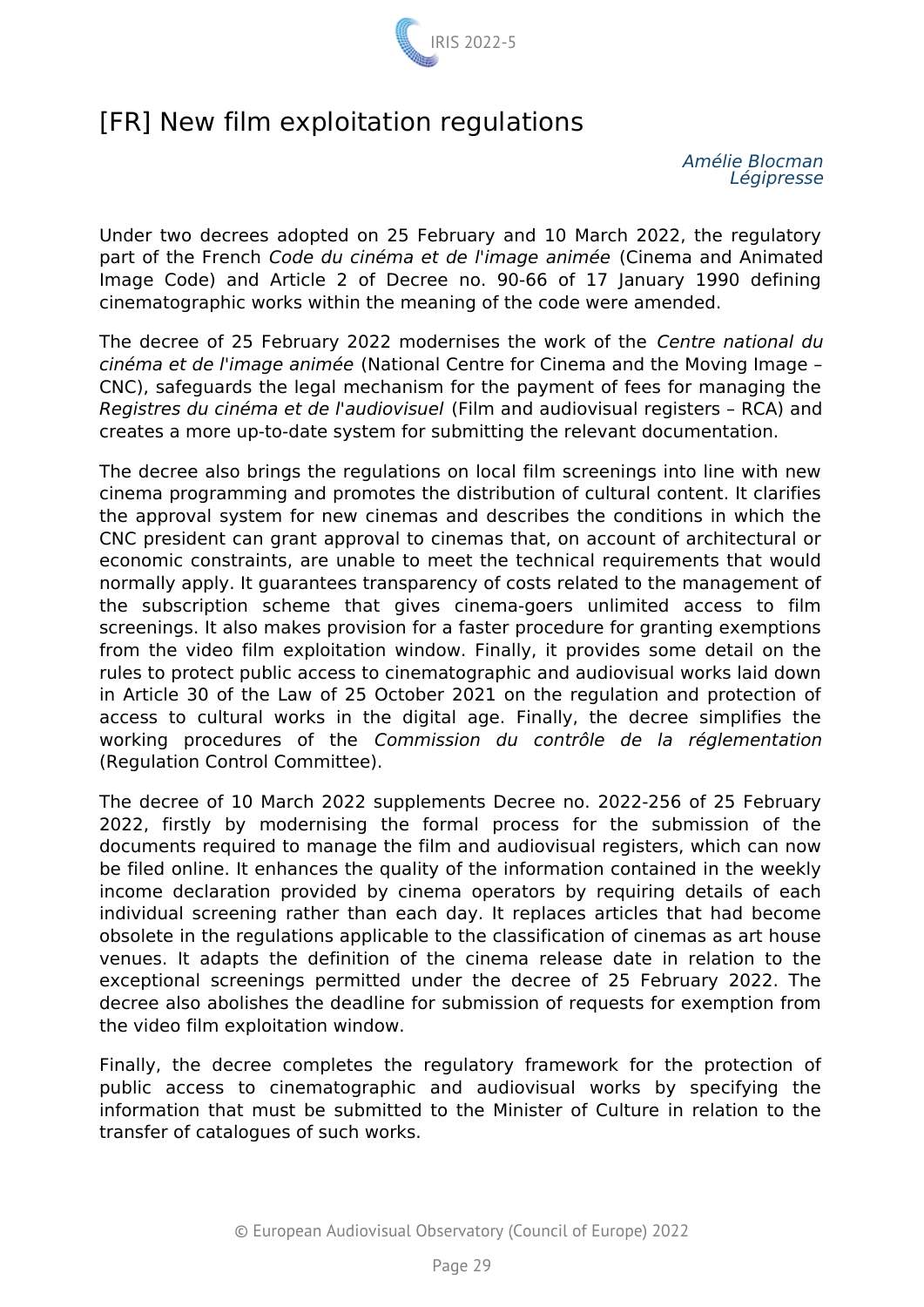Décret n° 2022-256 du 25 février 2022 modifiant la partie réglem du Code du cinéma et de l'image animée et portant diverses relatives au secteur du cinéma et de l'image animée

[https://www.legifrance.gouv.fr/loda/id/JORFT](https://www.legifrance.gouv.fr/loda/id/JORFTEXT000045245101/)EXT000045245101/

Decree no. 2022-256 of 25 February 2022 amending the regula Cinema and Animated Image Code and concerning various measures the cinema and animated image sector

Décret n° 2022-344 du 10 mars 2022 modifiant la partie réglement du Code du cinéma et de l'image animée

[https://www.legifrance.gouv.fr/jorf/id/JORFT](https://www.legifrance.gouv.fr/jorf/id/JORFTEXT000045339477)EXT000045339477

Decree no. 2022-344 of 10 March 2022 amending the regula Cinema and Animated Image Code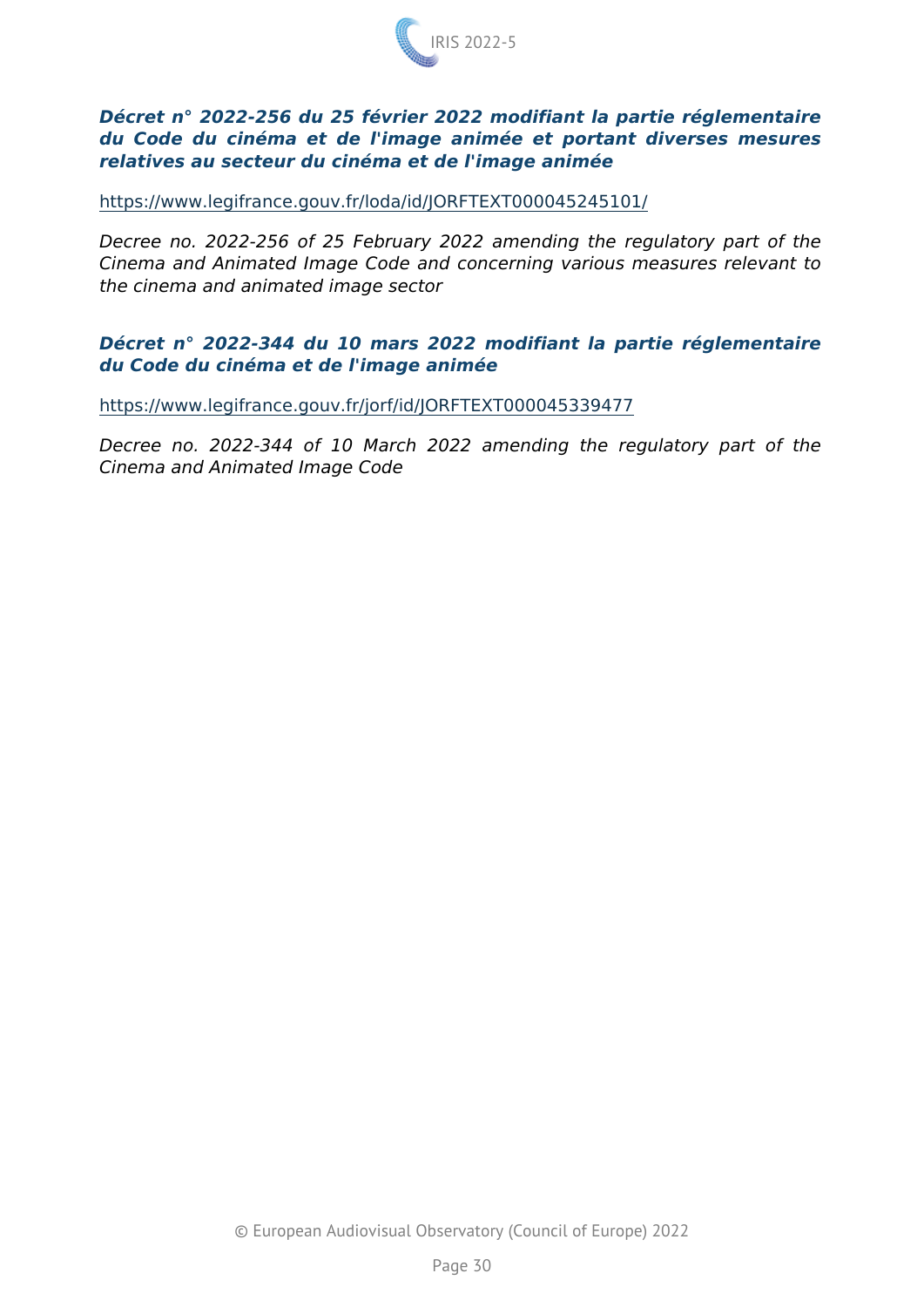

# <span id="page-30-0"></span>[FR] The name "France" belongs to the French state

*Amélie Blocman Légipresse*

An American company, France.com, which had registered the domain name "france.com" in 1994, discovered several years later that a Dutch company had registered various French and EU trademarks under the name "France.com" in 2009. It therefore sued the Dutch company on the grounds that it had registered the marks fraudulently, demanding that it transfer them to it and compensate it for the losses it had suffered. The French state then intervened in the proceedings and the court ruled that the marks should be declared void and the domain name transferred. The economic interest group Atout France also joined the proceedings. However, the EU and French trademarks had already been transferred to the company France.com, which had subsequently dropped its legal action. The French state therefore demanded that the registration of the French trademarks that now belonged to the company France.com be cancelled and that the latter be ordered to voluntarily give up the EU trademarks with the Office for Harmonization in the Internal Market (OHIM) - EUIPO since 2016.

The court of appeal annulled the France.com trademarks registered in France in 2009 and instructed the respondents to provide more evidence with regard to the EU marks. It held that the name "France" was part of the French state's identity, similar to the family name of a real person. This right therefore pre-dated the registration of the French marks. The court rejected the French state's claim that trademark laws had been violated, but upheld its request that the domain name france.com be transferred to it. The American company appealed to the Court of Cassation.

The Court of Cassation, France's supreme court, rejected this appeal on 6 April 2022.

The Court of Cassation held that the court of appeal had correctly ruled that the French state's prior right over the name "France" had been infringed. This name was part of the French state's identity, since it referred to the national territory in its economic, geographical, historical, political and cultural identity, over which it held a prior right within the meaning of Article L. 711-4 of the *Code de la propriété intellectuelle* (Intellectual Property Code). The appeal court added that the suffix ".com", which was part of an Internet domain name, was unlikely to alter the public's perception of the mark. The public would therefore assume that the products and services made available by France.com were provided by the French state, creating a risk of confusion.

The Court of Cassation also agreed with the court of appeal's view that the domain name "france.com" used by the company France.com infringed the French state's rights over its name, identity and sovereignty, and that the name "France", which was part of its identity, had been damaged, as claimed by the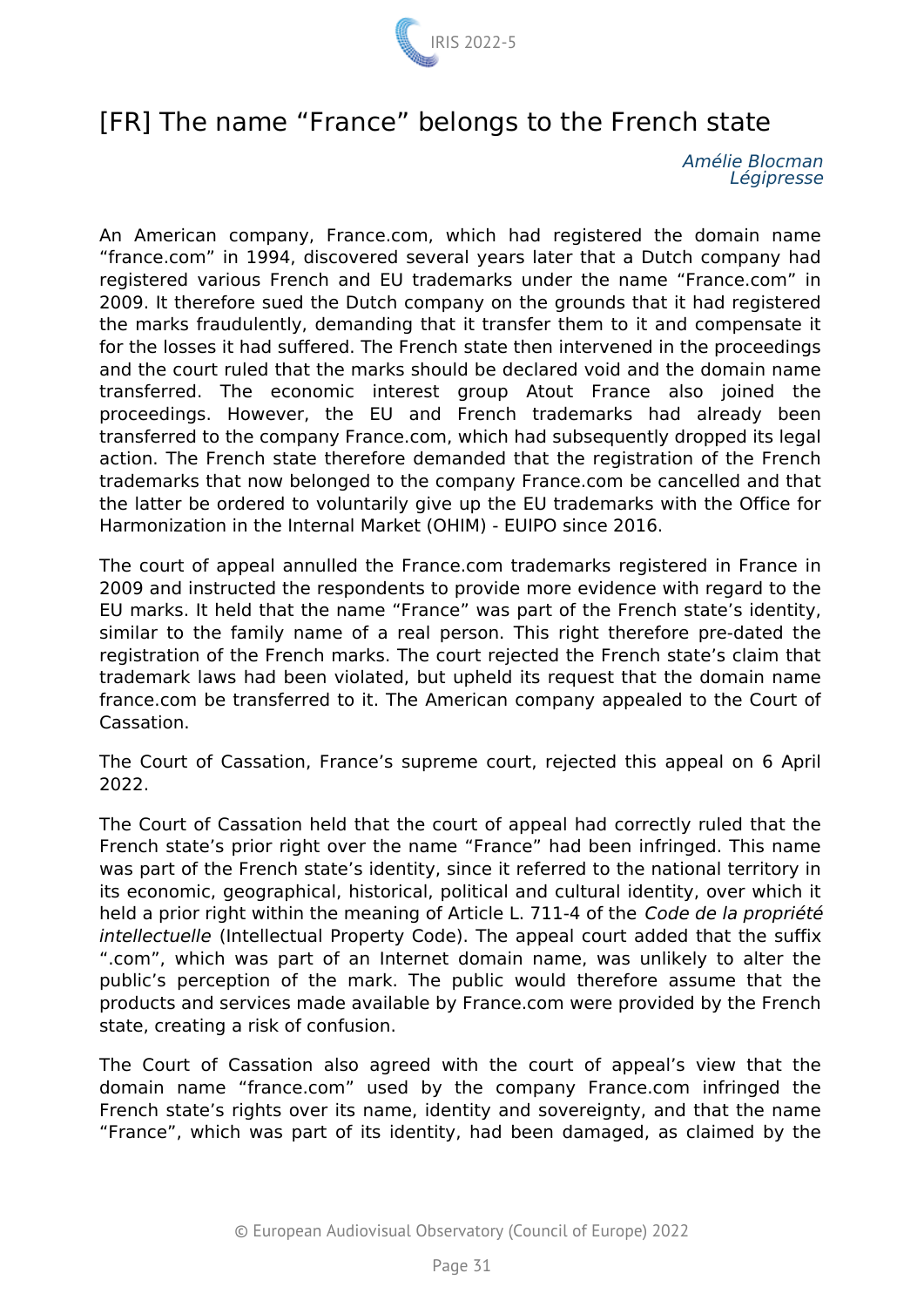French state with reference to  $A \cap C$  to  $A \cap C$  if  $\emptyset$  the Code).

Finally, the judges considered that the court of appeal had bee the sale of the domain name france.com by the American comp appellant could not claim that it held a possession in the sen Protocol No. 1 to the European Convention on Human Rights, whi right to property.

They also pointed out that the registration of a domain name owner a property right within the meaning of Articles 544 and Code. The company could therefore not claim that such infringed.

Cour de cassation, chambre commerciale, 6 avril 2022, Sté France. Inc.

[https://www.courdecassation.fr/decision/624d2e1c](https://www.courdecassation.fr/decision/624d2e1c12d01a2df91a32da)12d01a2df91a32da

Court of Cassation, commercial chamber, 6 April 2022, France.com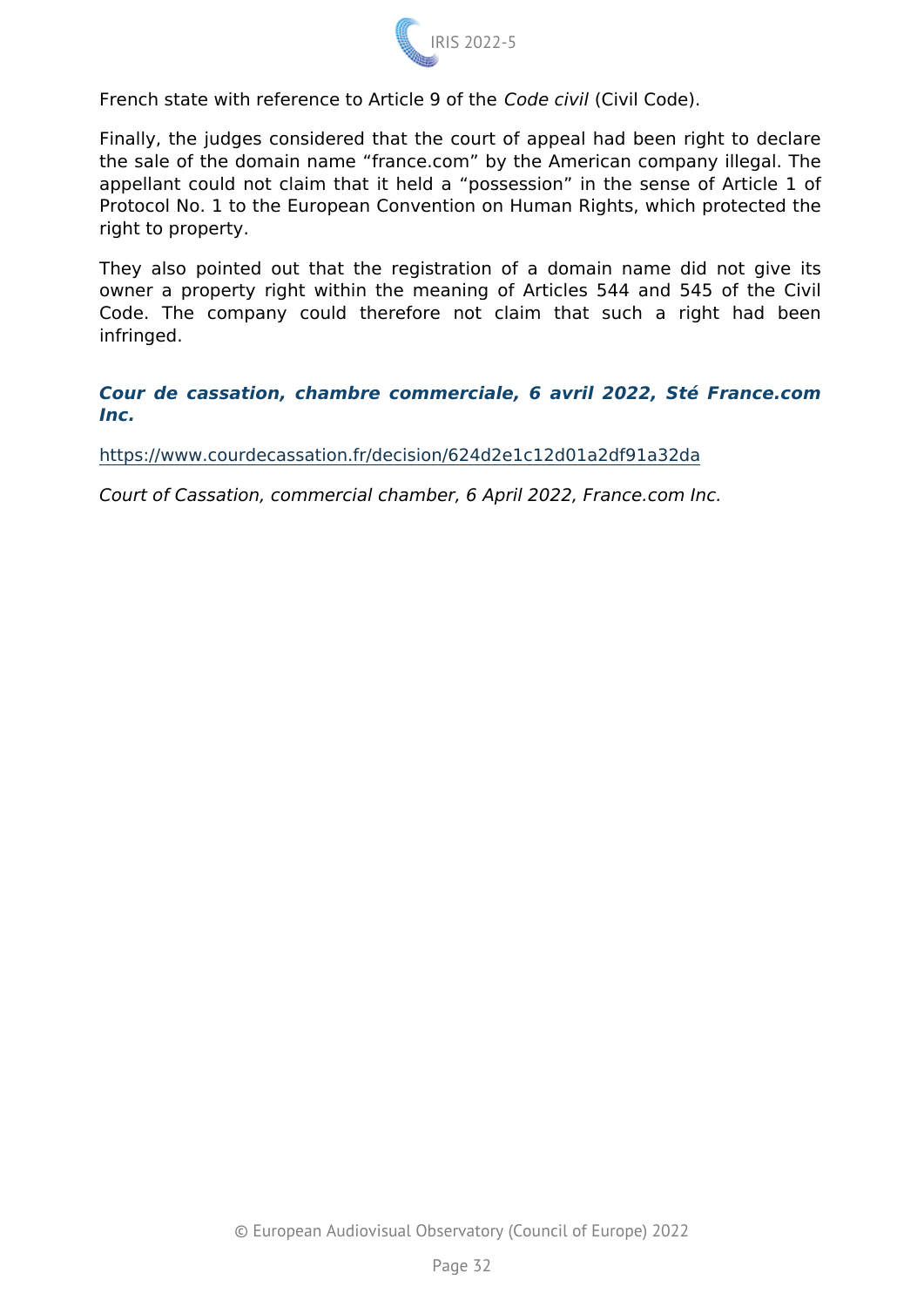

### <span id="page-32-0"></span>**UNITED KINGDOM**

### [GB] The Supreme Court find Bloomberg's reporting of a criminal investigation before any charge breached an individual's reasonable expectation of privacy

#### *Julian Wilkins Wordley Partnership and Q Chambers*

The Supreme Court has determined that Bloomberg LP (Bloomberg) misused private information when it published an article regarding ZXC, the CEO of a public international company. The article relied upon a confidential Letter of Request (LOR), concerning ZXC and his company, issued by a UK law enforcement body to another jurisdiction.

ZXC argued the use of the LOR by Bloomberg before any investigation and charge had been made constituted a breach of his reasonable expectation of privacy. The High Court agreed, considering Bloomberg had published information that should have remained private. Bloomberg unsuccessfully appealed to the Court of Appeal.

Misuse of private information is a separate tort from breach of confidentiality and defamation with its own two-stage test. The first stage is one of whether ZXC objectively had a reasonable expectation of privacy in the relevant information considering the circumstances of the case. Such circumstances include consideration of the 'Murray factors' identified in Murray v Express Newspapers plc [2008] EWCA Civ 446.

Stage-two was balancing the right for private and family life under Article 8 of the European Convention on Human Rights (ECHR) against the publisher's freedom of expression under ECHR Article 10. It is widely accepted that there is a negative effect on an innocent person's reputation in publishing that they are subject to criminal investigations before any charge has been made. Various court judgments have accepted the private nature of such information based on the potential that its publication would ordinarily cause substantial damage to the person's reputation and other damage.

Bloomberg argued that the public would on the whole regard someone innocent until proven guilty and would not discern guilt purely from being aware of a criminal investigation. The Supreme Court found that the presumption of innocent until proven guilty was applicable when someone had been charged and their innocence or otherwise would be determined at court. Whereas, the public being aware of an investigation before charge ran the risk of effecting someone's reputation regardless, impacting on their right to private life such as the right to establish and develop relationships with other people.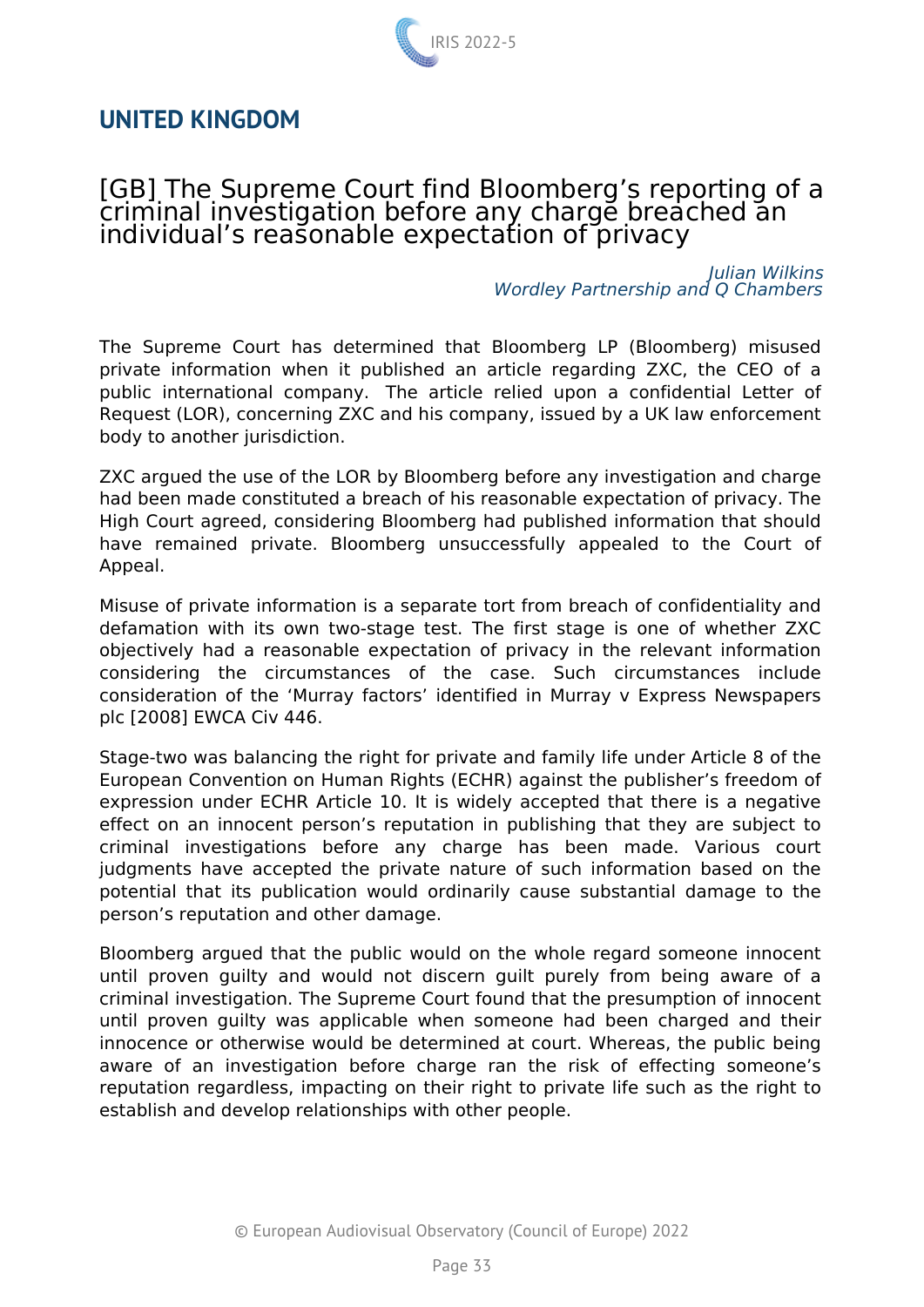Further, Bloomberg argued that under defamation law the public c suspicion from guilt and people were not unduly suspicious or However, the Supreme Court held that in ZXC's case there had I private information with different constituent elements and a distinct protect an individual s private life in accordance with Article 8 truth or falsity of published information.

Bloomberg argued that the investigation concerned ZXC s busines not his private life. The Supreme Court determined that the exe included professional and business activities thus prejudicing a p private life.

Bloomberg s appeal included the argument that the lower cou apply the stage-one test properly by not considering all including the alleged corruption of ZXC s company s acti Supreme Court held that the courts had considered that while 2 large public company, was subject to scrutiny that may be g private individual, there were, nevertheless, limits. According factor was "not in itself determinative and should only form part analysis".

The legitimate starting point was that a person subject to a crim prior to being charged had a reasonable expectation of priv information relating to that investigation, and that in all the c expectation applied to ZXC.

Bloomberg s appeal to the Supreme Court included the argument of Appeal had not taken into account the fact that Bloombe information originating from confidentiality law thus enabling the upon public interest for its disclosure. The Supreme Court felt th right to consider the LOR s confidential nature for both stage-o However, the lower courts had not determined the private status being classified confidential nor had the courts prevented Blooml public interest argument. Whilst there was a difference bet confidential information, if information is confidential that is lik reasonableness of an expectation of privacy.

Public interest arguments were justified when finding fault or i criminal investigation, rather than just reporting the investigation. Bloomberg tried to argue that the Court of Appeal to uphold the findings of the first instance judge. However, t concluded that Bloomberg had failed to establish that the Cou erred in its determination of stage one and two; as such, there to intervene with the first judge s decision in relation to the bala and 10.

Bloomberg LP (Appellant) v ZXC (Respondent) [2022] UKSC 5 on from [2020] EWCA 611 16 February 2022, Supreme Court of the U

[https://www.supremecourt.uk/cases/docs/uksc-2020](https://www.supremecourt.uk/cases/docs/uksc-2020-0122-judgment.pdf)-0122-judgment.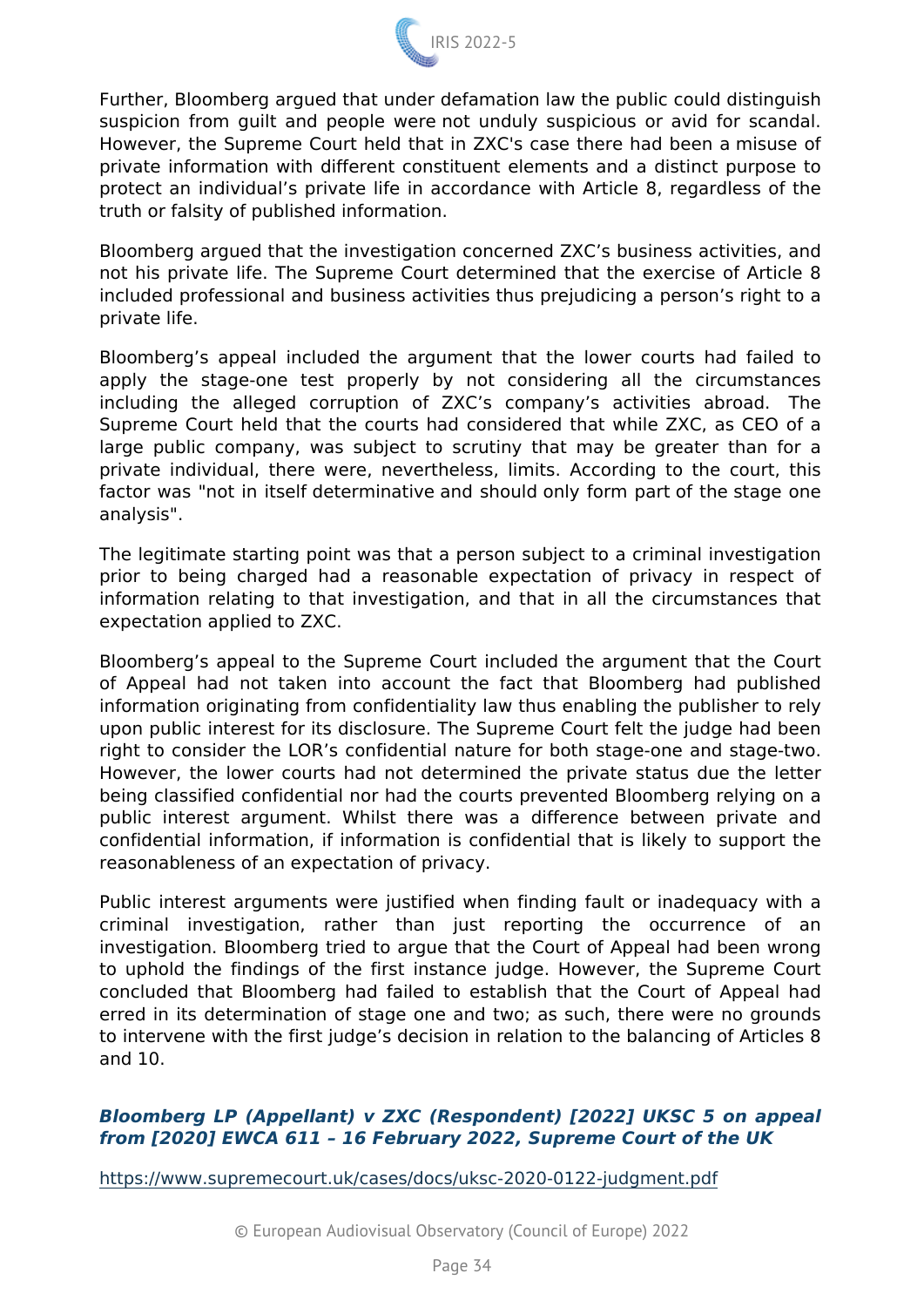### <span id="page-34-0"></span>ITALY

#### [IT] AGCOM establishes quality parameters for fruition of live streaming broadcasting servic Italian Serie A Championship on the DAZN pl

#### Ernesto Apa & Eugenio Foco Portolano Cavallo

The OTT platform DAZN, operating under German authorization, h audiovisual rights on the Italian Serie A Championship, obtaining broadcast all Serie A football matches (380 in total) for three y of which 70% are on an exclusive basis.

Although AGCOM welcomed the web-broadcasting of such a major in Italy as an important leeway for the digitalization of the problems arose concerning the quality of the streaming services o

For this reason, through Resolution No. 334/21/CONS. proceeding aimed at defining the quality parameters for the streaming broadcasting services, of the Italian Serie A Champio DAZN in the Italian territory. Through this proceeding, AGC define the parameters of reference to measure the quality of the services, having considered user experience and the relat guarantee appropriate indemnifications to those users who suffered poor quality of service.

In addition to DAZN, interested parties presented their contrib aforesaid proceeding, amongst which were: provid communications services (Fastweb S.p.A., Vodafone Italia S.p.A. consumer associations (Adiconsum, CODACONS) and the national consortium for IT studies.

The proceeding was closed through Resolution No. 17/22/CONS b adopted the aforementioned parameters (included in Annex A to 17/22/CONS) and required DAZN to comply with the measures within three months from having received the notification of the R

Delibera N. 334/21/CONS - Ordine alla società DAZN Limite della legge 14 novembre 1995, n. 481 e avvio di un procediment definizione di parametri di qualità per la fruizione de diffusione in live streaming delle partite di campionato di calcioþÿ

[https://www.agcom.it/documentazione/documento?p\\_p\\_auth](https://www.agcom.it/documentazione/documento?p_p_auth=fLw7zRht&p_p_id=101_INSTANCE_FnOw5lVOIXoE&p_p_lifecycle=0&p_p_col_id=column-1&p_p_col_count=1&_101_INSTANCE_FnOw5lVOIXoE_struts_action=/asset_publisher/view_content&_101_INSTANCE_FnOw5lVOIXoE_assetEntryId=24949181&_101_INSTANCE_FnOw5lVOIXoE_type=document)=fLw7zRh [1\\_INSTANCE\\_FnOw5lVOIXoE&p\\_p\\_lifecycle=0&p](https://www.agcom.it/documentazione/documento?p_p_auth=fLw7zRht&p_p_id=101_INSTANCE_FnOw5lVOIXoE&p_p_lifecycle=0&p_p_col_id=column-1&p_p_col_count=1&_101_INSTANCE_FnOw5lVOIXoE_struts_action=/asset_publisher/view_content&_101_INSTANCE_FnOw5lVOIXoE_assetEntryId=24949181&_101_INSTANCE_FnOw5lVOIXoE_type=document)\_p\_col\_id=column- [1&p\\_p\\_col\\_count=1&\\_101\\_INSTANCE\\_FnOw5lVOIXoE\\_struts](https://www.agcom.it/documentazione/documento?p_p_auth=fLw7zRht&p_p_id=101_INSTANCE_FnOw5lVOIXoE&p_p_lifecycle=0&p_p_col_id=column-1&p_p_col_count=1&_101_INSTANCE_FnOw5lVOIXoE_struts_action=/asset_publisher/view_content&_101_INSTANCE_FnOw5lVOIXoE_assetEntryId=24949181&_101_INSTANCE_FnOw5lVOIXoE_type=document)\_action=%2Fasset\_publi [sher%2Fview\\_content&\\_101\\_INSTANCE\\_FnOw5lVOIXoE\\_asse](https://www.agcom.it/documentazione/documento?p_p_auth=fLw7zRht&p_p_id=101_INSTANCE_FnOw5lVOIXoE&p_p_lifecycle=0&p_p_col_id=column-1&p_p_col_count=1&_101_INSTANCE_FnOw5lVOIXoE_struts_action=/asset_publisher/view_content&_101_INSTANCE_FnOw5lVOIXoE_assetEntryId=24949181&_101_INSTANCE_FnOw5lVOIXoE_type=document)tEntryId=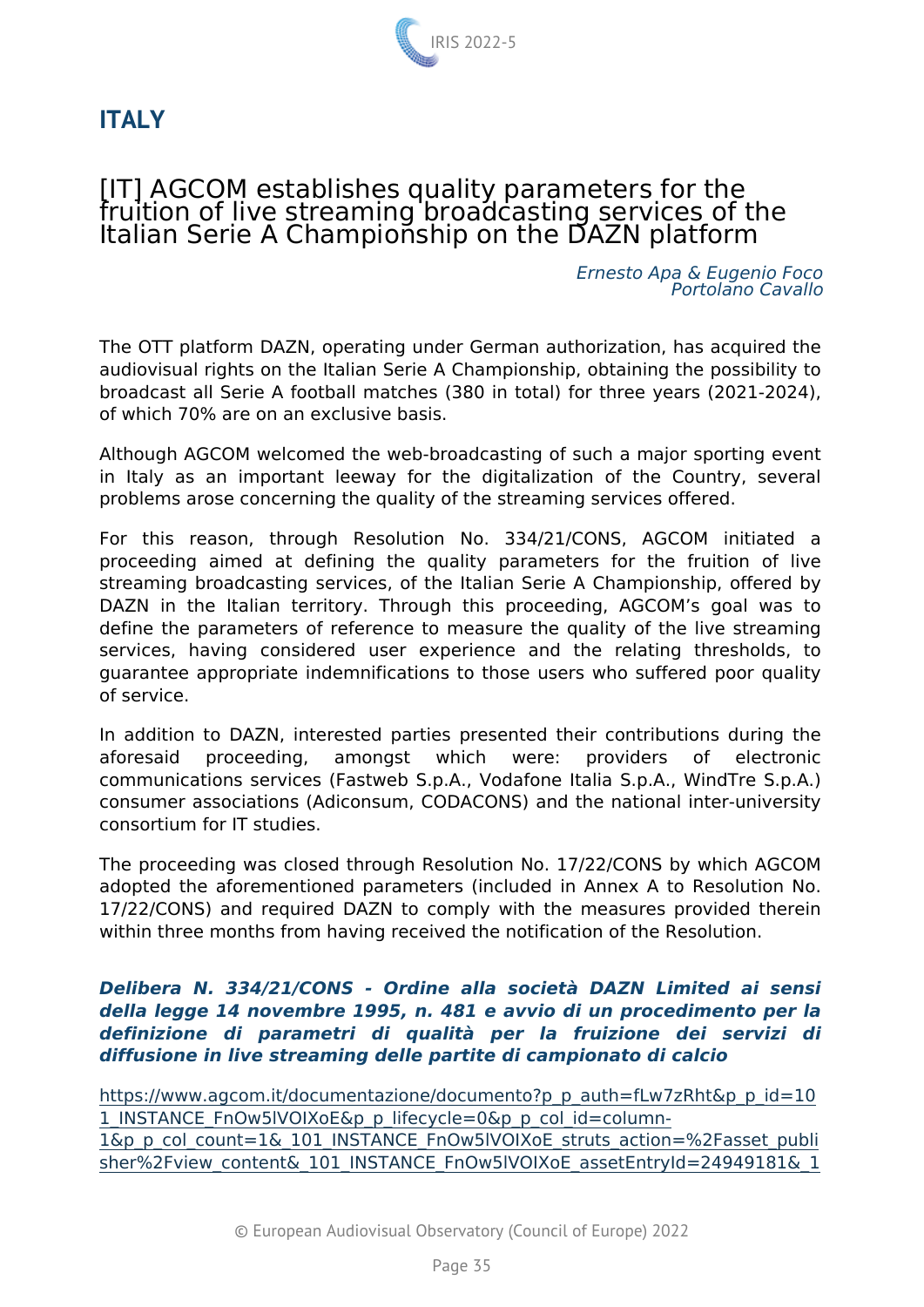#### [01\\_INSTANCE\\_FnOw5lVOIXoE\\_ty](https://www.agcom.it/documentazione/documento?p_p_auth=fLw7zRht&p_p_id=101_INSTANCE_FnOw5lVOIXoE&p_p_lifecycle=0&p_p_col_id=column-1&p_p_col_count=1&_101_INSTANCE_FnOw5lVOIXoE_struts_action=/asset_publisher/view_content&_101_INSTANCE_FnOw5lVOIXoE_assetEntryId=24949181&_101_INSTANCE_FnOw5lVOIXoE_type=document)pe=document

Resolution No. 334/21/CONS - Order to the company DAZN Lim Law No. 481 of 14 November 1995 and initiation of a proceeding for of the quality paramaters for the fruition of live streaming broa for soccer matches

Delibera N. 17/22/CONS - Conclusione del procedime definizione di parametri di qualità per la fruizione de diffusione in live streaming delle partite di campionato di cal alla delibera n. 334/21/CONS

[https://www.agcom.it/documentazione/documento?p\\_p\\_auth](https://www.agcom.it/documentazione/documento?p_p_auth=fLw7zRht&p_p_id=101_INSTANCE_FnOw5lVOIXoE&p_p_lifecycle=0&p_p_col_id=column-1&p_p_col_count=1&_101_INSTANCE_FnOw5lVOIXoE_struts_action=/asset_publisher/view_content&_101_INSTANCE_FnOw5lVOIXoE_assetEntryId=26313514&_101_INSTANCE_FnOw5lVOIXoE_type=document)=fLw7zRh [1\\_INSTANCE\\_FnOw5lVOIXoE&p\\_p\\_lifecycle=0&p](https://www.agcom.it/documentazione/documento?p_p_auth=fLw7zRht&p_p_id=101_INSTANCE_FnOw5lVOIXoE&p_p_lifecycle=0&p_p_col_id=column-1&p_p_col_count=1&_101_INSTANCE_FnOw5lVOIXoE_struts_action=/asset_publisher/view_content&_101_INSTANCE_FnOw5lVOIXoE_assetEntryId=26313514&_101_INSTANCE_FnOw5lVOIXoE_type=document)\_p\_col\_id=column- [1&p\\_p\\_col\\_count=1&\\_101\\_INSTANCE\\_FnOw5lVOIXoE\\_struts](https://www.agcom.it/documentazione/documento?p_p_auth=fLw7zRht&p_p_id=101_INSTANCE_FnOw5lVOIXoE&p_p_lifecycle=0&p_p_col_id=column-1&p_p_col_count=1&_101_INSTANCE_FnOw5lVOIXoE_struts_action=/asset_publisher/view_content&_101_INSTANCE_FnOw5lVOIXoE_assetEntryId=26313514&_101_INSTANCE_FnOw5lVOIXoE_type=document)\_action= [sher%2Fview\\_content&\\_101\\_INSTANCE\\_FnOw5lVOIXoE\\_asse](https://www.agcom.it/documentazione/documento?p_p_auth=fLw7zRht&p_p_id=101_INSTANCE_FnOw5lVOIXoE&p_p_lifecycle=0&p_p_col_id=column-1&p_p_col_count=1&_101_INSTANCE_FnOw5lVOIXoE_struts_action=/asset_publisher/view_content&_101_INSTANCE_FnOw5lVOIXoE_assetEntryId=26313514&_101_INSTANCE_FnOw5lVOIXoE_type=document)tEntryId= [01\\_INSTANCE\\_FnOw5lVOIXoE\\_ty](https://www.agcom.it/documentazione/documento?p_p_auth=fLw7zRht&p_p_id=101_INSTANCE_FnOw5lVOIXoE&p_p_lifecycle=0&p_p_col_id=column-1&p_p_col_count=1&_101_INSTANCE_FnOw5lVOIXoE_struts_action=/asset_publisher/view_content&_101_INSTANCE_FnOw5lVOIXoE_assetEntryId=26313514&_101_INSTANCE_FnOw5lVOIXoE_type=document)pe=document

Resolution No. 17/22/CONS - Conclusion of the proceeding for the quality parameters for the fruition of live streaming broadca soccer matches initiated through Resolution No. 334/21/CONS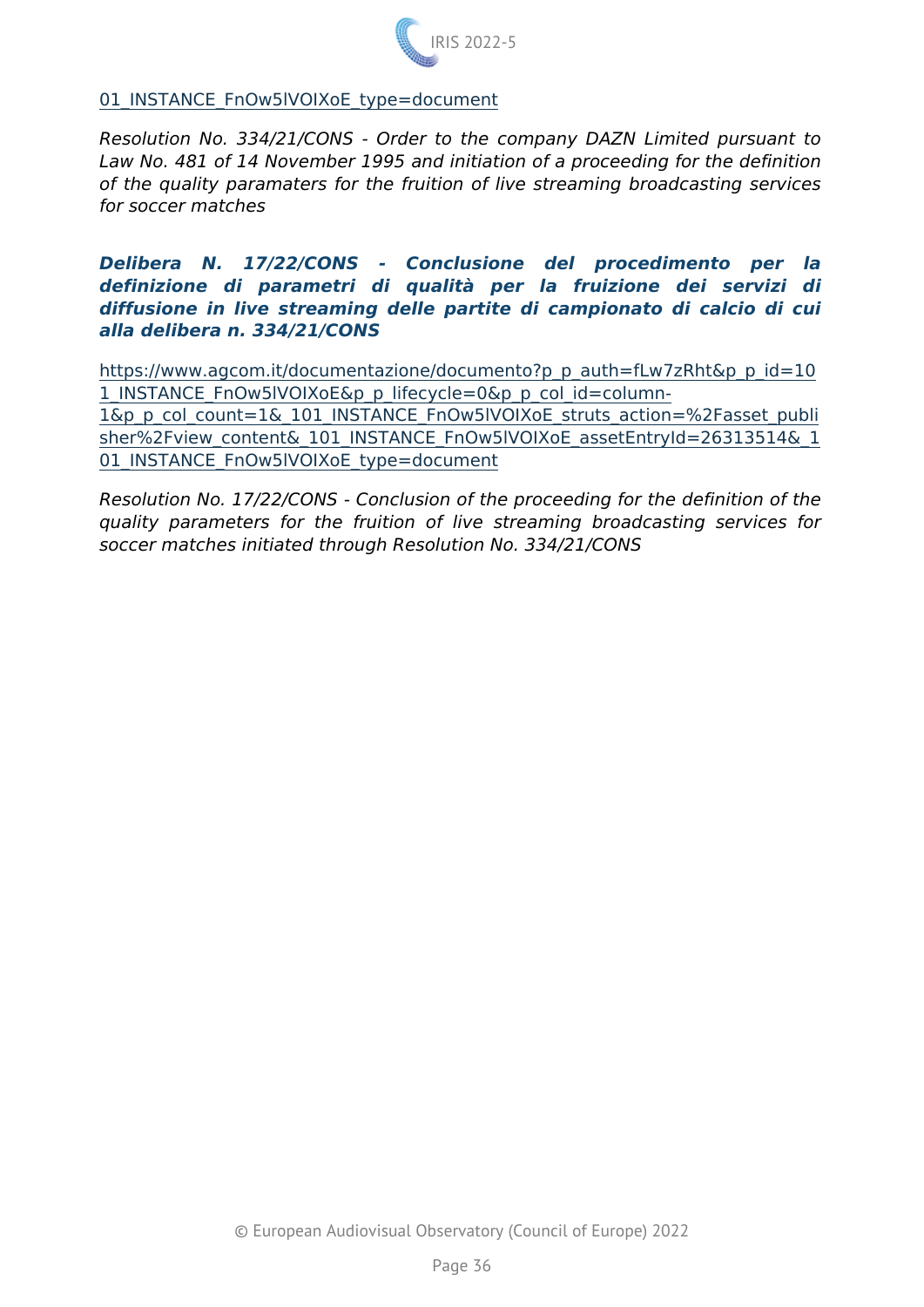

# <span id="page-36-0"></span>**LATVIA**

### [LV] Restrictions on harmful or illegal content and Russian propaganda channels

*Ieva Andersone & Lūcija Strauta Sorainen*

As already reported, at the beginning of 2022 (Iris 2022-2/10), the National Electronic Mass Media Council of Latvia (NEPLP) banned the distribution of nine Russian television programmes in Latvia which, in NEPLP's view, disseminated content and appeals that endangered national security. Since then, Latvia has continued to restrict content endangering national security. Media monitoring by NEPLP has resulted in new bans, as well as legislative changes.

Since 24 February 2022 - the beginning of the war started by Russia in Ukraine - NEPLP has prohibited the retransmission into Latvia of many Russian-related television programmes, relying not only on national law, but also on Article 3 of the AVMSD. The latest decision, adopted on 7 March 2022, prohibits the retransmission of 18 television programmes owned by the Russian bank *Gazprombank's* media holding company *Gazprom Media Holdings* or its subsidiary *Red Media*. Among the banned programmes are *THT Comedy*, *THT4 International*, *TNT*, *TNT Music* and others.

In addition, NEPLP has restricted access to 71 websites available in Latvia. The decision, adopted on 15 March 2022, denies access to the domain names or Internet protocol addresses of these websites, as the content of those websites, according to the assessment of security institutions and NEPLP, poses a threat to national security. Namely, NEPLP observed the systematic dissemination of aggressive war propaganda and incitement to national hatred. The websites also spread misinformation about events in the world, including the war in Ukraine. The decision was based not on the media laws, but on recent amendments to the Electronic Communications Law that are directed to electronic communications merchants. Amendments to the Electronic Communications Law adopted by the *Saeima* (Parliament) on 10 March 2022 grant NEPLP the right to restrict access to Internet sites where content that endangers national security is placed. A person whose rights or legal interests are restricted as a result of the decision has the right to challenge the relevant decision before the administrative court.

Furthermore, the Saeima has amended the Protected Service Law to assign administrative liability to the end-user for the use of illegal systems to watch television, including restricted programmes. Natural persons may be fined up to EUR 700. The aim of the amendments is to bring awareness that the installation or use of illegal systems to avoid broadcasters' copyright or restrictions on harmful content for private purposes is illegal.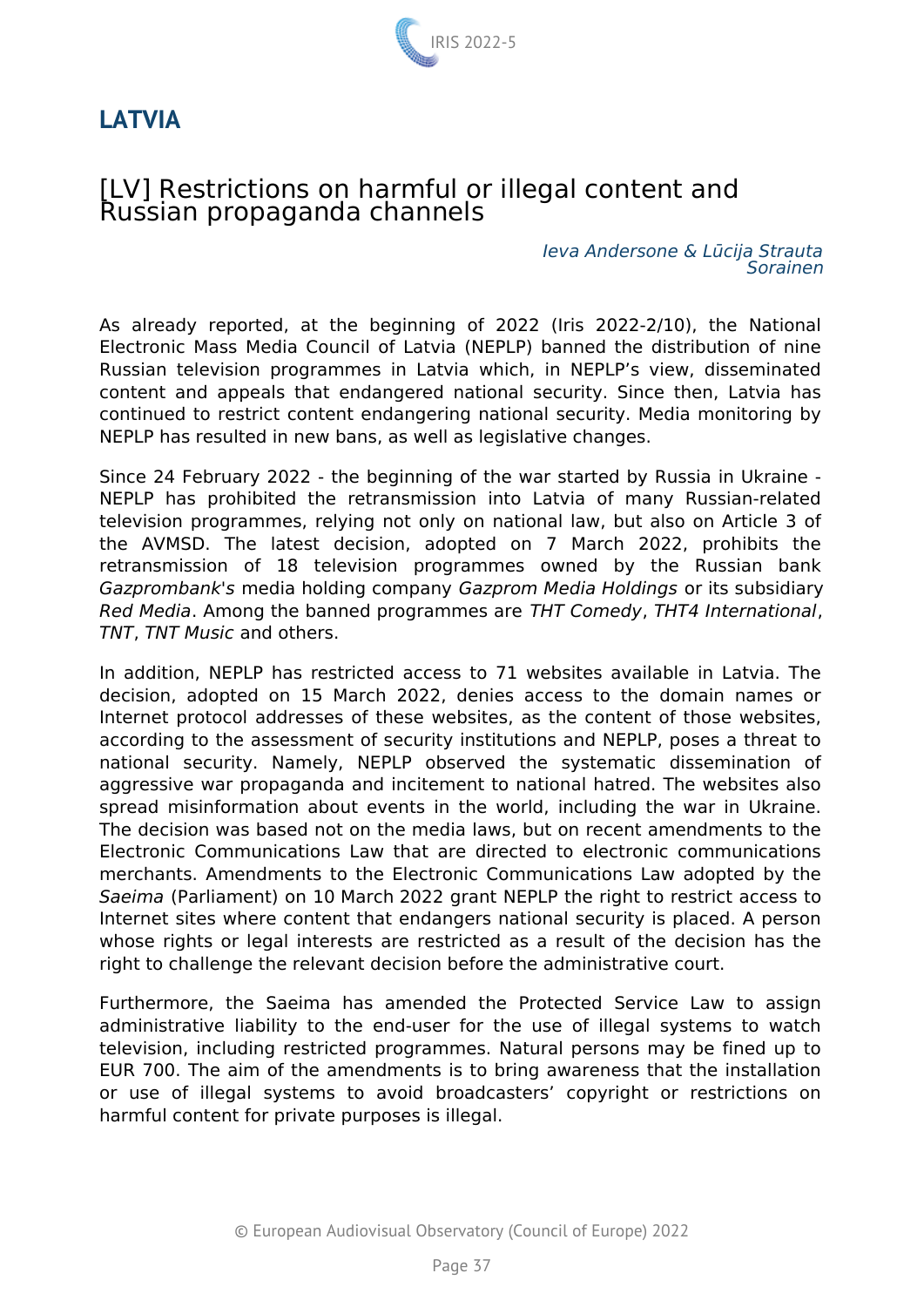NEPLP turpina ierobe~ot Krievijas propagandas kan lu izplat+bu L

[https://www.neplpadome.lv/lv/sakums/padome/pad](https://www.neplpadome.lv/lv/sakums/padome/padomes-sedes/sedes-sadalas/neplp-turpina-ierobezot-krievijas-propagandas-kanalu-izplatibu-latvija.html)omes-sedes/sedes [sadalas/neplp-turpina-ierobezot-krievijas-propagandas-kan](https://www.neplpadome.lv/lv/sakums/padome/padomes-sedes/sedes-sadalas/neplp-turpina-ierobezot-krievijas-propagandas-kanalu-izplatibu-latvija.html)alu-izpla

NEPLP continues to restrict the spread of Russian propaganda cha

 $NEPLP$  saist+b ar apdraud jumu valsts droa+bai ierobe~o 71 t+m Latvij.

[https://www.neplpadome.lv/lv/sakums/padome/pad](https://www.neplpadome.lv/lv/sakums/padome/padomes-sedes/sedes-sadalas/neplp-saistiba-ar-apdraudejumu-valsts-drosibai-ierobezo-71-timeklvietni-latvija.html)omes-sedes/sedes [sadalas/neplp-saistiba-ar-apdraudejumu-valsts-drosibai-i](https://www.neplpadome.lv/lv/sakums/padome/padomes-sedes/sedes-sadalas/neplp-saistiba-ar-apdraudejumu-valsts-drosibai-ierobezo-71-timeklvietni-latvija.html)erobezo-7<sup>-</sup> [latvija.h](https://www.neplpadome.lv/lv/sakums/padome/padomes-sedes/sedes-sadalas/neplp-saistiba-ar-apdraudejumu-valsts-drosibai-ierobezo-71-timeklvietni-latvija.html)tml

Press release: the NEPLP restricts 71 website in Latvia due to public security

NEPLP aizliedz 18 Krievijas telev+zijas programmu izplat+aanu.

[https://www.neplpadome.lv/lv/sakums/padome/pad](https://www.neplpadome.lv/lv/sakums/padome/padomes-sedes/sedes-sadalas/neplp-aizliedz-18-krievijas-televizijas-programmu-izplatisanu.html)omes-sedes/sedes [sadalas/neplp-aizliedz-18-krievijas-televizijas-progr](https://www.neplpadome.lv/lv/sakums/padome/padomes-sedes/sedes-sadalas/neplp-aizliedz-18-krievijas-televizijas-programmu-izplatisanu.html)ammu-izplatisa

Press release: the NEPLP prohibits the distribution of 18 channels

Nacion I s elektronisko plaasaziFas l+dzek<u padomes l mums Nr. 2 Par telev+zijas programmu "NTV Serial" (" " !5@80;"), "NT (" " !B8;L") un "NTV Pravo" (" " @02>") izplat+aanas aizli Latvijas Republikas teritorij .

[https://likumi.lv/ta/id/330746-par-televizijas-programmu-n](https://likumi.lv/ta/id/330746-par-televizijas-programmu-ntv-serial-ntv-stilj-un-ntv-pravo)tv-serial[prav](https://likumi.lv/ta/id/330746-par-televizijas-programmu-ntv-serial-ntv-stilj-un-ntv-pravo)o

The 10 March 2022 decision of the National Electronic Mass Latvia No. 128/1-2

Groz+jumi Elektronisko sakaru likum

[https://likumi.lv/ta/id/330742-grozijumi-elektro](https://likumi.lv/ta/id/330742-grozijumi-elektronisko-sakaru-likuma)nisko-sakaru-likuma

Amendments to the Electronic Communications Law

Nacion I s elektronisko plaasaziFas l+dzek<u padomes l mums Nr. 2 Par piek<uves liegaanu t+mek<a vietnm

[https://likumi.lv/ta/id/330850-par-piekluves-liegs](https://likumi.lv/ta/id/330850-par-piekluves-liegsanu-timekla-vietnem)anu-timekla-vietnem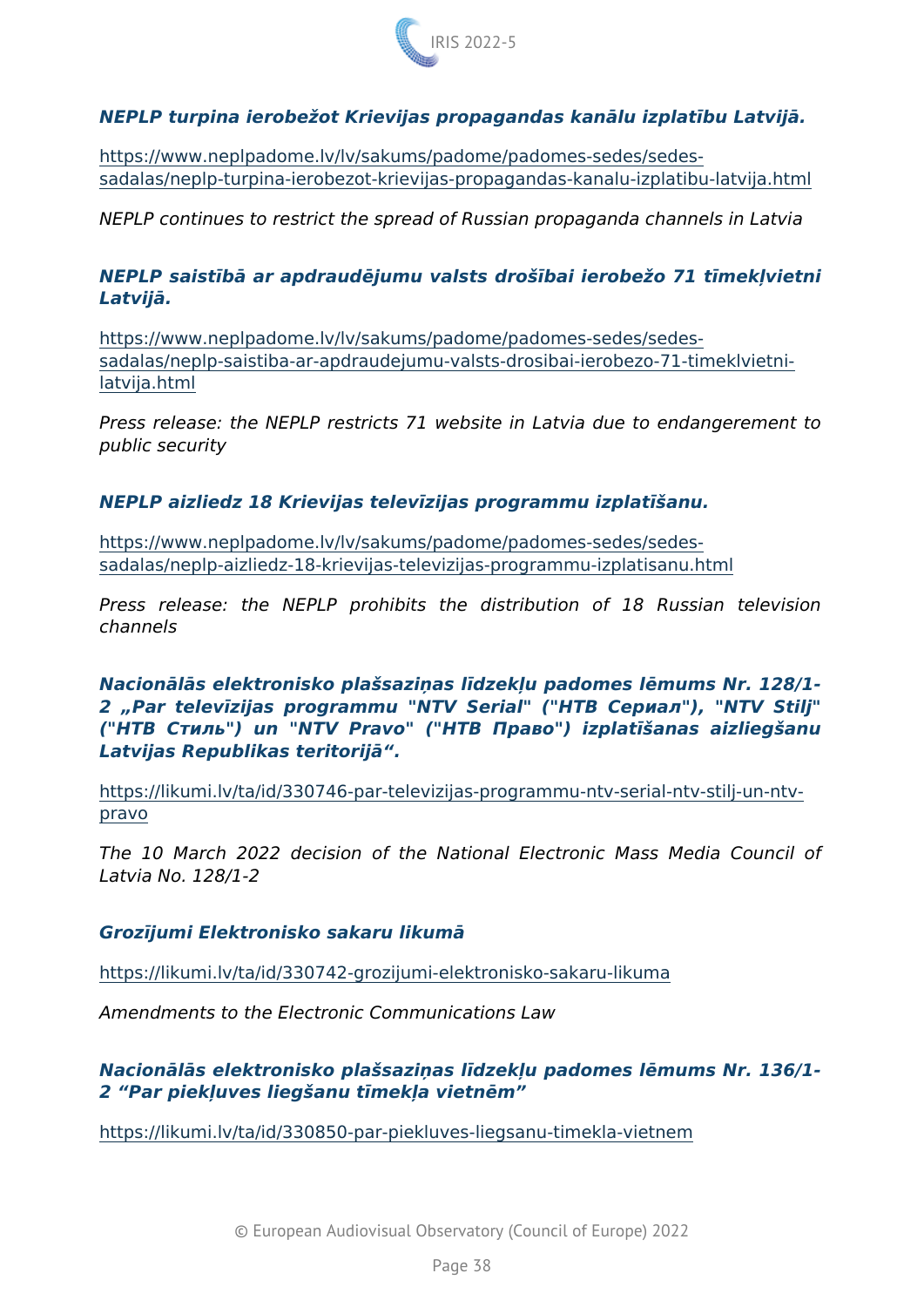The 15 March 2022 decision of the National Electronic Mass Latvia No. 136/1-2

Groz+jums Aizsarg ta pakalpojuma likum

[https://likumi.lv/ta/id/330740-grozijums-aizsargata](https://likumi.lv/ta/id/330740-grozijums-aizsargata-pakalpojuma-likuma)-pakalpojuma-liku

Amendments to the Protected Service Law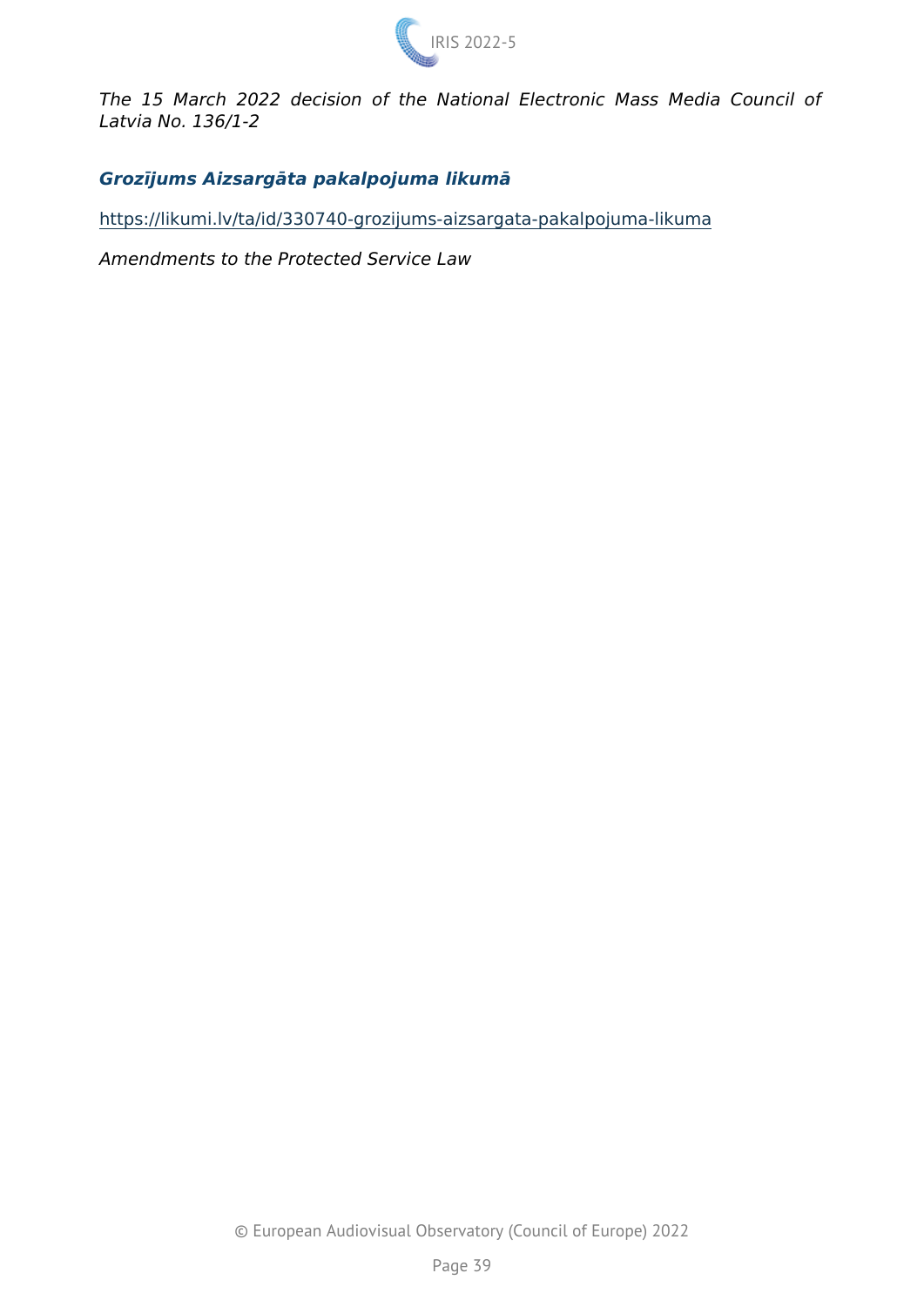

### <span id="page-39-0"></span>**MOLDOVA**

### [MD] Audiovisual Code amended to strengthen parliamentary control and change advertising rules

*Andrei Richter Center for Media, Data and Society, School of Public Policy, Central European University (Budapest)*

Several noteworthy legal changes happened in the regulation of the audiovisual sector in Moldova at the end of 2021.

On 4 November 2021 the Code of the Audiovisual Media of the Republic of Moldova (see IRIS 2019-3/24 and IRIS 2021-3/11) was amended to introduce new levers of parliamentary control. The amendments subject the Director-General of the public service broadcaster TRM to the political choice of the Parliament, including the decisions regarding his/her appointment, performance assessment, and dismissal. This parliamentary control replaces the control over these matters previously held by TRM's Supervisory and Development Board. The amendments also introduced provisions regarding the requirements and qualifications for the appointment and possible dismissal of the members of the Audiovisual Council, the national independent media regulator. The related provisions on this are essentially identical to those applicable to the governance body of TRM. On 23 November 2021, the Constitution Court of the Republic of Moldova adopted a judgment on the constitutionality of certain provisions of the Code of the Audiovisual Media regarding advertising. In particular, it reviewed the provision of Article 66, paragraph 7, that bans "advertising and teleshopping programmes in retransmitted foreign audiovisual media services". The Constitutional Court found such an "absolute" ban contradicting freedom of expression (Article 32 of the Constitution) and Moldova's obligations, under the European Convention on Transfrontier Television (ECTT), on retransmission freedoms. The ban makes no difference between media services from the countries that ratified the ECTT and those from other countries. In the first case, retransmitted advertising and teleshopping do not specifically or systematically address a Moldovan audience or violate Moldova's national legislation. The provision was found unconstitutional. The amendments to the Code of the Audiovisual Media adopted on 25 November 2021, in their turn, banned advertising, sponsorship and product placement of gambling and sports-betting services and organizations. The OSCE Representative on Freedom of the Media (RFoM), Teresa Ribeiro, presented on 14 January 2022 a legal analysis of the amendments, adopted on 4 November 2021. She called on Moldova's authorities to revisit the legal framework related to freedom of broadcasting in order to ensure its full compliance with international human rights standards and the OSCE commitments.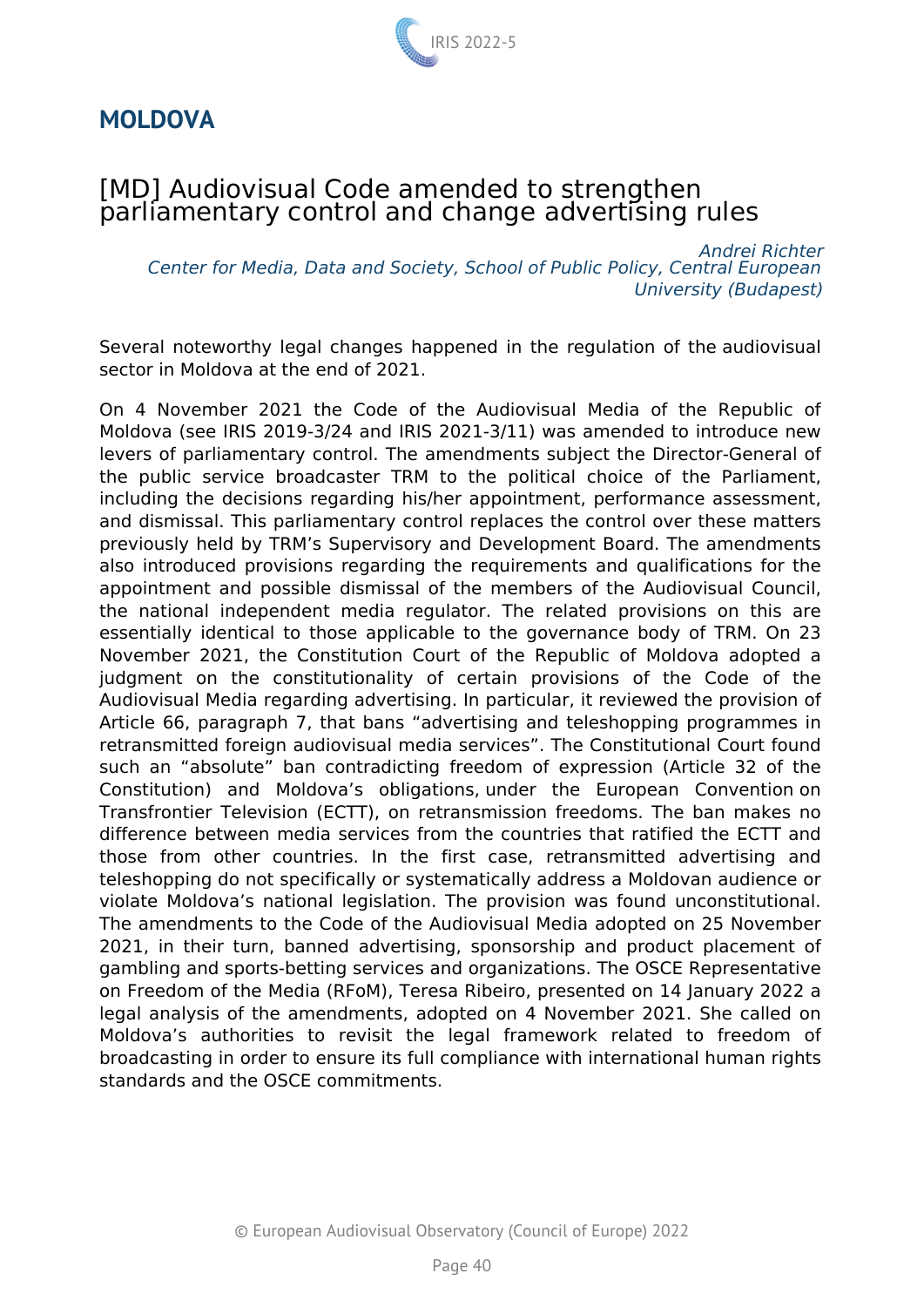Codul serviciilor media audiovizuale al republicii moldova în Moldova (COD Nr. 174 din 08-11-2018)

[https://www.legis.md/cautare/getResults?doc\\_id](https://www.legis.md/cautare/getResults?doc_id=129046&lang=ro)=129046&lang=ro

Code of the Audiovisual Media of the Republic of Moldova), N1 (as amended)þÿ

Curtea Constitu-ional, Hot-râre privind neconstitu ionalitate a articolelor 66 alin. (7) i 84 alin. (13) serviciilor media audiovizuale (excluderea publicit ii i a telesh ului din programele retransmise) (sesizarea nr. 25g/2021)

[https://www.legis.md/cautare/getResults?doc\\_id](https://www.legis.md/cautare/getResults?doc_id=128967&lang=ro)=128967&lang=ro

Judgment of the Constitutional Court on an exceptional case of u of Art. 66 (7) and Art. 84 (13) of the Code of the Audiovisual M advertising and teleshopping from retransmitted programm N25g/2021)), N36 of 23.11.2021

Lege pentru modificarea unor acte normative (Publicat: 15-12 Monitorul Oficial Nr. 308 art. 458)

[https://www.legis.md/cautare/getResults?doc\\_id](https://www.legis.md/cautare/getResults?doc_id=129026&lang=ro)=129026&lang=ro

Law on amendments in normative acts), N195 of 25.11.202 15.12.2021 in Monitorul Oficial N. 308 art. 458

OSCE Media Freedom Representative: Moldovan public service media regulatory authorities should be free from political in release

[https://www.osce.org/representative-on-freedom](https://www.osce.org/representative-on-freedom-of-media/509924)-of-media/509924

Lege pentru modificarea Codului serviciilor media audio Republicii Moldova nr. 174/2018

[https://www.parlament.md/ProcesulLegislativ/Proiectedeact](https://www.parlament.md/ProcesulLegislativ/Proiectedeactelegislative/tabid/61/LegislativId/5672/language/ro-RO/Default.aspx)elegislat [islativId/5672/language/ro-RO/](https://www.parlament.md/ProcesulLegislativ/Proiectedeactelegislative/tabid/61/LegislativId/5672/language/ro-RO/Default.aspx)Default.aspx

Law on amendments of the Code of the Audiovisual Media of Repu N 158, 04.11.2021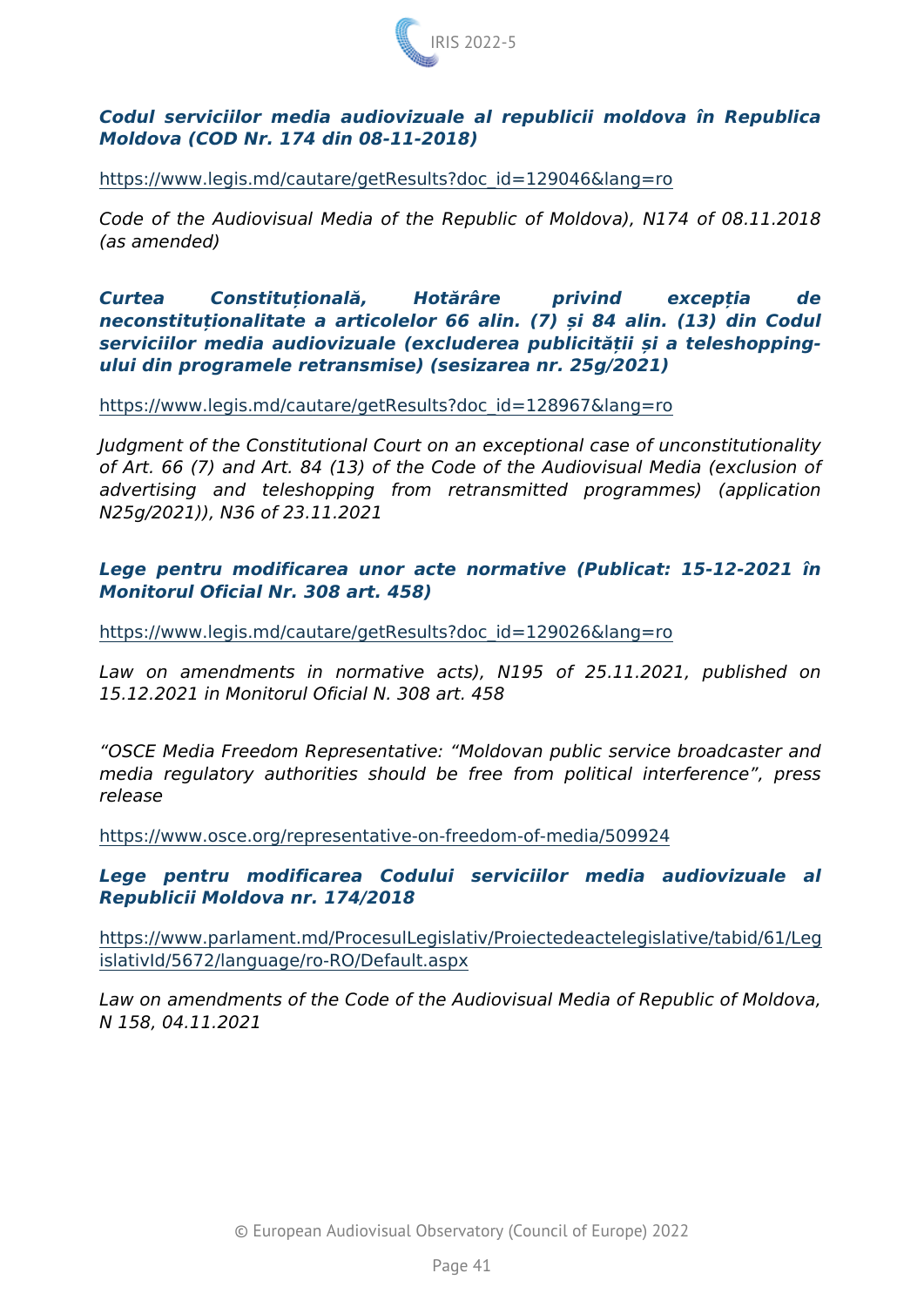

### <span id="page-41-0"></span>**MALTA**

### [MT] The Bolder and Better Cash Back Scheme for Audio-Visual Productions

*Pierre Cassar University of Malta*

The Malta Film Commission (MFC) has recently launched a new financial scheme to assist producers in their work. Established in 2000, the MFC was tasked with assisting Maltese film producers while strengthening the film service sector. Over the years Malta has managed to attract multi-million dollar productions including blockbusters like Gladiator (2000), Munich (2005) and more recently Murder on the Orient Express (2017)

The MCF has recently launched the 40% Cash Back Scheme. Dubbed as "Bolder and Better", the scheme runs until the end of December 2023 and contemplates a cash rebate to qualifying companies of up to 40% for eligible costs incurred in Malta.

A qualifying company shall be the ultimate beneficiary and the entity responsible for all activities involved in making a qualifying production and having access to full financial information for the total production worldwide.

Audio-visual works that can be considered for such a grant include feature films of not less than 60-minutes in duration (or 45 minutes in case of IMAX), television series, creative documentaries based on an original theme and containing a certain 'timeless' element, reality programmes or game shows that directly or indirectly promote the Maltese islands, or short films that have an overall duration of less than 40 minutes including credits.

Applications for this grant need to be submitted to the Malta Film Commission prior to the commencement of filming or production. The scheme also caters for a special category of productions dubbed as "Difficult Audio-Visual Works" which can qualify for up to an additional 10% rebate for a total of 50%.

Further, productions need to pass a 'Cultural Test' to be considered for the scheme which also encourages qualifying companies to come up with policies and procedures to be "Green Champions" and reduce the carbon footprint of a production. This can be done in various ways including reduction in waste generation and endeavours recycling measures.

The scheme outlines the costs that can be reimbursed from air travel to accommodation to rental services and rentals.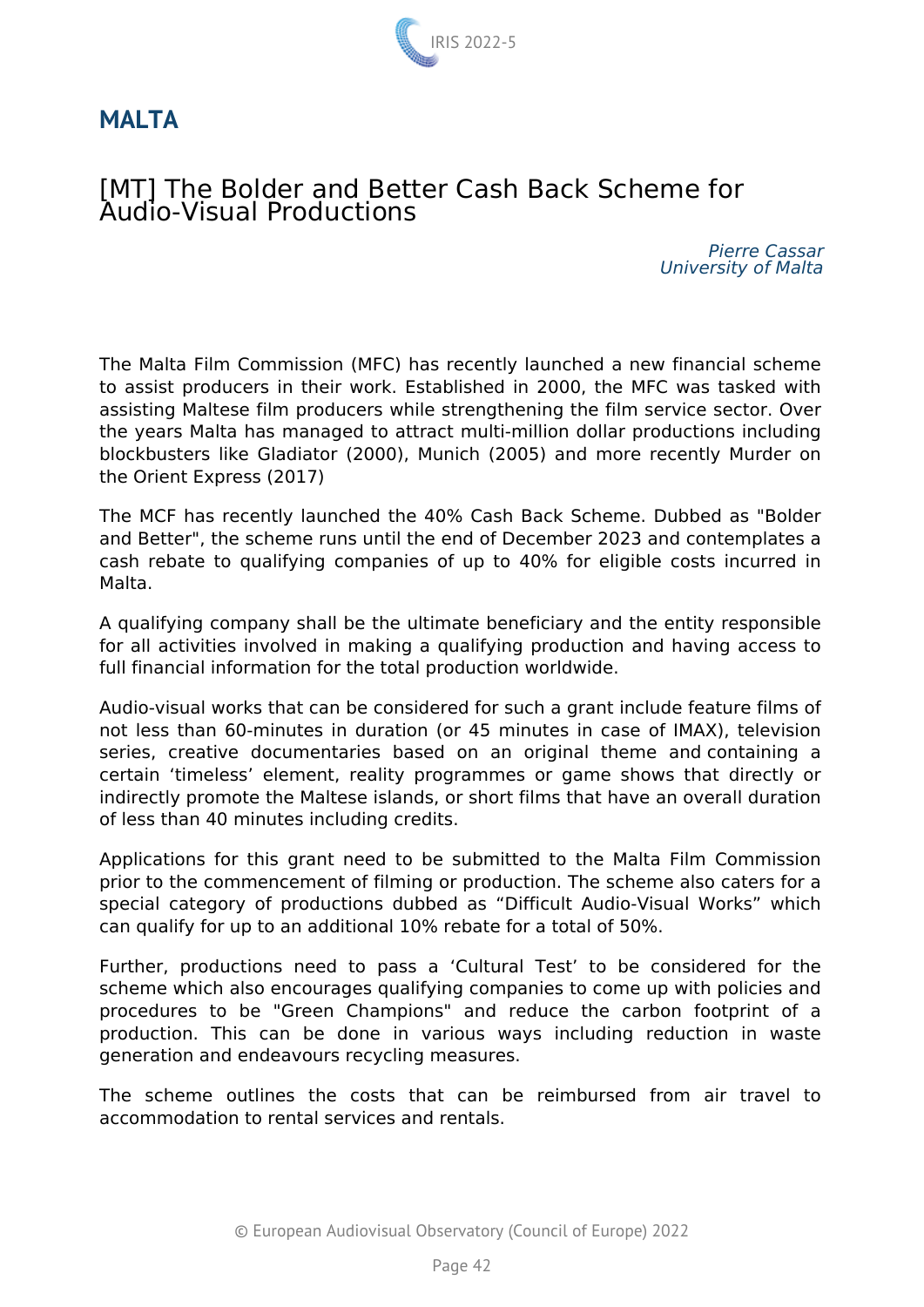Financial incentives, Malta Film Commission

[https://maltafilmcommission.com/finan](https://maltafilmcommission.com/financial-incentives/)cial-incentives/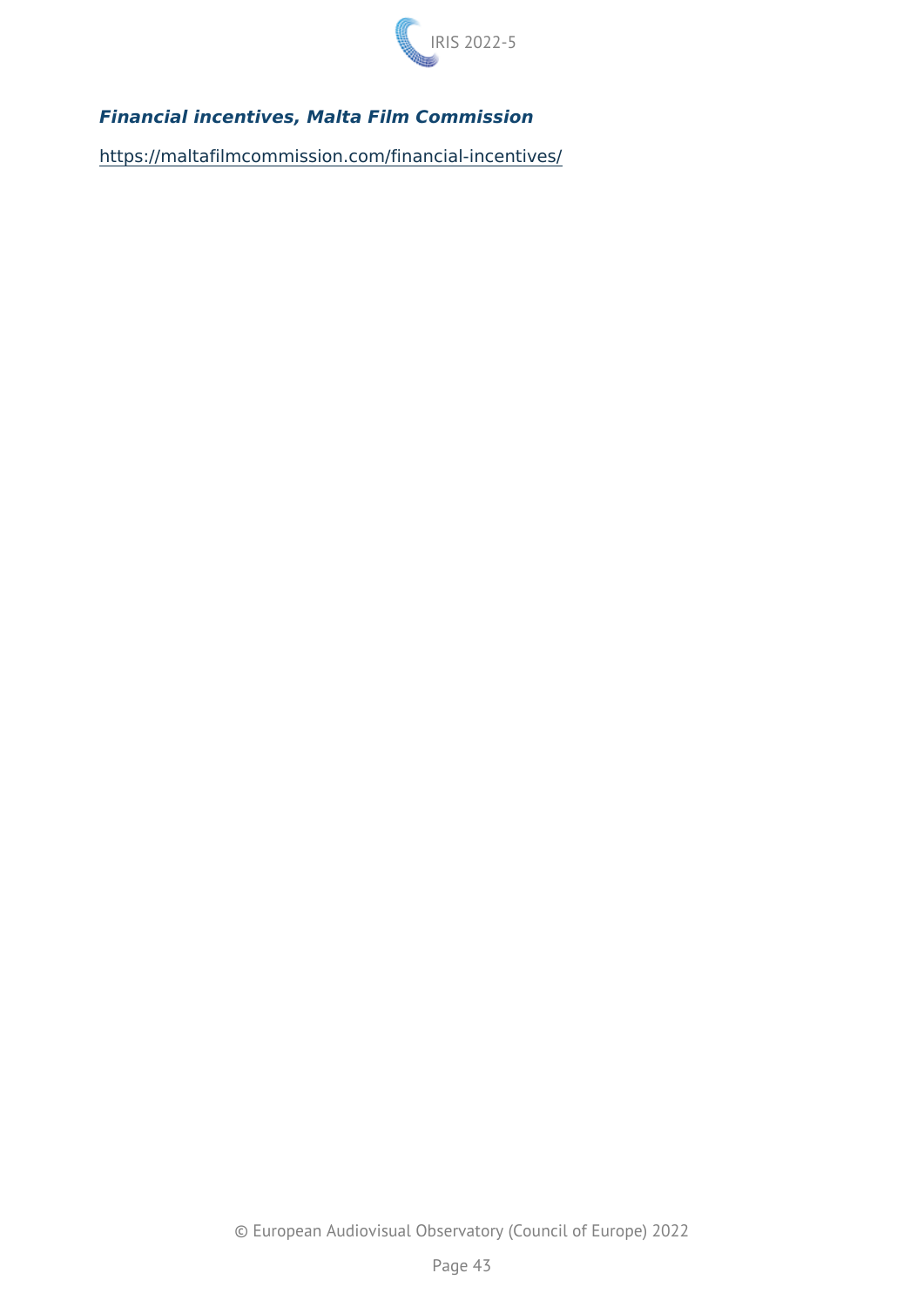

### <span id="page-43-0"></span>**NETHERLANDS**

### [NL] Court of Appeal upholds ruling on investigative crime programme using hidden-camera footage

#### *Arlette Meiring Institute for Information Law (IViR), University of Amsterdam*

On 15 March 2022, the *Gerechtshof Amsterdam* (Amsterdam Court of Appeal) delivered an important judgment largely upholding an earlier District Court judgment on the lawfulness of allegations contained in an investigative crime programme using hidden-camera footage (IRIS 2020-10/10). The Court of Appeal conducted a fundamental rights balancing exercise similar to that of the District Court, with the important difference that it assessed the original TV broadcast and the modified online episode as separate communications. It ruled that because of the implementation of privacy-preserving measures, the modified episode could not be regarded as unlawful.

The case was about an episode of the investigative television programme *Moord of zelfmoord (Murder or suicide)*, involving a journalist exploring other explanations for individuals' deaths that the Dutch police had classified as suicide. The episode of 18 January 2018 revolved around the death of a 46-year-old man who had fallen from a window in unexplained circumstances. Interviews with the landlord and a witness - who the police had deemed unreliable - suggested that another person had been in the victim's home at the time of the fatal incident and that this person could have been the Respondent (Claimant in earlier proceedings). About 500,000 television viewers had been presented with blurred Facebook photographs of the Respondent's face, shots of the street sign and area where the victim and the Respondent used to live, and hidden-camera footage of the Respondent, his face lightly blurred, talking to the journalist in a park. During the conversation, the Respondent stated that he had not been in the house at the time of the fall.

Soon after the broadcast, the episode was made available on the broadcaster's website and later modified so that a bigger part of the Respondent's face and body was blurred and his name was made inaudible. Still, the Respondent considered the episode unlawful and initiated court proceedings.

In line with the District Court, the Court of Appeal determined that the broadcaster/producer's fundamental right to freedom of expression had to be weighed against the right of the accused to the protection of privacy and to be free from public allegations. Although the Court recognised that the programme aimed to report on an important societal issue, it also noted that the episode had clearly portrayed the Respondent as a potential suspect of homicide even though he had never been officially prosecuted. The Court further considered the statements on which the allegations had been based to be weak and unconvincing. Unlike the District Court, however, the Court of Appeal did not think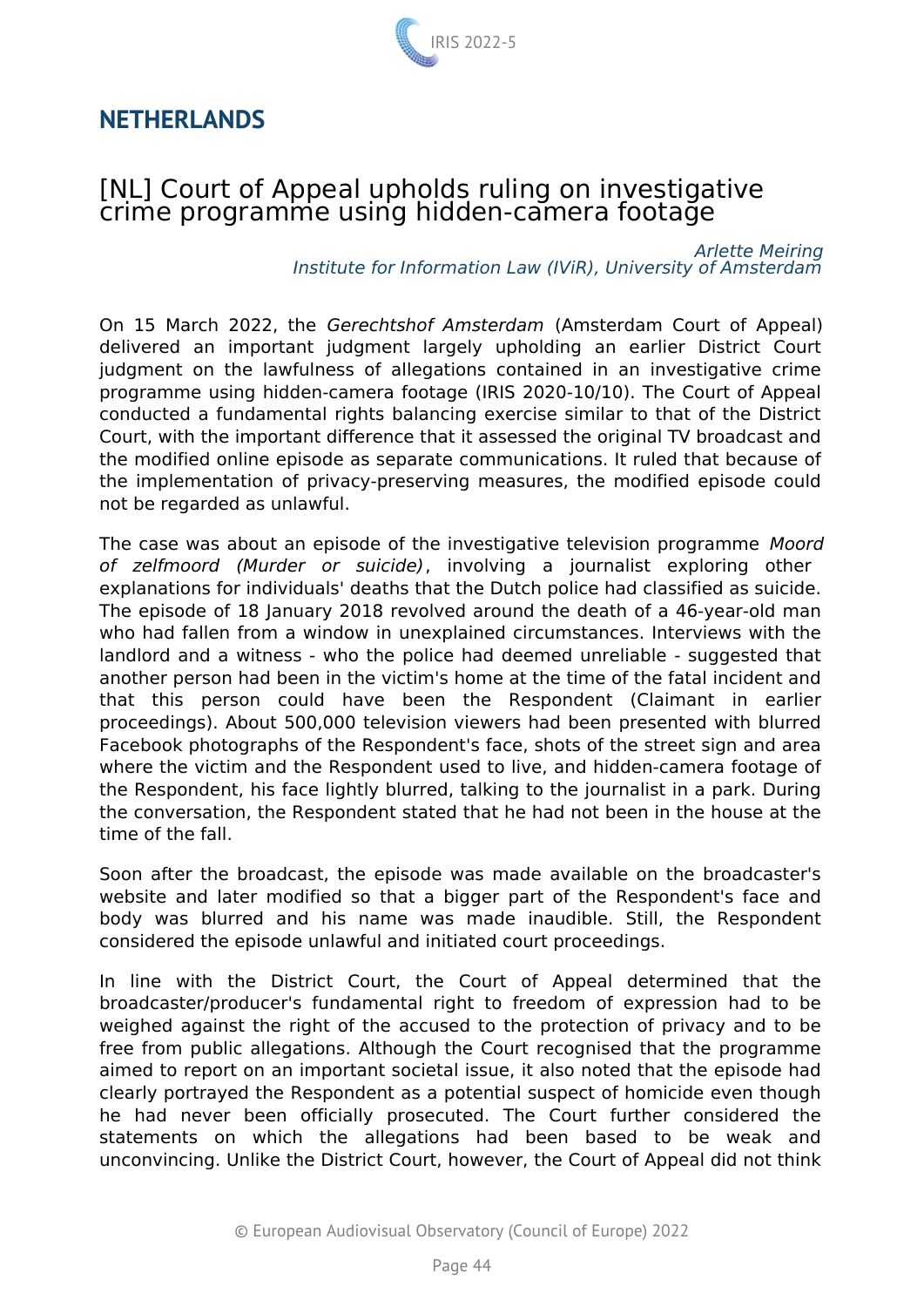the use of a hidden camera and/or blurring techniques had had effect". On the contrary, it stated that blurring was "a gener adequate means (if applied well) to reduce people's recognisabilit and pointed to the fact that the hidden-camera footage Respondent to tell his side of the story.

With respect to the invasion of privacy, the Court explicitly disting the original episode (broadcast) and the modified episode (onl that initially, the broadcaster had done very little to conceal identity. The combination of footage of the street sign Respondent's unique name, the light blurring of the face and the Respondent's private life had allowed a relatively large nur recognise him. The wide identification had negatively impacted h and relationships, which, according to the Court, could be broadcast. Everything considered, the TV broadcast was declar modified online episode, however, was not. Because of the effects and the removal of the Respondent's name, the Court obse few people could have recognised him. In those circumstances, t freedom and the public interest had to take precedence over the interests.

Gerechtshof Amsterdam, ECLI:NL:GHAMS:2022:748, 15 maart 2022

[http://deeplink.rechtspraak.nl/uitspraak?id=ECLI:](http://deeplink.rechtspraak.nl/uitspraak?id=ECLI:NL:GHAMS:2022:748)NL:GHAMS:2022:74

Amsterdam Court of Appeal, ECLI:NL:GHAMS:2022:748, 15 March 2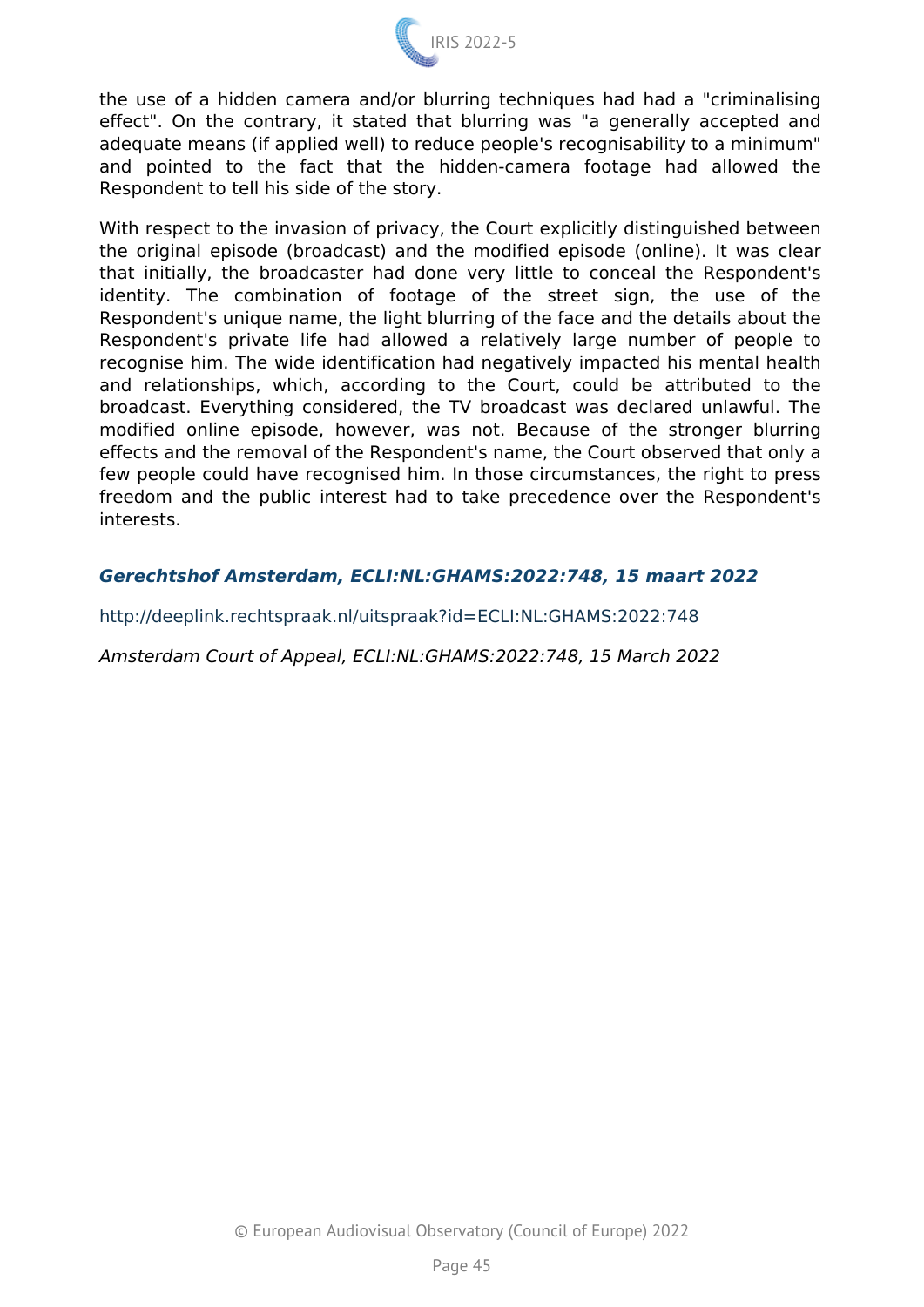### <span id="page-45-0"></span>[NL] Dutch ISPs block RT and Sputnik websit

#### Ronan Ó Fathaigh Institute for Information Law (IV

On 8 March 2022, the largest Internet service providers (ISPs) in (VodafoneZiggo, T-Mobile and KPN) announced that the website state-owned media outlets Russia Today and Sputnik would b Netherlands. This followed the adoption of a regulation by the European Union on 1 March 2022, which prohibited operators to enable, facilitate or otherwise contribute to broadcast, any c Today and Sputnik], including through transmission or distribution such as cable, satellite, IP-TV, internet service providers, int platforms or applications, whether new or pre-installed. Further, on 2022, the Dutch Minister of Foreign Affairs published an implem for the EU Council Regula Sitoanatisn colour & Dutch Government Gazette).

Crucially, on 8 March A2u0t2o2itethe Consument & Nethtandshekrtlands Authority for Consumers and Markets) published an im announcing that it had informed Dutch telecom operators th Internet Regulation (see IRIS 2016-9/6) was not implementation of the European sanctions regarding the distribution of Russian media channels RT and Sputnik, and it ISPs are allowed to block the websites of RT and Sputnik as lo related European sanctions are in place. The ACM then informed least the following websites fall under the scope of the www.rt.com; de.rt.com; francais.rt.com; actualidad.rt.com; and sput Further, the ACM stated it would not take any enforcement action European sanctions are in place . Opeard data in the Enublic Prosecution Service) also issued a statement on its website, sta of the implementing regulation was an offence, including the me and the Public Prosecution Service can proceed to criminal law violations.

Following the statement from the ACM and Public Prosecution S association for the Dutch broadband industry (NL Connection statement, advising its members to block the RT and Sputnik we the association also stated that the EU Council Regulation unclear, and was advising its members under protest, because w and open Internet .

Joost Schellevis en Nando Kasteleijn, Sites RT en Sputnik ge door grootste internetproviders, NOS Nieuws, 8 maart 2022

[https://nos.nl/collectie/13888/artikel/2420302-sites-rt-en-s](https://nos.nl/collectie/13888/artikel/2420302-sites-rt-en-sputnik-geblokkeerd-door-grootste-internetproviders)putnik-ge [grootste-internetpr](https://nos.nl/collectie/13888/artikel/2420302-sites-rt-en-sputnik-geblokkeerd-door-grootste-internetproviders)oviders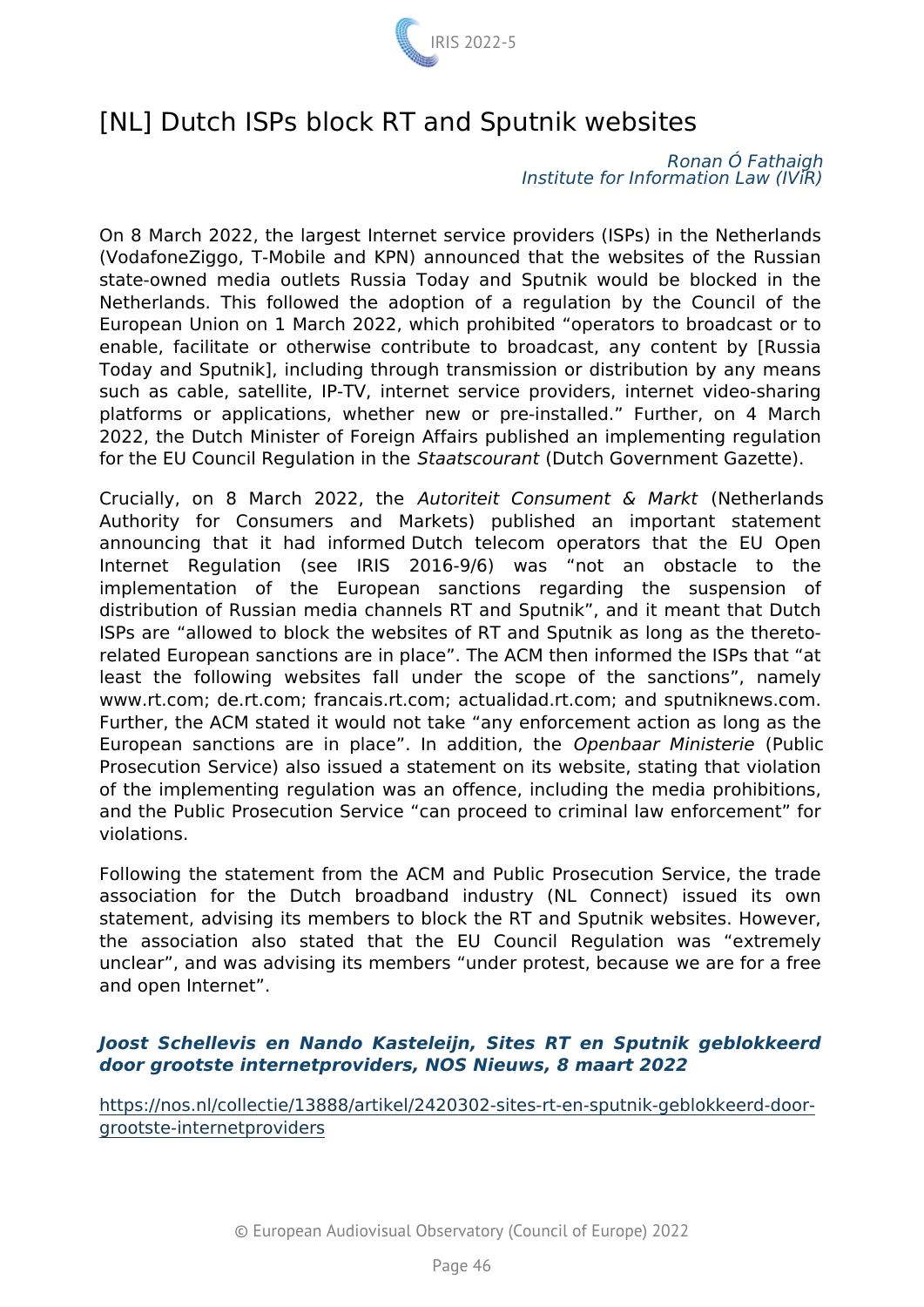Joost Schellevis and Nando Kasteleijn, RT and Sputnik websites b internet providers, NOS Nieuws, 8 March 2022

Authority for Consumers and Markets, Open Internet Regulation an obstacle to blocking RT and Sputnik because of EU sanctions, 2022

[https://www.acm.nl/en/publications/open-internet-regulatio](https://www.acm.nl/en/publications/open-internet-regulation-not-obstacle-blocking-rt-and-sputnik-because-eu-sanctions)n-not-obstacle[rt-and-sputnik-because-eu](https://www.acm.nl/en/publications/open-internet-regulation-not-obstacle-blocking-rt-and-sputnik-because-eu-sanctions)-sanctions

NLconnect, Statement NLconnect over blokkeren Russia Today, 2022

[https://www.nlconnect.org/statement-nlconnect-over-bl](https://www.nlconnect.org/statement-nlconnect-over-blokkeren-russia-today/)okkeren-russi

NLconnect, Statement NLconnect on blocking Russia Today, 8 Mar

Regeling van de Minister van Buitenlandse Zaken van 3 maart 20 Min-BuZa.2022.11520-15, tot wijziging van de Sa territoriale integriteit Oekraïne 2014

[https://zoek.officielebekendmakingen.nl/stc](https://zoek.officielebekendmakingen.nl/stcrt-2022-6783.html)rt-2022-6783.html

Regulation of the Minister of Foreign Affairs of March BuZa.2022.11520-15, amending the Sanctions Regulation on Ukrain

Nederlands Openbaar Ministerie, Oorlog in Oekraïne, 8 maart 2022

[https://www.om.nl/onderwerpen/oo](https://www.om.nl/onderwerpen/oorlog-oekraine)rlog-oekraine

Netherlands Public Prosecution Service, War in Ukraine, 8 March 2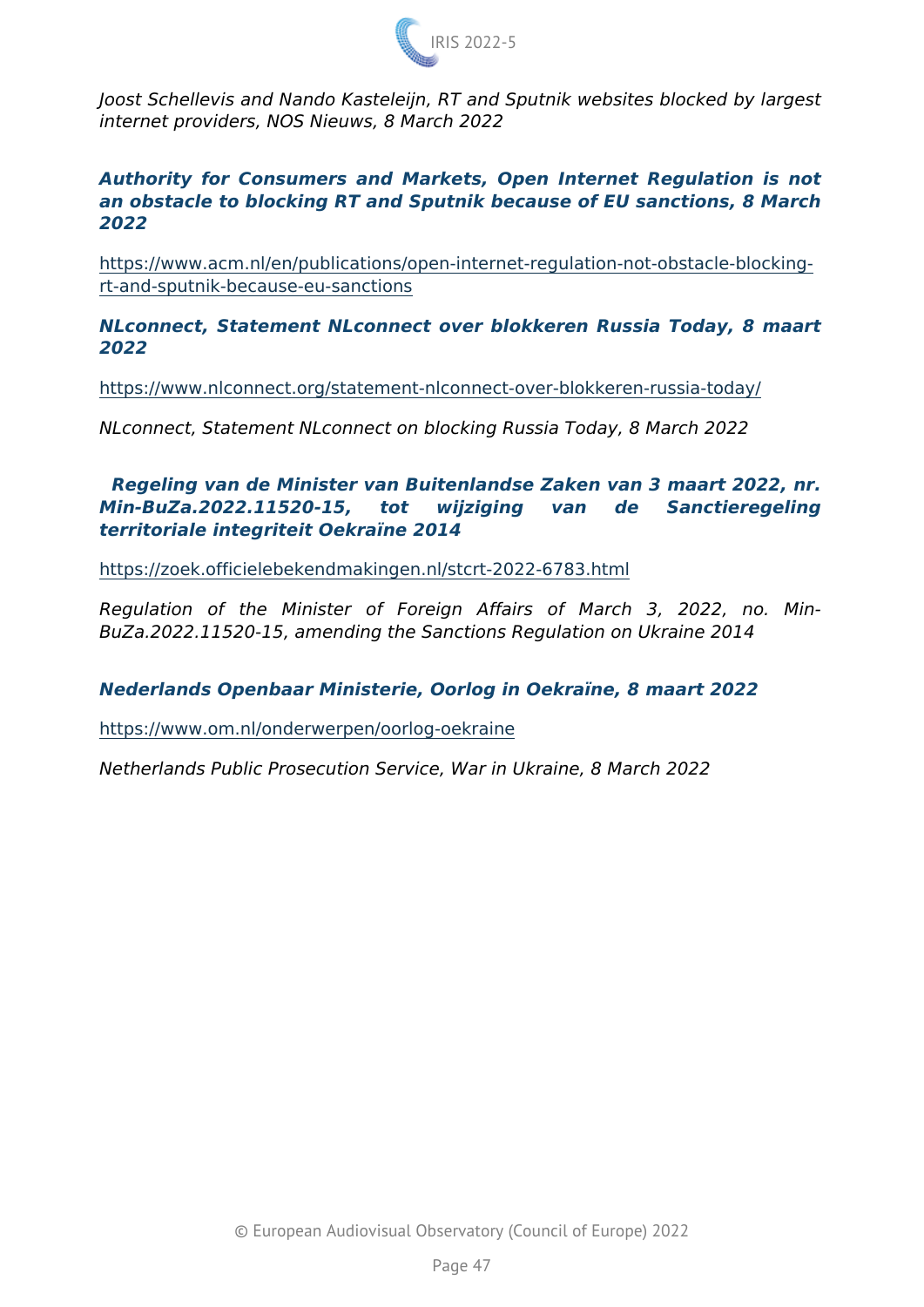

### <span id="page-47-0"></span>**NORWAY**

### [NO] Sanctions on RT and Sputnik not to be adopted in **Norway**

#### *Audun Aagre*

Freedom of expression has a high level of protection under the Norwegian Constitution. Based on a constitutional assessment, the Norwegian government has decided not to adopt sanctions on Russian state-controlled media.

In a statement presented at the Norwegian Parliament on 18 March 2022, Prime Minister Jonas Gahr Støre stressed that media literacy should, as far as possible, be the main tool to fight disinformation. The Prime Minister also expressed concerns that sanctions against the Russian controlled media outlets, Russia Today (RT) and Sputnik could be exploited by Putin's regime to legitimatise further restrictions on media freedom, and on national and international editorial media in Russia. The threshold for restricting freedom of expression is high under the Norwegian Constitution, and the Prime Minister concluded that the government would conduct thorough assessments of the legal and constitutional dilemmas before reaching a conclusion.

On 26 April 2022, Anette Trettebergstuen, Minister of Culture, announced that Norway would not implement sanctions in Norway: "The threshold to restrict freedom of expression under the Constitution's Article 100 is high, and we do not currently see that a general blocking of these actors could be legitimised by the threats imposed to basic societal functions in Norway", she said.

The Norwegian government's decision is in line with the recommendations made by the Norwegian Media Authority (NMA). Mari Velsand, Director General of the NMA has said: "Russian aggression in Ukraine and the horror of war require a firm response from the EU and EFTA. The way Putin's regime exploits information is a risk for several of Russia's neighboring countries. However, freedom of expression is under the competency of the member state of the EEA. Our assessment is that Norwegian society and the public are able to resist manipulation attempts from Russian state-owned media".

According to the Norwegian Constitution, several preconditions need to be met in order to restrict freedom of expression. Political content, even propaganda from hostile third countries, has particularly strong protection under the Norwegian Constitution. Legal liability needs to be regulated by law, and to be justified on the grounds of seeking the truth, the promotion of democracy or the individual's freedom to form opinions. Prior censorship, or other preventive measures, may not be applied unless they are required to protect children and young people from harmful content. As such, prior censorship or blocking of RT and Sputnik was found to be unconstitutional. "In the Norwegian context, we see media literacy as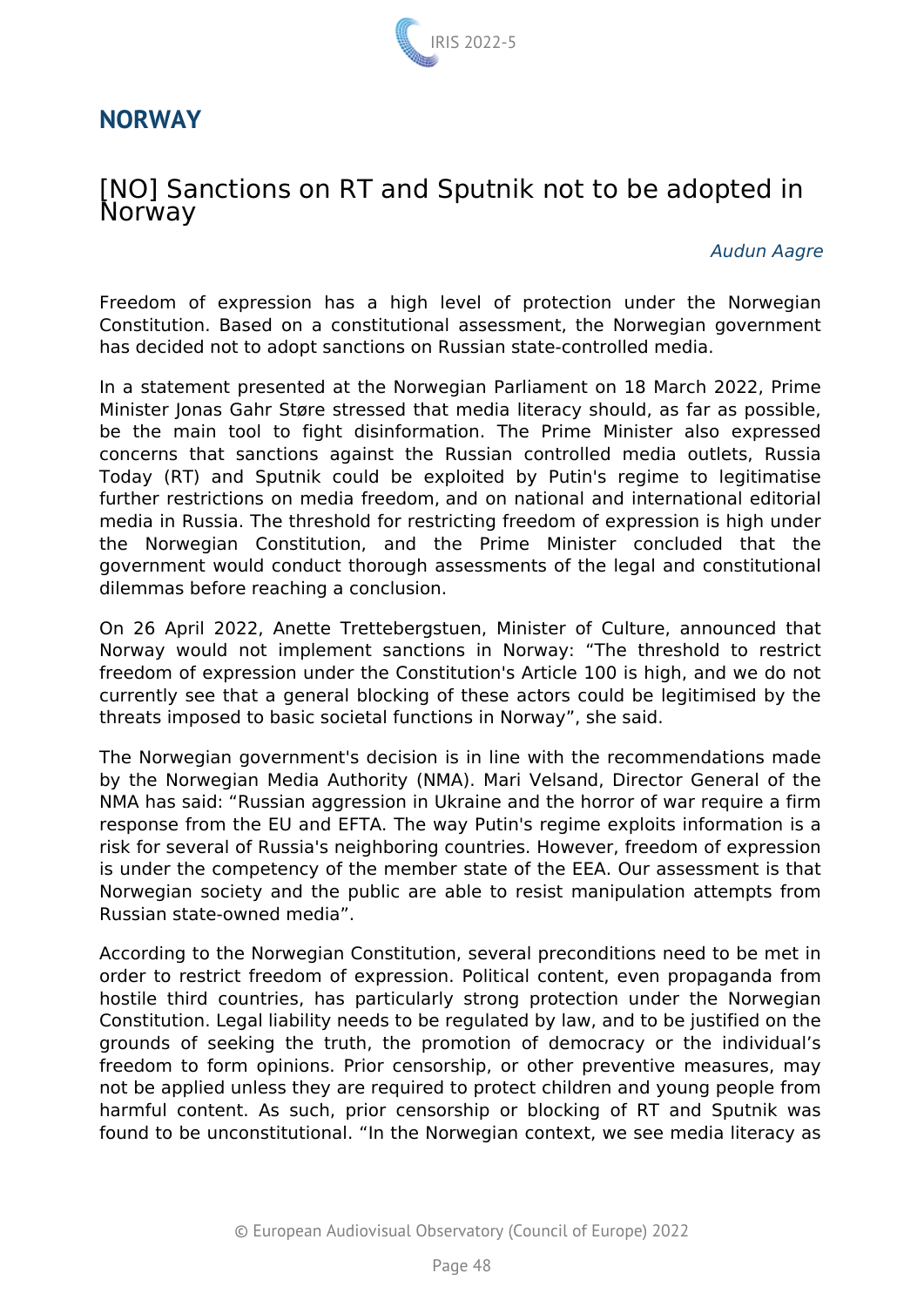the best tool against Russian propaganda, said Mari Velsan population has a relatively high level of media literacy, and edit prominent role in Norway. These factors enable people to manipulation and make the thresholds for restricting political cont

Although Norway shares a border with Russia, the politic different to that of other neighboring countries, which were a Union or have a large Russian population. We stand with countries under threat. Our constitutional assessment does However, in a time of crisis it is important to maintain import jurisdiction. Hence, the war is a test for open societies in Europ bad practices should be countered by best practices, as far as it Mari Velsand. As the DSA is in its final stage, and the EMFA important to maintain core principles of openess and jurisdiction are in the middle of a cruel war, and need to stand united and Ukrainian people's struggle for democracy. However, we need to conflict when processing and adopting regulations like the DSA and EMFA. not the right time for evaluations, but when time is ripe we wi close look at the implemention of sanctions in the light of freed and jurisdiction between the EU and member state level", said Mar

#### Sanction text

[https://eur-lex.europa](https://eur-lex.europa.eu/legal-content/EN/TXT/HTML/?uri=CELEX:32022R0350&from=EN).eu/legal [content/EN/TXT/HTML/?uri=CELEX:32022R](https://eur-lex.europa.eu/legal-content/EN/TXT/HTML/?uri=CELEX:32022R0350&from=EN)0350&from=EN

Redegjørelse av statsministeren om krigen i Ukraina

[https://stortinget.no/no](https://stortinget.no/no/Saker-og-publikasjoner/Publikasjoner/Referater/Stortinget/2021-2022/refs-202122-03-18?m=1)/Saker-og-

[publikasjoner/Publikasjoner/Referater/Stortinget/2021](https://stortinget.no/no/Saker-og-publikasjoner/Publikasjoner/Referater/Stortinget/2021-2022/refs-202122-03-18?m=1)-2022/refs-20  $18? m = 1$ 

Statement by the Prime Minister on the war in Ukraine

Redegjørelse av kultur- og likestillingsministeren om ytrings pressefrihet og om nåsituasjonen og måloppnåelsen i mediepo 2022

[https://www.stortinget.no/n](https://www.stortinget.no/no/Saker-og-publikasjoner/Publikasjoner/Referater/Stortinget/2021-2022/refs-202122-04-26/?m=4)o/Saker-og [publikasjoner/Publikasjoner/Referater/Stortinget/2021](https://www.stortinget.no/no/Saker-og-publikasjoner/Publikasjoner/Referater/Stortinget/2021-2022/refs-202122-04-26/?m=4)-2022/refs-20  $26/?m=4$  $26/?m=4$ 

Statement by the Minister of Culture and Gender Equali expression and freedom of the press and on the current achievement of goals in media policy 2022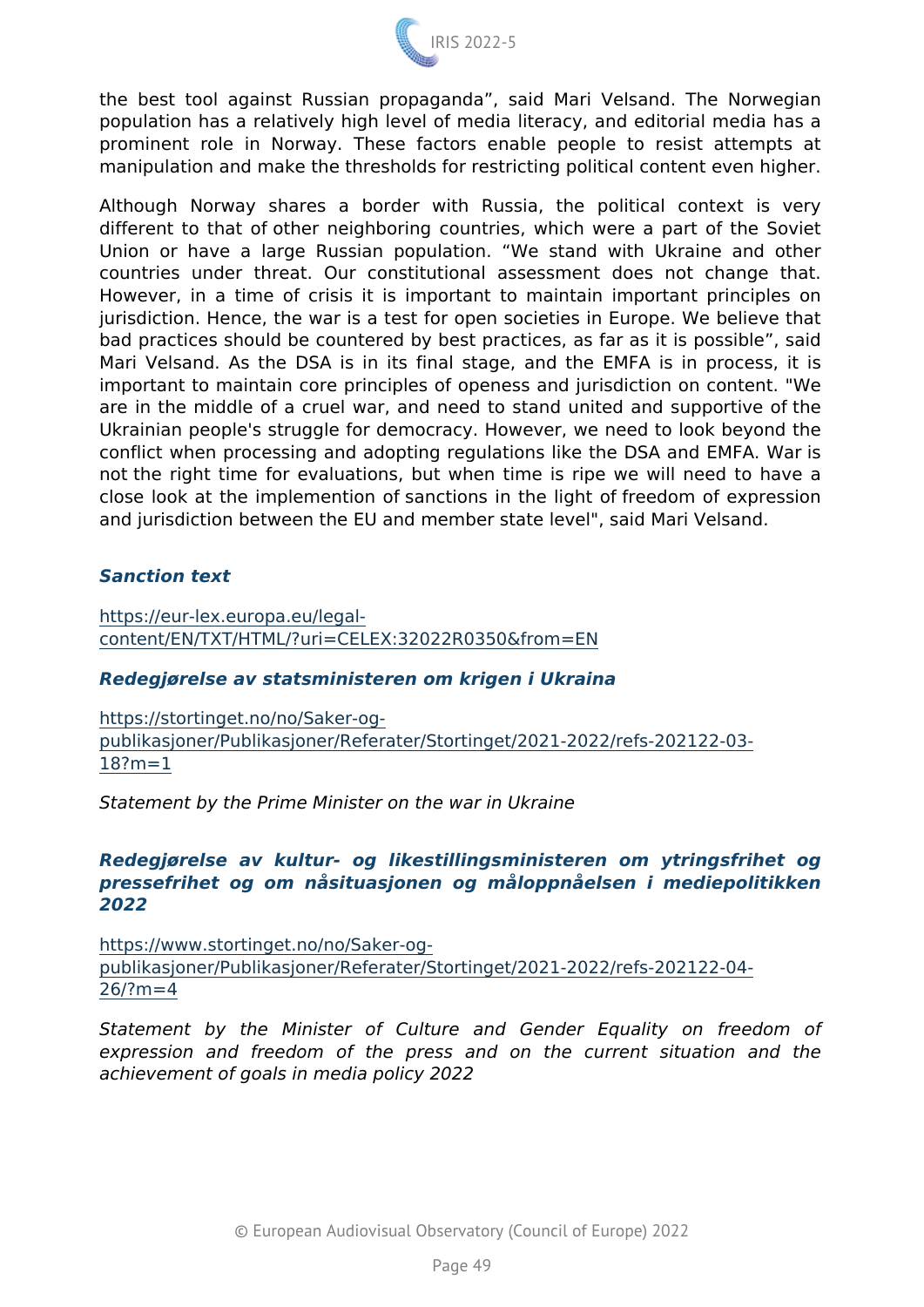

# <span id="page-49-0"></span>**ROMANIA**

# [RO] Sanctions in the context of the war in Ukraine

*Eugen Cojocariu Radio Romania International*

The *Consiliul Naţional al Audiovizualului* (National Audiovisual Council – CNA) has issued further sanctions on media outlets which have not observed the legal framework in connection to the war in Ukraine (for previous similar decisions, see inter alia IRIS 2012-4/36, IRIS 2017-6/27, IRIS 2019-8/35). Additional radio and TV stations have also been fined or received summons for breaches of the audiovisual legislation with relation to their coverage of the war in Ukraine.

Gold FM commercial radio station was fined on three occasions with a total of RON 160 000 (EUR 32,320) for failing to provide accurate information about the war in Ukraine, for breaches of Article 3 paragraph (2) of the Audiovisual Law no. 504/2002, as well as the provisions of Article 47 paragraph (3), Article 64 paragraph (1) letters a) and b) and of Article 66 of the Audiovisual Code (Decision 220/2011 on the Audiovisual Content Regulation Code).

The commercial TV station Realitatea Plus was fined with RON 40 000 (EUR 8 080) for breaches of Article 3 paragraph (2) of the Audiovisual Law and of the provisions of Article 64 paragraph (1), letters a) and b) of the Audiovisual Code. The same stations received a public summons for breaching Article 3 paragraph (2) of the Audiovisual Law, as well as the provisions of Article 65 c) of the Audiovisual Code.

The commercial TV station News Romania was fined RON 15,000 (EUR 3,030) for violations of the provisions of Article 3 paragraph (2) of the Audiovisual Law, and of Articles 64 paragraph (1) letters a) and b), 66 and 78 paragraph (3) of the Audiovisual Code.

The local commercial TV station TELE'M of Botoșani, the public regional station TVR Cluj and the local commercial Radio Accent of Novaci, were fined RON 10 000 (EUR 2 020) each for breaches of the the Article 3 paragraph (2) of the Audiovisual Law.

The commercial TV station Nașul TV received a fine of RON 10 000 (EUR 2 020) for violating the provisions of Articles 40 paragraph (5), 47 paragraph (3) and 64 paragraph (1) a) of the Audiovisual Code. Naşul TV also received a public summons for breaches of the Article 40 paragraph (5) of the Audiovisual Code.

The Audiovisual Law provides in Article 3 (2) that "All audiovisual media service providers have the obligation to ensure objective information is provided to the public by the correct presentation of facts and events and to favour the free formation of opinions".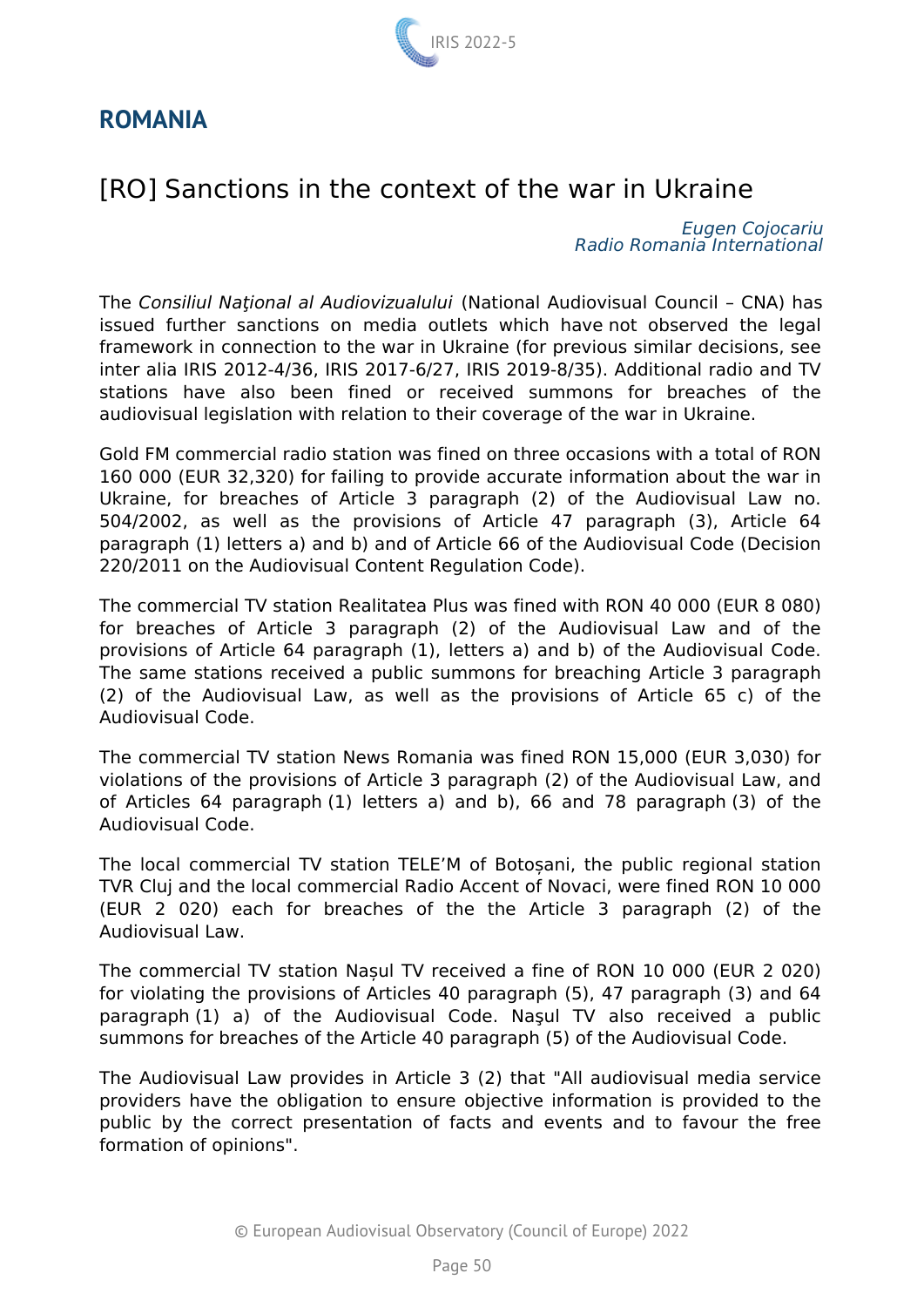

Article 40 (5) of the Audiovisual Code provides: "The moderators, presenters and producers of programmes have the obligation not to use, and not to allow the guests to use, insulting language or to incite violence".

Article 47 (3) of the Audiovisual Code provides: "Generalising defamatory statements in audiovisual programmes against a group/community defined by gender, age, race, ethnicity, nationality, citizenship, religious beliefs, sexual orientation, level of education, social category, medical conditions or physical characteristics are prohibited". According to Article 64 (1) of the Audiovisual Code, "By virtue of the fundamental right of the public to information, audiovisual media service providers must comply with the following principles: a) ensure a clear distinction between facts and opinions; b) ensure that information on a subject, fact or event is correct, verified and presented impartially and in good faith."

Article 65 c) of the Audiovisual Code provides that "in news and debate broadcasts, broadcasters must follow the following rules: (…) c) the title displayed on the screen must reflect as accurately as possible the essence of the facts and data presented at that time". In the same document, Article 66 stipulates that "in news and debate programmes information on matters of public interest, of a political, economic, social or cultural nature, impartiality and balance must be ensured and the free formation of opinions must be favoured, by presenting the main points of view in opposition, at a time when issues are under public debate". Article 78 of the Code mentions that the "Replay" announcement must be displayed for the whole duration of a broadcast.

On 1 March 2022, the National Audiovisual Council issued Recommendation no. 10/2022 according to which, in the context of the war in Ukraine, information has to be used only from official sources. "Wars are not just about weapons! False information is just as dangerous! Only get information from official sources", the CNA stated. A radio and TV spot will be circulated by the audiovisual mass-media locally, regionally and nationally for six months.

On 24 February 2022, the first day of the Russian military aggression in Ukraine, the Council issued Recommendation no. 9/2022 in which it recommends that in informative and debate programmes about the aggression of the Russian Federation against Ukraine, media service providers must ensure compliance with legal obligations regarding the provision of correct information to the public. This includes: a) dissemination of information taken from official and reliable sources, so that audiovisual media services can contribute to the fight against fake news; verification of any information related, directly or indirectly, to the aggressions of the Russian Federation against Ukraine; b) rigor and accuracy in the presentation and debate of the subject regarding the implications on Euro-Atlantic security in the context of the aggression against Ukraine; avoiding information that may create confusion or justify its military actions; c) observance of deontological rules and paying special attention to each message disseminated with decency, discernment, responsibility and avoiding the sensational, so as to do not induce panic and insecurity among citizens. In order to present such topics in an objective and balanced way, the Council appreciates the contribution of the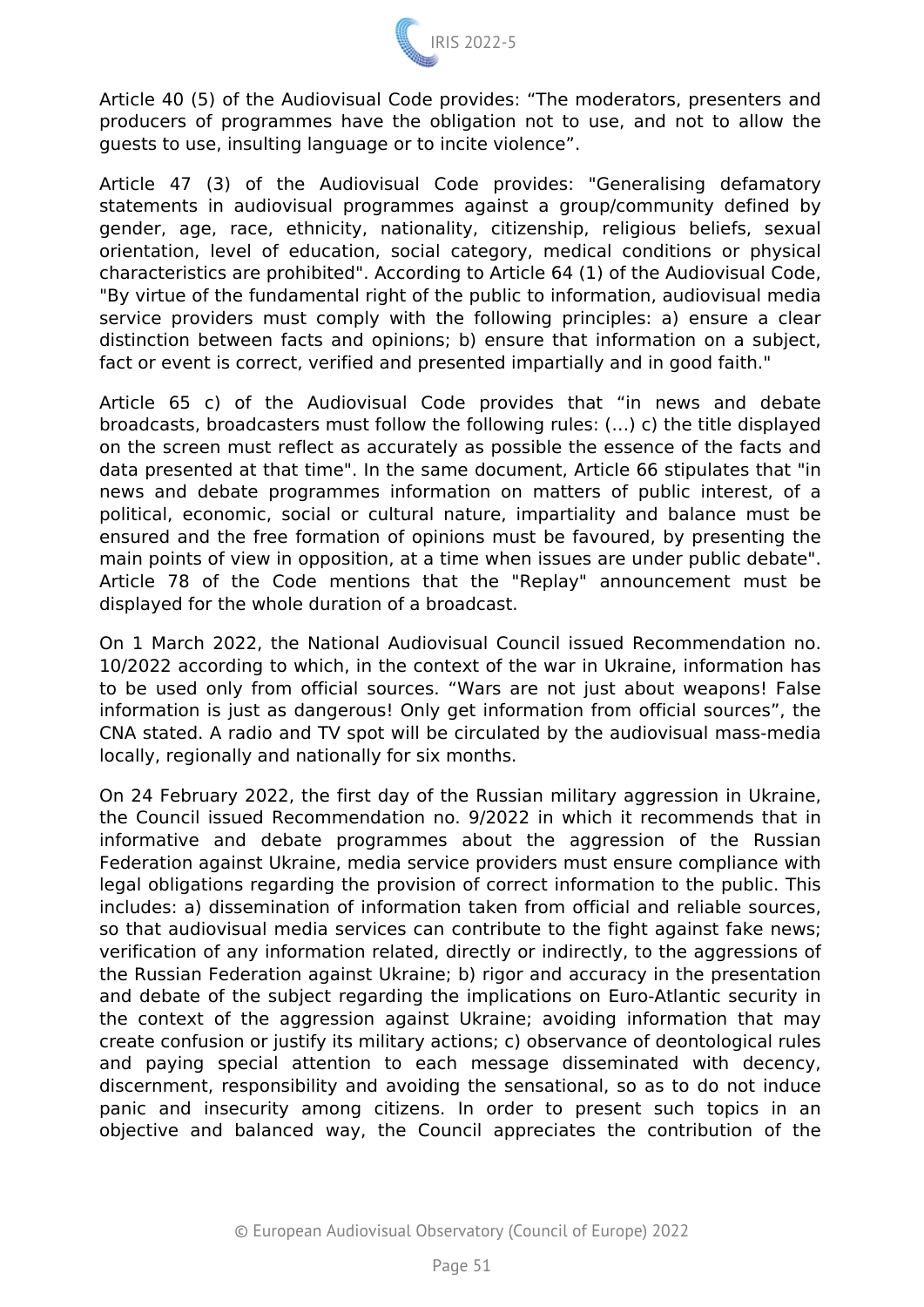audiovisual media to the fight against fake news and to intensif and editorial measures of broadcasters in order to promote inform documented sources and to ensure accurate public information.

In the context of Russian aggression in Ukraine, Romania broadcast of all Russian TV stations in the country, starting with

Recomandarea CNA nr. 9 din 24 februarie 2022

[https://www.cna.ro/IMG/pdf/RECOMANDAREA\\_nr.\\_9\\_din\\_24\\_](https://www.cna.ro/IMG/pdf/RECOMANDAREA_nr._9_din_24_februarie_2022_final.pdf)februari

CNA recommendation no. 9 of February 24, 2022

Recomandarea CNA nr. 10 din 1 martie 2022

[https://www.cna.ro/IMG/pdf/Recomandare\\_nr\\_10\\_](https://www.cna.ro/IMG/pdf/Recomandare_nr_10_01_martie_2022.pdf)01\_martie\_2022.pdf CNA recommendation no. 10 of March 1, 2022

Decizia CNA nr. 149 din 08.03.2022

[https://www.cna.ro/IMG/pdf/Decizia\\_149-Realitatea](https://www.cna.ro/IMG/pdf/Decizia_149-RealitateaPlus-3alin2Lg_65c.pdf)Plus-3alin2Lg\_65

CNA Decision no. 149 of 08.03.2022

Decizia CNA nr. 150 din 10.03.2022

[https://www.cna.ro/IMG/pdf/Decizia\\_150-GOLDFM-3a](https://www.cna.ro/IMG/pdf/Decizia_150-GOLDFM-3alin2Lg_64_66Cod.pdf)lin2Lg\_64\_66Cc

CNA Decision no. 150 of 10.03.2022

Decizia CNA nr. 195 din 17.03.2022

[https://www.cna.ro/IMG/pdf/Decizia\\_195Real](https://www.cna.ro/IMG/pdf/Decizia_195Realit_Plus_am_40_mii-3_2Lg_64_1ab_Cod.pdf)it\_Plus\_am\_40\_mii- [3\\_2Lg\\_64\\_1ab\\_C](https://www.cna.ro/IMG/pdf/Decizia_195Realit_Plus_am_40_mii-3_2Lg_64_1ab_Cod.pdf)od.pdf

CNA Decision no. 195 of 17.03.2022

Comunicat de pres. edin a public a CNA din 17.03.2022

[https://www.cna.ro/article11813](https://www.cna.ro/article11813,11813.html),11813.html

Press release. The public meeting of the CNA from 17.03.2022

Decizia CNA nr. 201 din 22.03.2022

[https://www.cna.ro/IMG/pdf/Dec201-NASUL\\_TV\\_am\\_10000](https://www.cna.ro/IMG/pdf/Dec201-NASUL_TV_am_10000_art_47_40_64_CA.pdf)\_art\_47\_40

© European Audiovisual Observatory (Council of Europe) 2022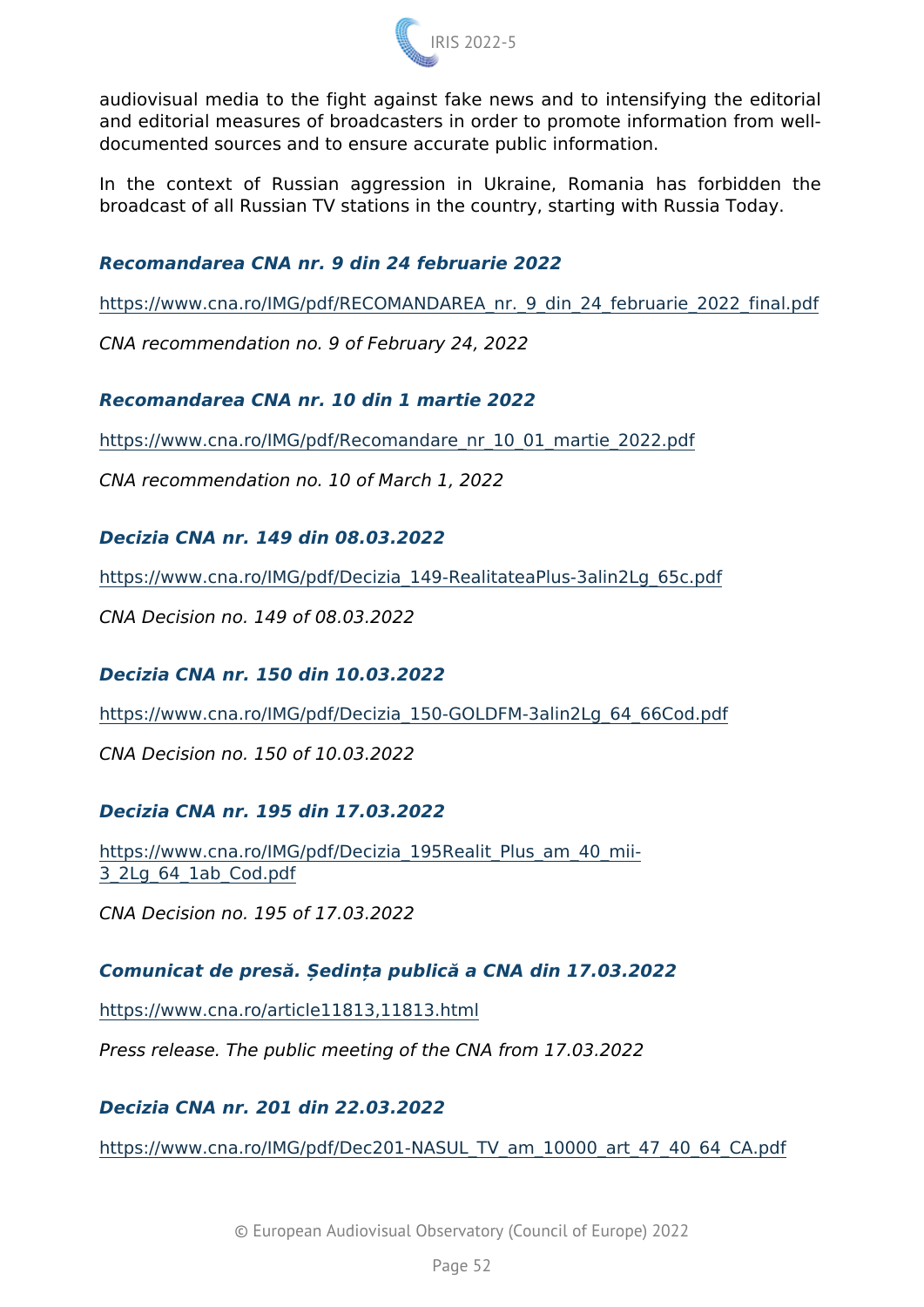CNA Decision no. 201 of 22.03.2022

Decizia CNA nr. 207 din 24.03.2022

[https://www.cna.ro/IMG/pdf/Decizia\\_207-News\\_](https://www.cna.ro/IMG/pdf/Decizia_207-News_Romania-3alin2Lg-64ab_66_78alin3.pdf)Romania-3alin2Lg- [64ab\\_66\\_78alin](https://www.cna.ro/IMG/pdf/Decizia_207-News_Romania-3alin2Lg-64ab_66_78alin3.pdf)3.pdf

CNA Decision no. 207 of 24.03.2022

Decizia CNA nr. 218 din 31.03.2022

[https://www.cna.ro/IMG/pdf/Decizia\\_218-Tele\\_M\\_BT\\_amenda](https://www.cna.ro/IMG/pdf/Decizia_218-Tele_M_BT_amenda_10000_lei_art_3_LA.pdf)\_10000\_ CNA Decision no. 218 of 31.03.2022

Decizia CNA nr. 219 din 31.03.2022

[https://www.cna.ro/IMG/pdf/Decizia\\_219-RADIO\\_A](https://www.cna.ro/IMG/pdf/Decizia_219-RADIO_ACCENT-3alin2Lg.pdf)CCENT-3alin2Lg.p

CNA Decision no. 219 of 31.03.2022

Comunicat de pres. edin a public a CNA din 05.04.2022 [https://www.cna.ro/article11890](https://www.cna.ro/article11890,11890.html),11890.html

Press release. The public meeting of the CNA from 05.04.2022

Comunicat de pres. edin a public a CNA din 07.04.2022 [https://www.cna.ro/article11896](https://www.cna.ro/article11896,11896.html),11896.html

Press release. The public meeting of the CNA from 07.04.2022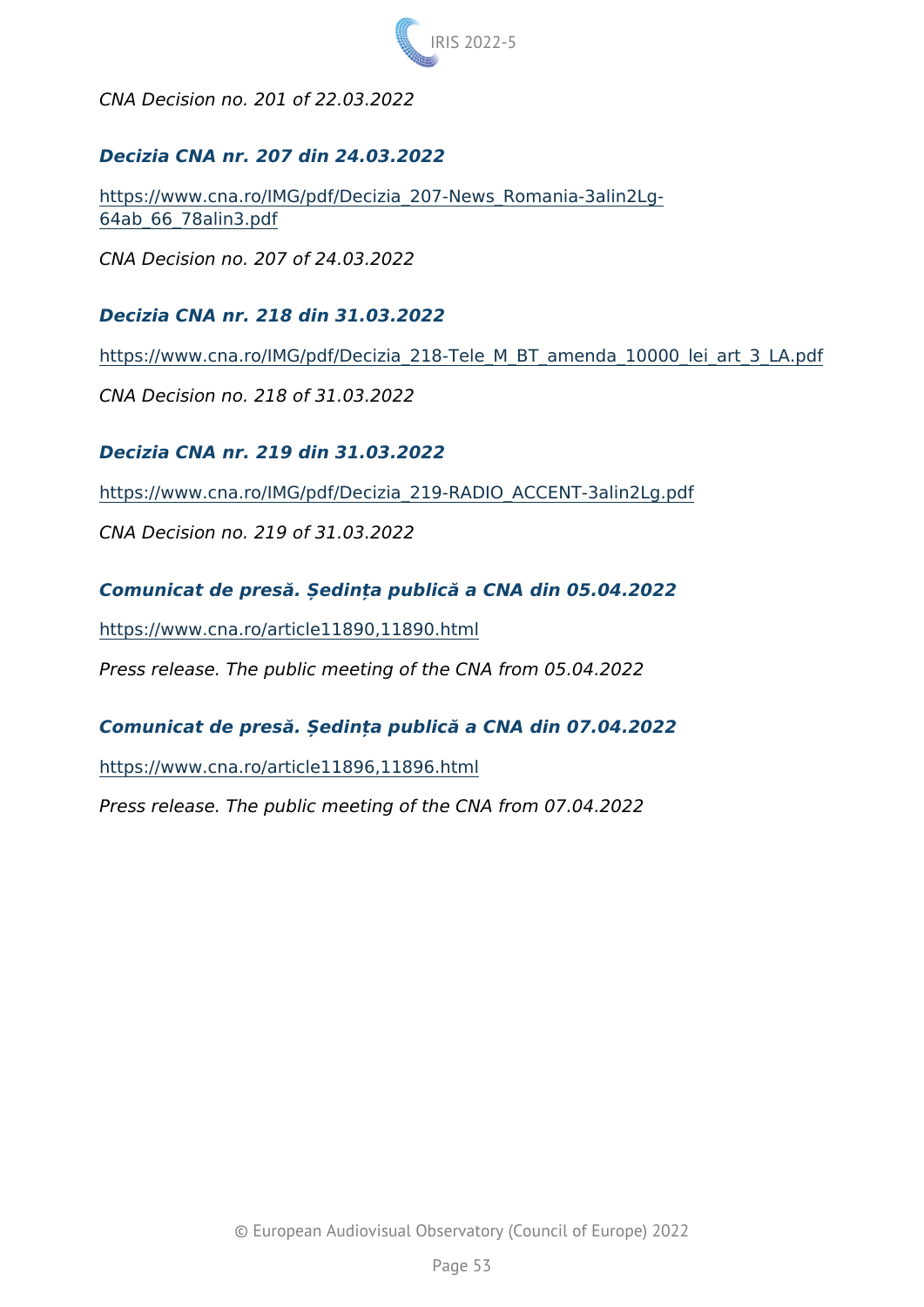### <span id="page-53-0"></span>RUSSIAN FEDERATION

### [RU] Liability for violation of truth protection

Andrei Richter Center for Media, Data and Society, School of Public Policy, C University (Budapest)

On 24 April 2022, certain amendments to the Code of the Russia Administrative Offences that had been adopted by the State Duma signed into law on 16 April 2022, entered into force. They relate the ban on public denial (including in the media and on th decisive role of the Soviet people in the defeat of Naz humanitarian mission of the USSR in the liberation of European c ban had been introduced earlier as Article 6.1 of the 1995 Fe Perpetuating the Victory of the Soviet People in the Great Patr 1945.

The Administrative Code, in its new Article 13.48, now envision administrative fine of up to RUB 50 000 or arrest of up to offence shall be followed by an increased fine of up to RUB 100 up to 15 days, a disqualification for managers or officials for a months, or an administrative suspension of the legal entity s act days.

According to the Administrative Code (Art. 3.11), a disqualific particular, of depriving an individual of the right to hold positi regional or municipal public services; to hold positions management body or membership of the board of directors (superv any legal entity; or to carry out entrepreneurial activities an entity.

 $2=5A5=88$   $87<5=5=89$  2  $>45:A$   $>AA89A:>9$  \$54 04<8=8AB@0B82=KE ?@02>=0@CH5=8OE

[http://publication.pravo.gov.ru/Document/View/0001202204](http://publication.pravo.gov.ru/Document/View/0001202204160015?index=0&rangeSize=1)160015?i [eSize=](http://publication.pravo.gov.ru/Document/View/0001202204160015?index=0&rangeSize=1)1

Federal Statute of 16 April 2022, No. 103-FZ On amendments to Russian Federation on Administrative Offences

 $$545@0; L=K9$  70: $>=$  >B 1 8N;O 2021 3. N 278-\$  $87 < 5 = 5 = 8$  Q  $2$   $$545@0; L=K9$   $70:>=$   $1$   $C25: >25G5=88$  $A > 25BA: > 3 > 0$   $@ > 40$  2  $5:8: > 9$  B5G5AB25 = = > 9 2 > 9 = 5 1941 - 1945

[https://base.garant.ru/40](https://base.garant.ru/401415046/)1415046/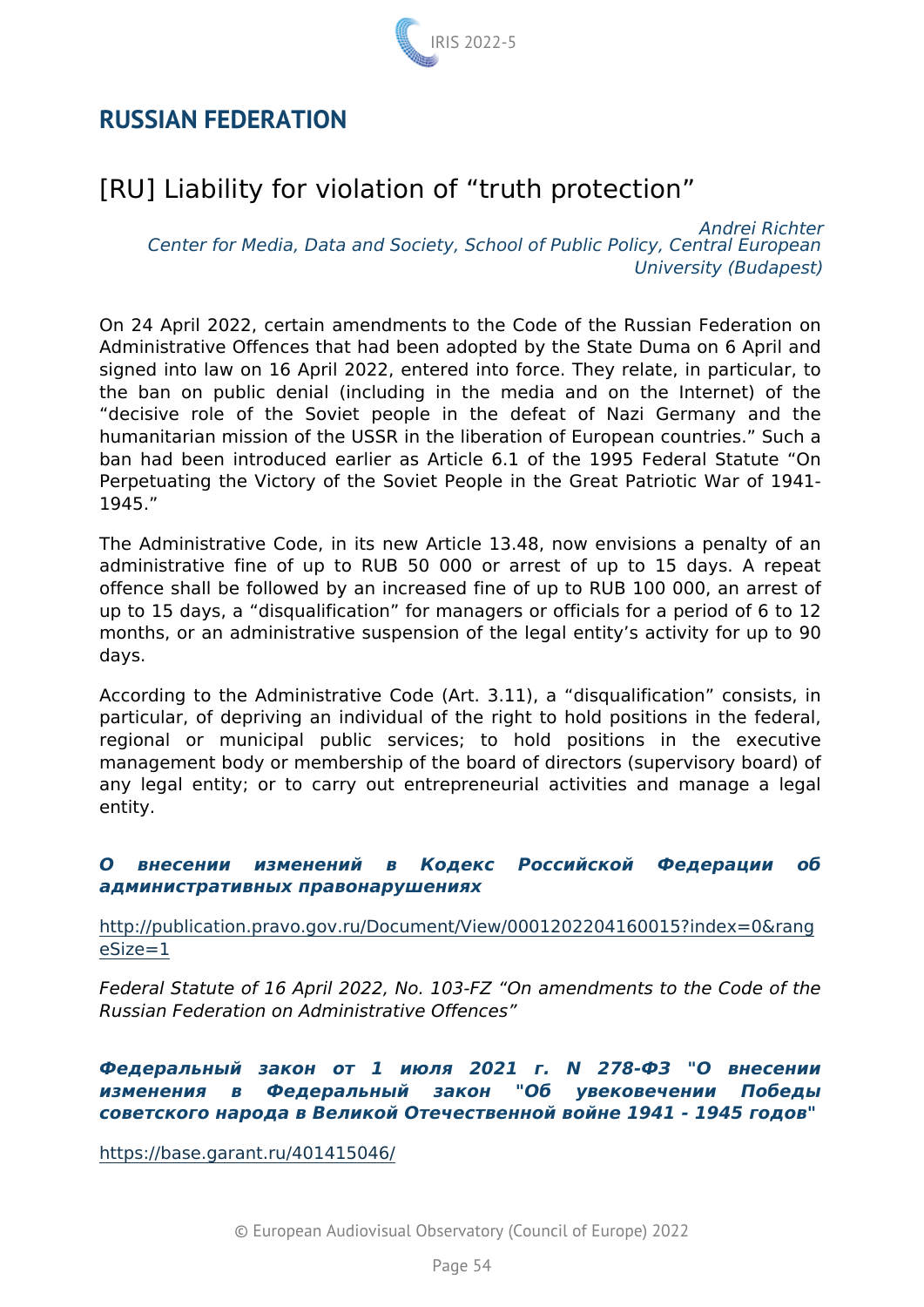

*Federal Statute of 1 July 2021, No. 278-FZ "On an amendment to the Federal Statute No. 80-FZ of May 19, 1995 "On Perpetuating the Victory of the Soviet People in the Great Patriotic War of 1941-1945."*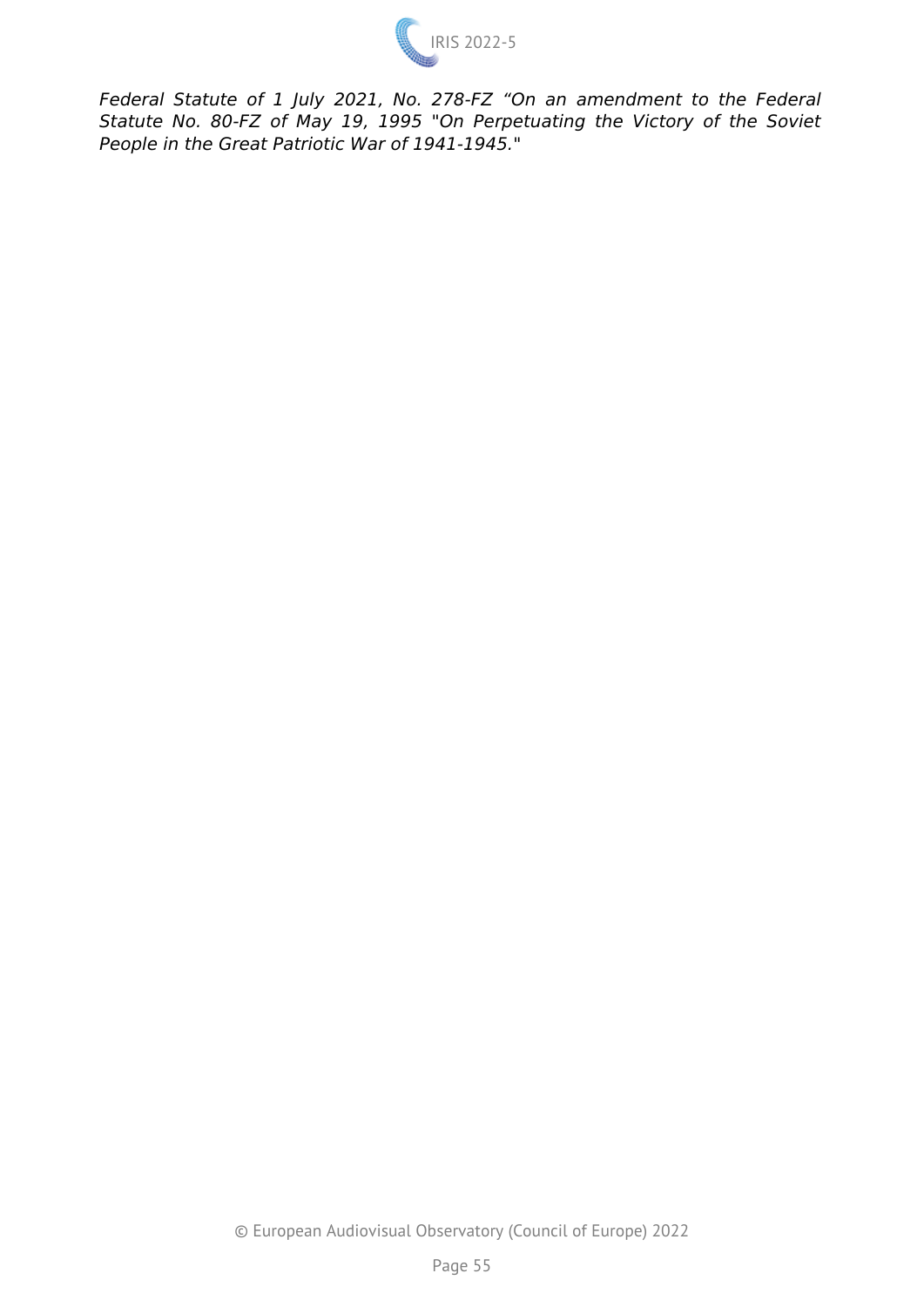

## <span id="page-55-0"></span>**UKRAINE**

# [UA] Efforts to counteract information aggression

*Andrei Richter Center for Media, Data and Society, School of Public Policy, Central European University (Budapest)*

On 24 February 2022, following the imposition of martial law in Ukraine, the National Council on Television and Radio Broadcasting (see IRIS 1997-8/20) relieved broadcasters of their content obligations for its duration, to enable them to focus on war-related content. On 25 February, the Ministry of Culture and Information Policy (see IRIS 2017-4/33) announced the launch of an "information marathon" with the participation of four national channels (three more channels joined the next day). The "marathon" presents a single round-the-clock programme, co-produced by the participating broadcasters, which is broadcast simultaneously on all their channels and platforms. It is also available to other broadcasters such as local ones.

In addition, on 18 March, a Russian-language round-the-clock "information marathon" titled "FreeDom" ("dom" means "home" in both Ukrainian and Russian) was organised by several national media companies on the basis of the world service UATV.

On 19 March, following the decisions of the Council of National Security and Defence, President Zelenskyy signed two decrees. The first decree incorporates – for the period of martial law – Zeonbud, Ltd. Company (a private content provider for four national multiplexes MX-1, 2, 3 and 5, see IRIS 2011-3/32) into the staterun Concern of Radiobroadcasting, Radiocommunications and Television Broadcasting.

The second decree merged – also for the period of martial law – all general interest national television channels into one consolidated platform called "United News." The objective of the decision was to counter "active dissemination of misinformation by the aggressor state, distortion of information, as well as justifying or denying the armed aggression of the Russian Federation against Ukraine" through the means of conveying "the truth about the war" and "ensuring a unified information policy under martial law in Ukraine".

On 4 April, three general-interest national TV channels (5th Channel, Espresso, and Pryamyi) that were not part of the "information marathon" were switched off from terrestrial broadcasting by the Concern of Radiobroadcasting, Radiocommunications and Television Broadcasting, thus losing about 40 percent of their audience. Their spots on multiplexes were taken by the "United News". On 14 April, the Supreme Rada (the Parliament) of Ukraine adopted the "Statement on the Value of Free Speech, Guarantees of Journalists' and Media Activities under Martial Law", which in particular calls for a strong reaction of law-enforcement agencies to "any … cases of technical switch-off of pro-Ukrainian channels from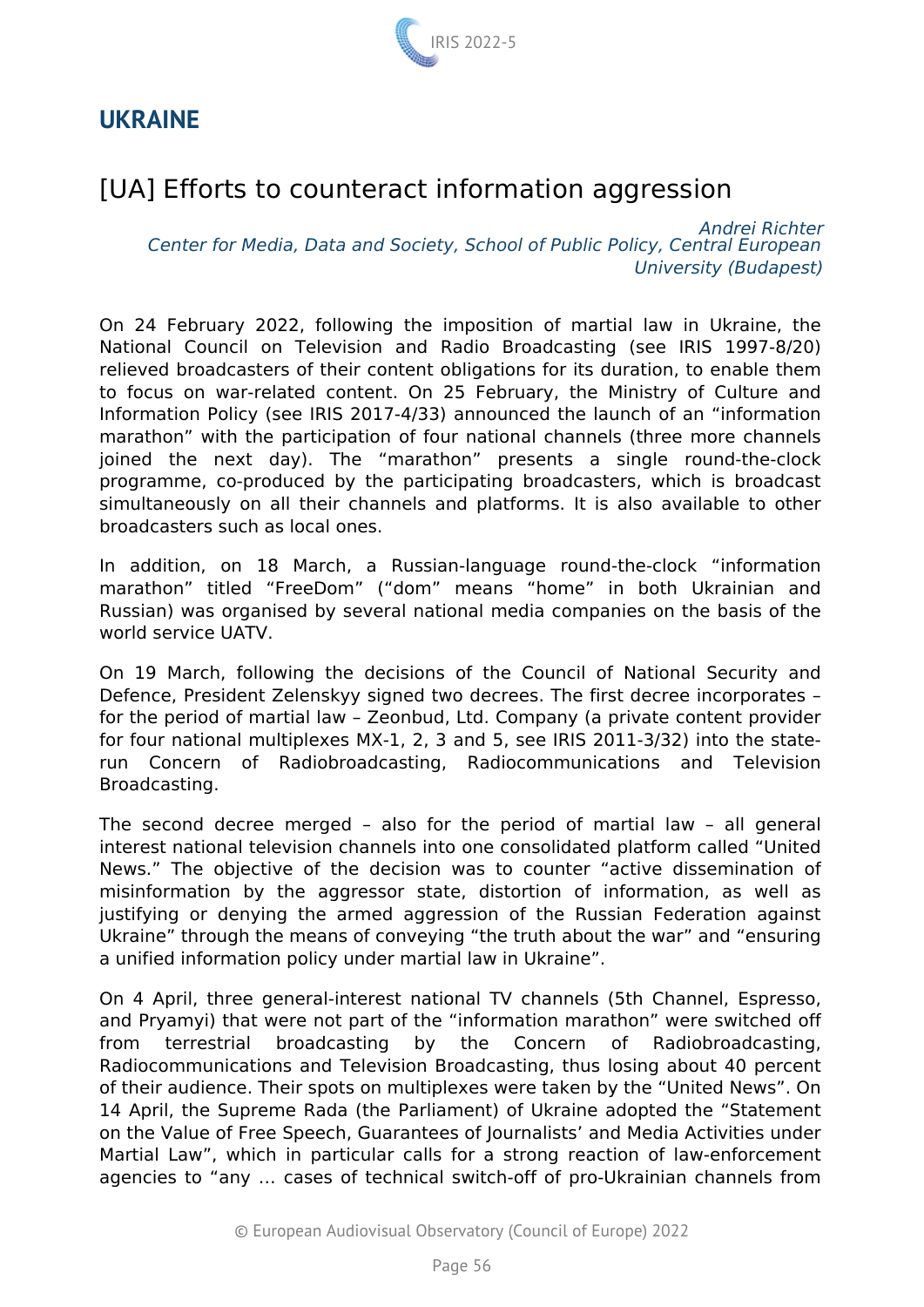the air. It also declares that the Ukrainian State has no right to practices of the aggressor state (that is, Russia).

 $@>$   $@>$   $@VH5==O$   $0.48$   $=0$   $FV>=0$ ; L  $=$  > W  $157$  ? 5:8 V  $>1$  >  $@>$  = 8 #: 0 15@57=O 2022 @>:C @> =59B@0;V70FVN 703@>7 V=D>@<0F 45@6028

[https://www.president.gov.ua/documents/](https://www.president.gov.ua/documents/1512022-41757)1512022-41757

Decree of the President of Ukraine No. 151/2022 of 19 Ma decision of the Council of National Security and Defence of Uk 2022, On neutralisation of the threats to the information security

 $@>$   $@VH5 == 0$  048 = 0 F V > = 0; L = > W 157?5:8 V > 1 >  $@> = 8$  #: 0  $15@57=O$  2022  $@>:C$  ")>4>  $@50;V70FVW$  T48=>W  $V=D>@<0FV9=>$  $C$  < > 20E  $2$  > T = = > 3 > AB0 = C"

[https://www.president.gov.ua/documents/](https://www.president.gov.ua/documents/1522022-41761)1522022-41761

Decree of the President of Ukraine No 152/2022 of 19 Ma decision of the Council of National Security and Defence of Uk 2022, On implementation of unified information policy under mart

 $@>$  0O2C 5 $@>2=>W$  048 #: $@0W=8$  ? $@>$  FV==VABL  $30@0=BVW 4VO; L=>ABV 6C@=0; VABV2 V 70A>1V2 <0A>2>W V=D>$  $2 > T = 3 > A B 0 = C$ 

[https://zakon.rada.gov.ua/laws/s](https://zakon.rada.gov.ua/laws/show/2190-20)how/2190-20

Decision of the Supreme Rada of Ukraine No. 2190-IX of 14 A Statement of the Supreme Rada of Ukraine on the Value Guarantees of Journalists and Media Activities under Martial Law